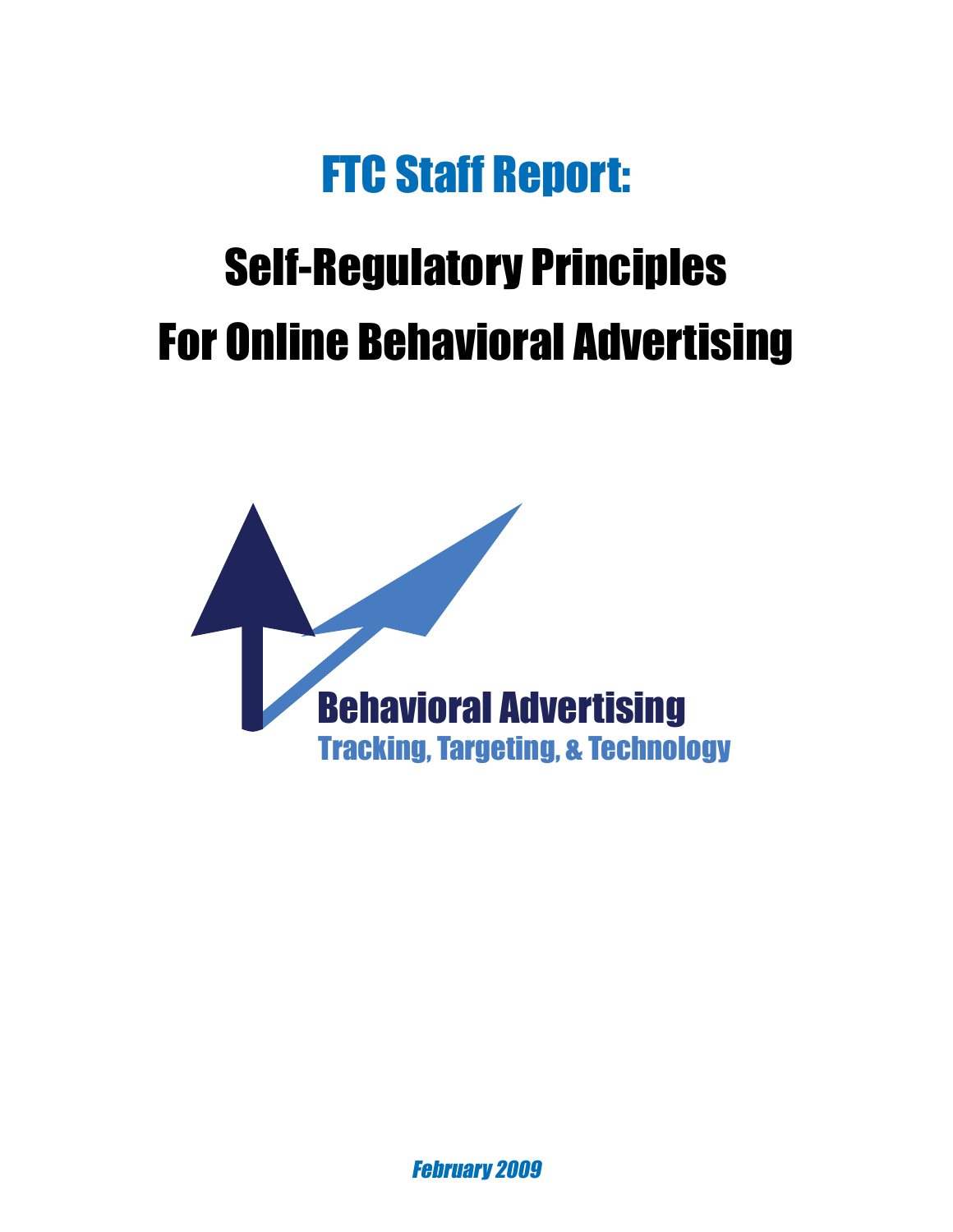# **TABLE OF CONTENTS**

| I.   |                                                                                                                                                                                                                                                                                                                                                                                                                                                   |
|------|---------------------------------------------------------------------------------------------------------------------------------------------------------------------------------------------------------------------------------------------------------------------------------------------------------------------------------------------------------------------------------------------------------------------------------------------------|
| Π.   | A.<br><b>B.</b><br>1.<br>Tech-ade Hearings and the Ehavioral Advertising Town Hall. 8<br>2.<br>$\mathcal{C}$ .<br>D.                                                                                                                                                                                                                                                                                                                              |
| III. | SUMMARY OF THE COMMENTS RECEIVED AND STAFF'S ANALYSIS 18<br>А.<br>1.<br>2.<br>Applicability to "First Party" Online Behavioral Advertising26<br>3 <sub>1</sub><br><b>B.</b><br>1.<br>2.<br>Reasonable Security and Limited Data Retention for Consumer Data. 37<br>$C$ .<br>Affirmative Express Consent for Material Retroactive Changes to Privacy<br>D.<br>Affirmative Express Consent to (or Prohibition Against) Use of Sensitive<br>Ε.<br>F. |
| IV.  | A.<br><b>B.</b><br>1.<br>Reasonable Security, and Limited Data Retention, for Consumer<br>2.<br>. 46<br>Affirmative Express Consent for Material Changes to Existing Privacy<br>3.<br>Promises<br>$\ldots$ 47<br>Affirmative Express Consent to (or Prohibition Against) Using Sensitive<br>4.                                                                                                                                                    |
| V.   |                                                                                                                                                                                                                                                                                                                                                                                                                                                   |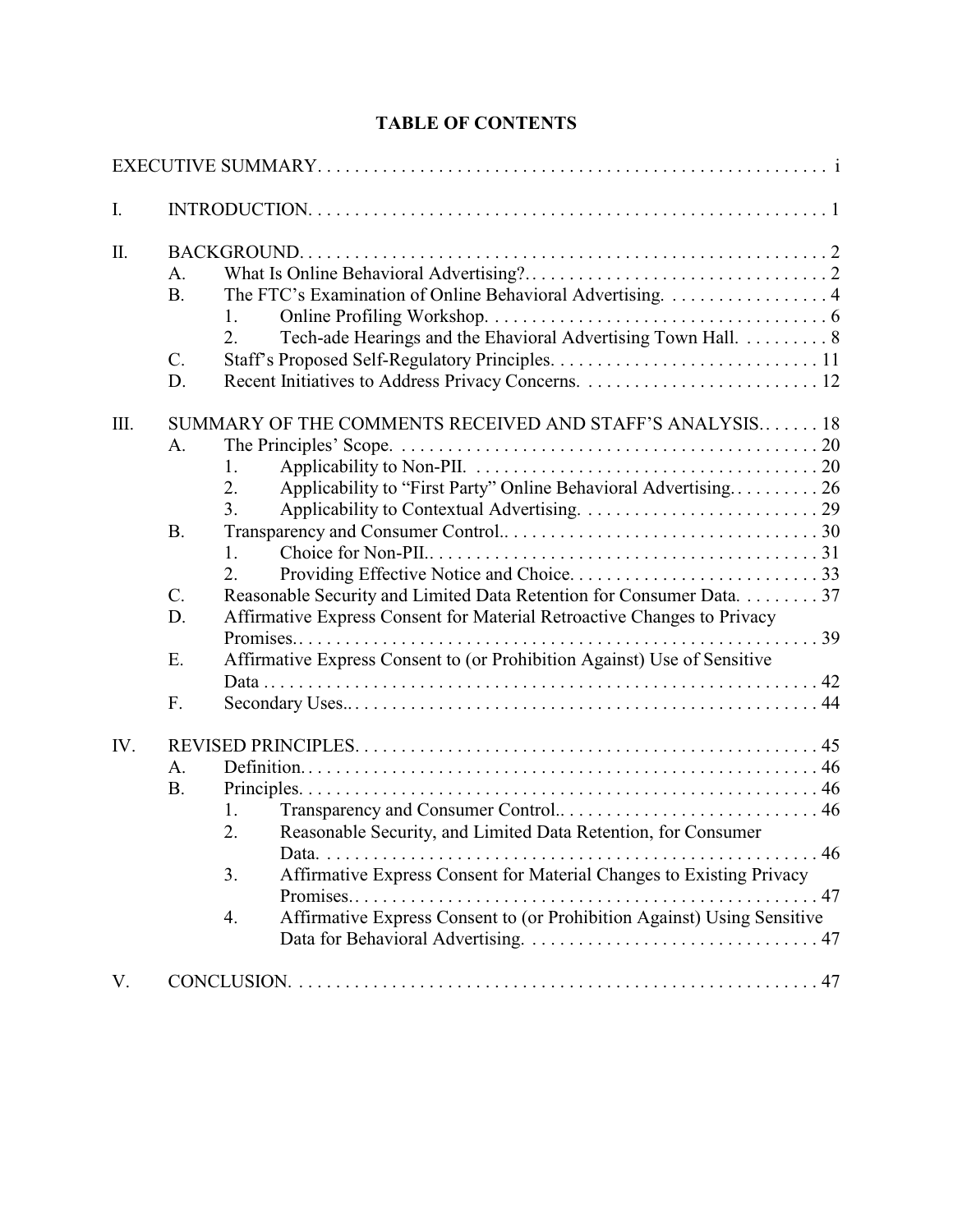# **FTC STAFF REPORT: SELF-REGULATORY PRINCIPLES FOR ONLINE BEHAVIORAL ADVERTISING**

# **EXECUTIVE SUMMARY**

Since the emergence of "e-commerce" in the mid-1990s, the online marketplace has continued to expand and evolve, creating new business models that allow greater interactivity between consumers and online companies. This expanding marketplace has provided many benefits to consumers, including free access to rich sources of information and the convenience of shopping for goods and services from home. At the same time, the ease with which companies can collect and combine information from consumers online has raised questions and concerns about consumer privacy.

Starting in 1995, the Federal Trade Commission ("FTC" or "Commission") has sought to understand the online marketplace and the privacy issues it raises for consumers. The Commission has hosted numerous public workshops and has issued public reports focusing on online data collection practices, industry self-regulatory efforts, and technological developments affecting consumer privacy. As part of this effort, the Commission has examined online behavioral advertising – the practice of tracking an individual's online activities in order to deliver advertising tailored to the individual's interests. In November 2007, the FTC held a twoday "Town Hall," which brought together numerous interested parties to discuss online behavioral advertising in a public forum.

Participants at the Town Hall discussed the potential benefits of the practice to consumers, including the free online content that online advertising generally supports, the personalized advertising that many consumers may value, and a potential reduction in unwanted advertising. They also discussed the privacy concerns that the practice raises, including the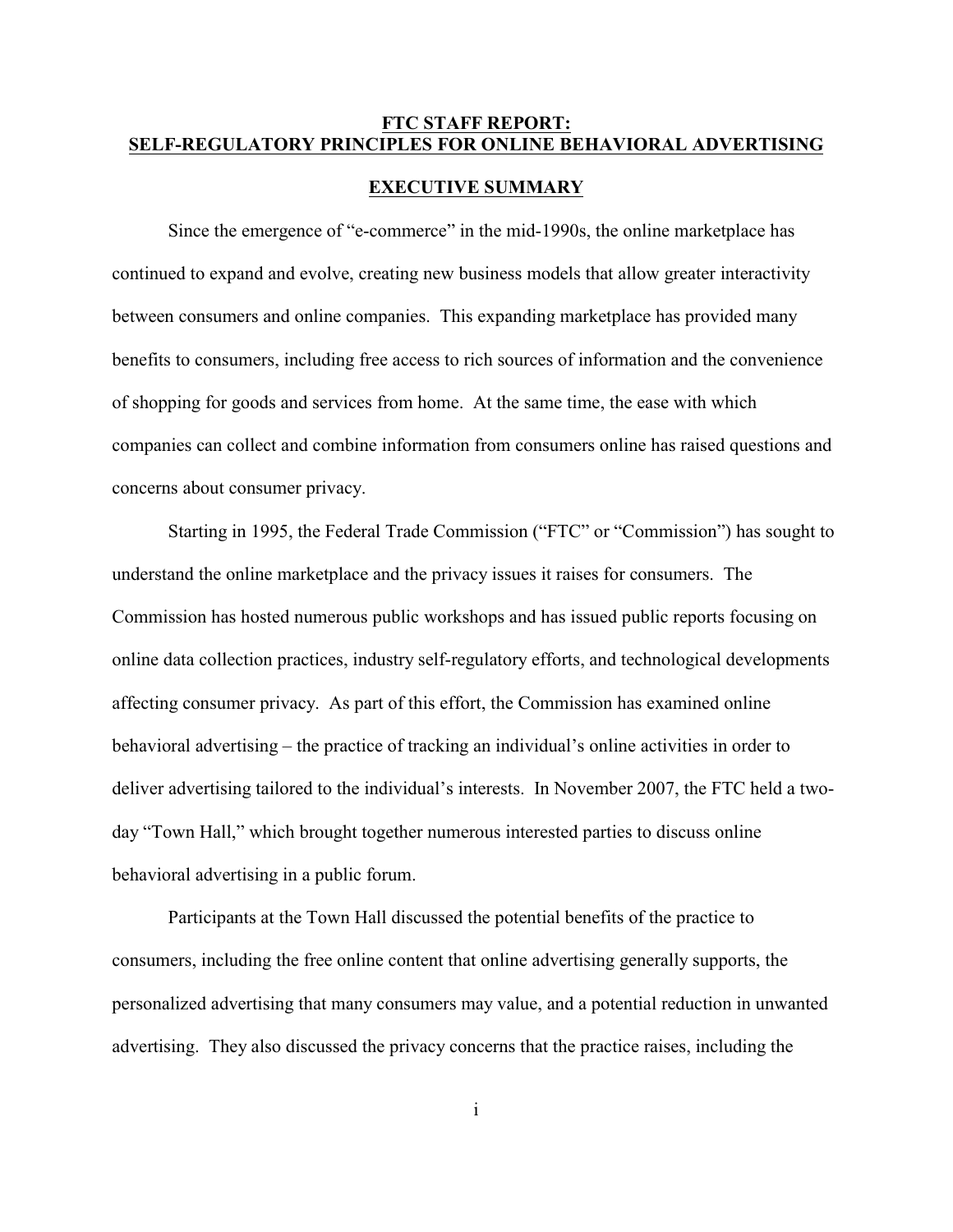invisibility of the data collection to consumers; the shortcomings of current disclosures about the practice; the potential to develop and store detailed profiles about consumers; and the risk that data collected for behavioral advertising – including sensitive data regarding health, finances, or children – could fall into the wrong hands or be used for unanticipated purposes. Following the Town Hall, FTC staff released for public comment a set of proposed principles (the "Principles") designed to serve as the basis for industry self-regulatory efforts to address privacy concerns in this area.

In drafting the Principles, FTC staff drew upon its ongoing examination of behavioral advertising, as well as the public discussion at the Town Hall. Staff also attempted to balance the potential benefits of behavioral advertising against the privacy concerns. Specifically, the Principles provide for transparency and consumer control and reasonable security for consumer data. They also call for companies to obtain affirmative express consent from consumers before they use data in a manner that is materially different than promised at the time of collection and before they collect and use "sensitive" consumer data for behavioral advertising. In addition to proposing the Principles, staff also requested information concerning the use of tracking data for purposes unrelated to behavioral advertising.

Staff received sixty-three comments on the Principles from eighty-seven stakeholders, including individual companies, business groups, academics, consumer and privacy advocates, and individual consumers. Many commenters addressed the Principles' scope, an issue that cuts across each of the individual principles. In particular, commenters discussed whether the Principles should apply to practices involving information that is not personally identifiable and whether they should apply to "first party" and "contextual" behavioral advertising models. As discussed further in this Report, staff believes that the Principles should apply to data that could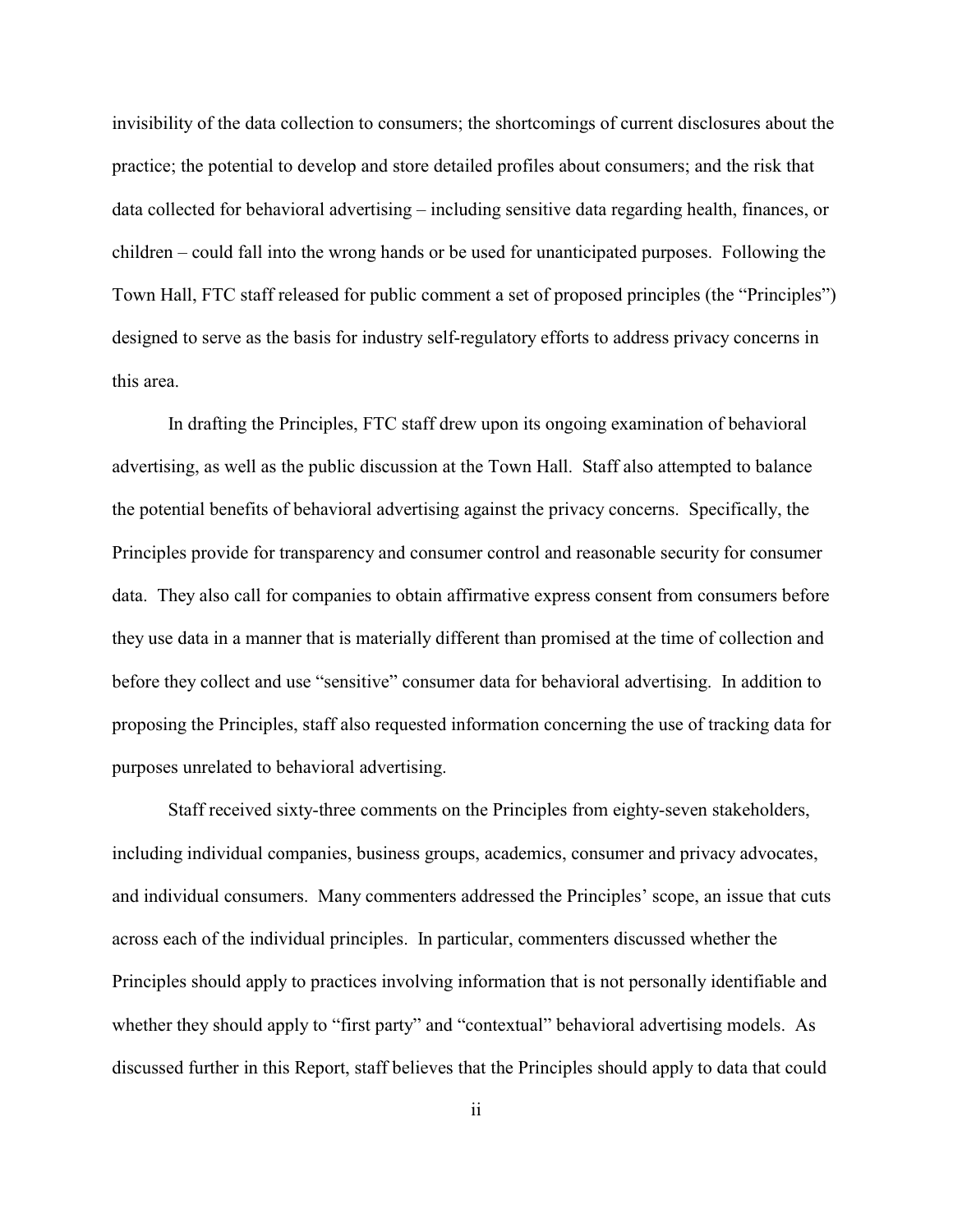reasonably be associated with a particular consumer or computer or other device, regardless of whether the data is "personally identifiable" in the traditional sense. Indeed, in the context of online behavioral advertising, rapidly changing technologies and other factors have made the line between personally identifiable and non-personally identifiable information increasingly unclear. Moreover, this approach is consistent with existing self-regulatory efforts in this area.

Staff agrees with some of the commenters, however, that the Principles' scope could be more narrowly focused in two important respects. First, it appears that "first party" behavioral advertising – behavioral advertising by and at a single website – is more likely to be consistent with consumer expectations, and less likely to lead to consumer harm, than other forms of behavioral advertising. Second, staff believes that contextual advertising – advertising based on a consumer's current visit to a single web page or a single search query that involves no retention of data about the consumer's online activities beyond that necessary for the immediate delivery of an ad or search result – is likely to be less invasive than other forms of behavioral advertising. Accordingly, staff believes that the Principles need not cover these practices. Staff notes, however, that some of the Principles are based on existing Commission law and policy. Therefore, regardless of the scope of the Principles, companies must still comply with existing legal obligations to provide reasonable security for consumer data. Further, companies must adhere to the promises they make regarding how they collect, use, store, and disclose data, and cannot make unilateral, "material changes" to such promises without consumers' consent.

In addition to addressing the Principles' overall scope, numerous commenters discussed the individual principles. In particular, commenters discussed whether and how to provide transparency and consumer choice for online behavioral advertising. They also raised issues related to the material change principle and questioned how to define "sensitive" data and the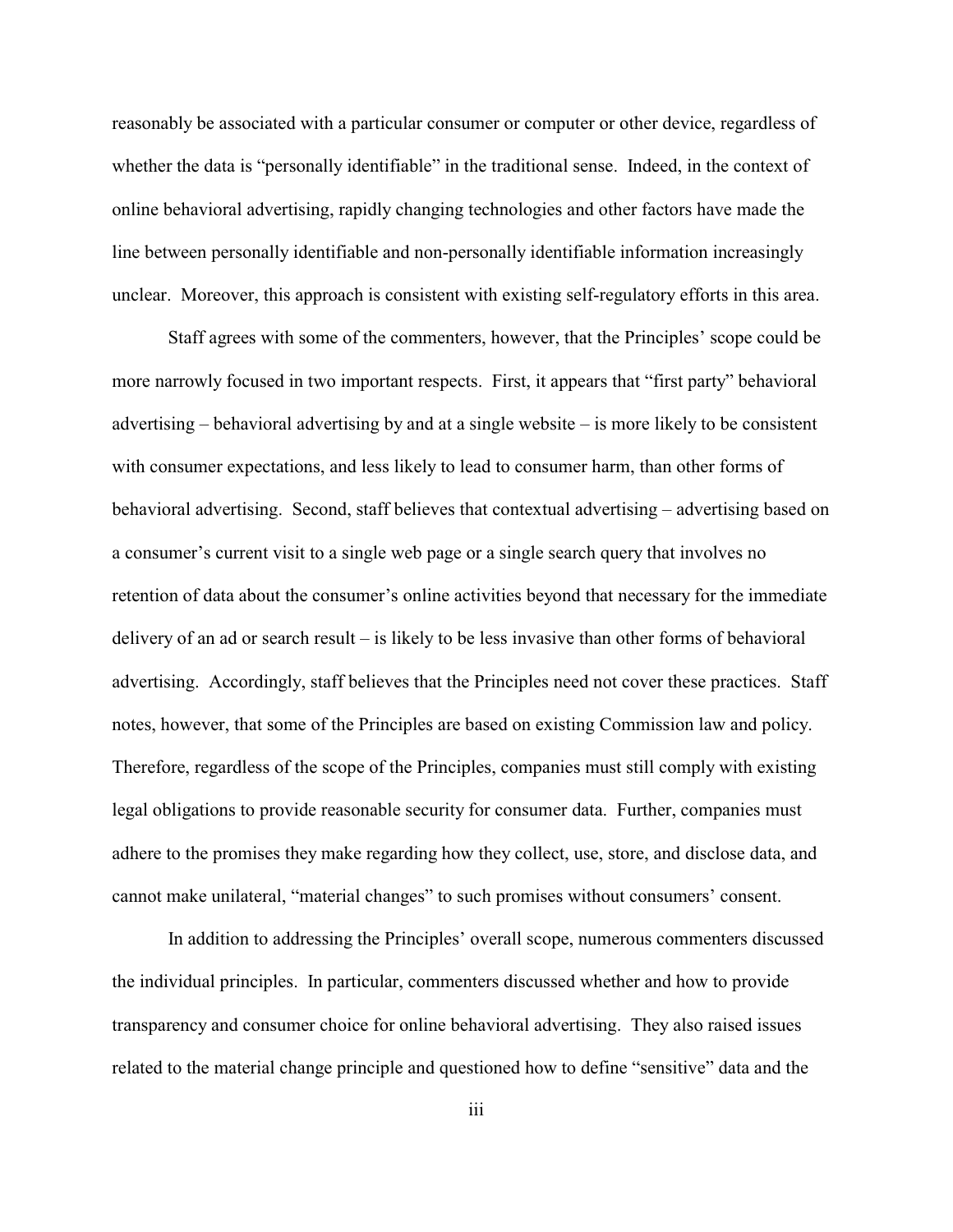appropriate protections for such data. Relatively few of the commenters answered staff's request for additional information on other uses for tracking data. This Report discusses the main points addressed in the comments, provides further guidance regarding the scope and application of the Principles, and sets forth revised Principles. It also discusses recent initiatives by industry, consumer groups, and others to address the consumer privacy concerns raised by online behavioral advertising.

This Report constitutes the next step in an ongoing process to examine behavioral advertising that involves the FTC, industry, consumer and privacy organizations, and individual consumers. Although the comments have helped to frame the policy issues and inform public understanding of online behavioral advertising, the practices continue to evolve and significant work remains. Some companies and industry groups have begun to develop new privacy policies and self-regulatory approaches, but more needs to be done to educate consumers about online behavioral advertising and provide effective protections for consumers' privacy. Staff, therefore, will continue to examine this marketplace and take actions to protect consumers as appropriate.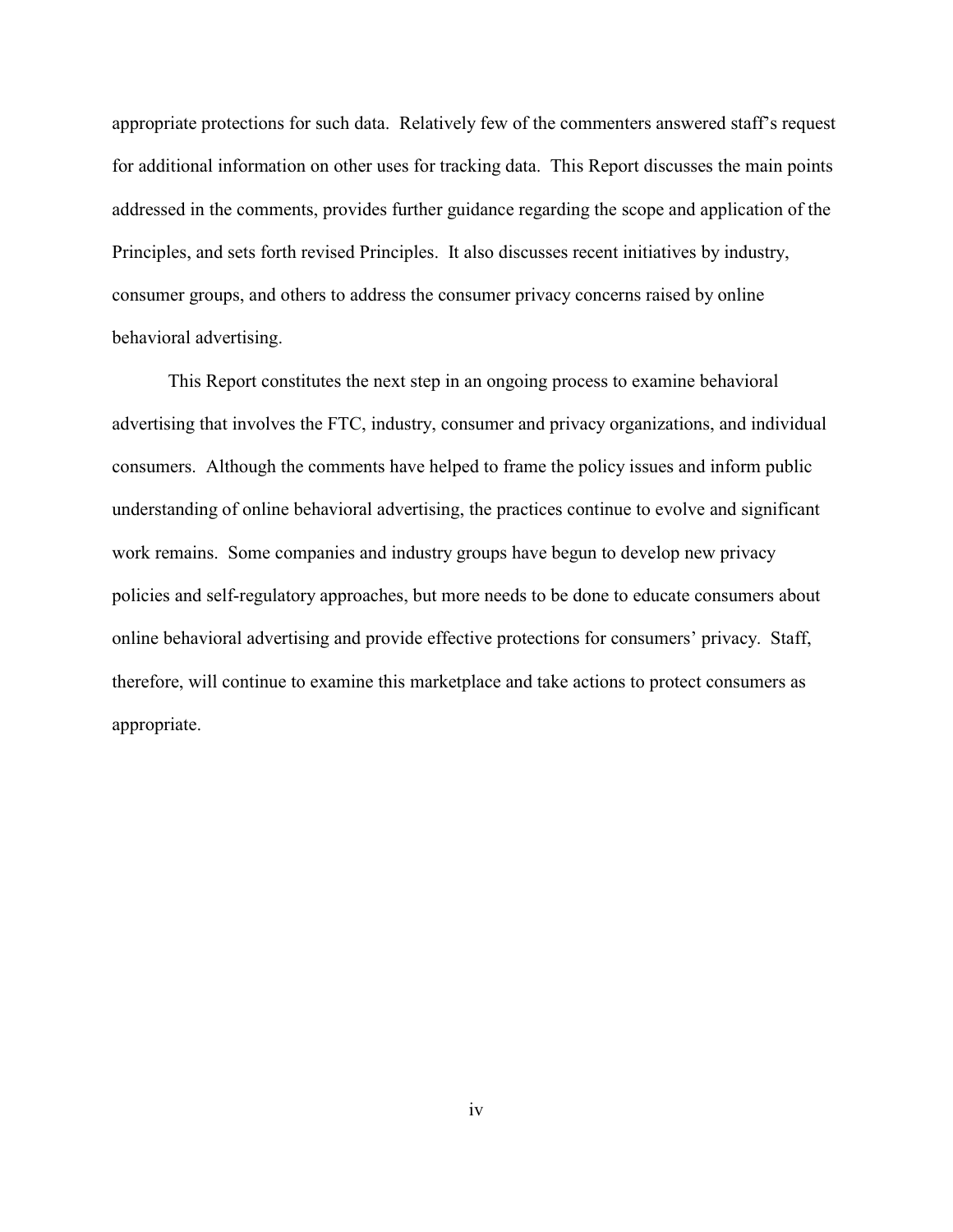# **I. INTRODUCTION**

On December 20, 2007, Federal Trade Commission ("FTC" or "Commission") staff released for public comment a set of proposed self-regulatory principles related to online behavioral advertising – the practice of tracking an individual's online activities in order to deliver advertising tailored to the individual's interests.<sup>1</sup> Staff developed these principles (the "Principles") based on an ongoing examination of the consumer issues raised by behavioral advertising and the public discussion of these issues at the FTC's November 2007 "Ehavioral Advertising" Town Hall.<sup>2</sup> Staff's goals in releasing the Principles were to spur continuing public dialogue about the issues and to encourage industry to develop meaningful self-regulation in this area.

In developing the proposed Principles, staff attempted to balance the privacy concerns raised by online behavioral advertising against the potential benefits of the practice. Consumers have genuine and legitimate concerns about how their data is collected, stored, and used online. They may also benefit, however, from the free content that online advertising generally supports, as well as the personalization of advertising that many consumers appear to value. Thus, any self-regulatory program in this area should address practices that raise genuine privacy concerns without interfering with practices – or stifling innovation – where privacy concerns are minimal.

In response to the proposed Principles, staff received over sixty comments from various stakeholders, including industry, privacy advocates, technologists, consumers, academics, and state and foreign governmental entities. The comments have helped to further staff's

<sup>&</sup>lt;sup>1</sup> FTC Staff, *Online Behavioral Advertising: Moving the Discussion Forward to Possible Self-Regulatory Principles* (Dec. 20, 2007), *available at* <http://www.ftc.gov/os/2007/12/P859900stmt.pdf>.

<sup>&</sup>lt;sup>2</sup> FTC Town Hall, *Ehavioral Advertising: Tracking, Targeting, & Technology* (Nov. 1-2, 2007), *available at* <http://www.ftc.gov/bcp/workshops/ehavioral/index.shtml>.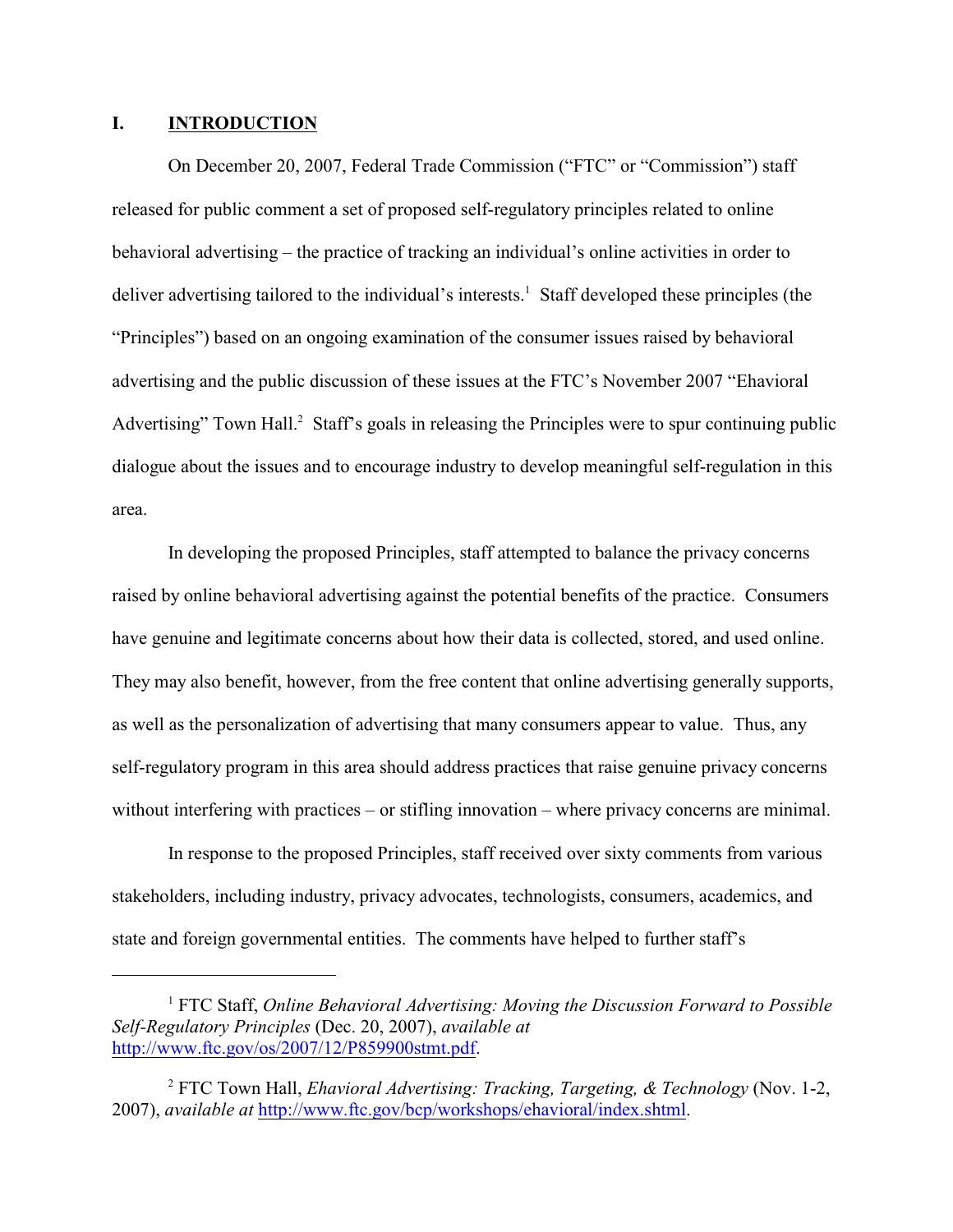understanding of the complex and rapidly evolving online behavioral advertising marketplace. At the same time, the comments raised additional issues and questions for consideration, and many of them called upon Commission staff to provide more guidance. This Report summarizes and responds to the main issues raised in the comments. In addition, the Report provides guidance on the Principles and sets forth revised principles consistent with this guidance.

# **II. BACKGROUND**

# **A. What Is Online Behavioral Advertising?**

Online behavioral advertising involves the tracking of consumers' online activities in order to deliver tailored advertising. The practice, which is typically invisible to consumers, allows businesses to align their ads more closely to the inferred interests of their audience. In many cases, the information collected is not personally identifiable in the traditional sense – that is, the information does not include the consumer's name, physical address, or similar identifier that could be used to identify the consumer in the offline world. Instead, businesses generally use "cookies"<sup>3</sup> to track consumers' activities and associate those activities with a particular computer or device.<sup>4</sup> Many of the companies engaged in behavioral advertising are so-called

 $3$  A cookie is a small text file that a website's server places on a computer's web browser. The cookie transmits information back to the website's server about the browsing activities of the computer user on the site. This includes information such as pages and content viewed, the time and duration of visits, search queries entered into search engines, and whether a computer user clicked on an advertisement. Cookies also can be used to maintain data related to a particular individual, including passwords or items in an online shopping cart. In some contexts, such as where a number of separate websites participate in a network, cookies can be used to track a computer user across different sites. In addition to cookies, there are other devices for tracking online activities, including "web bugs," "web beacons," and "Flash cookies."

<sup>&</sup>lt;sup>4</sup> As discussed below, however, it may be possible to link or merge the collected information with personally identifiable information – for example, name, address, and other information provided by a consumer when the consumer registers at a website.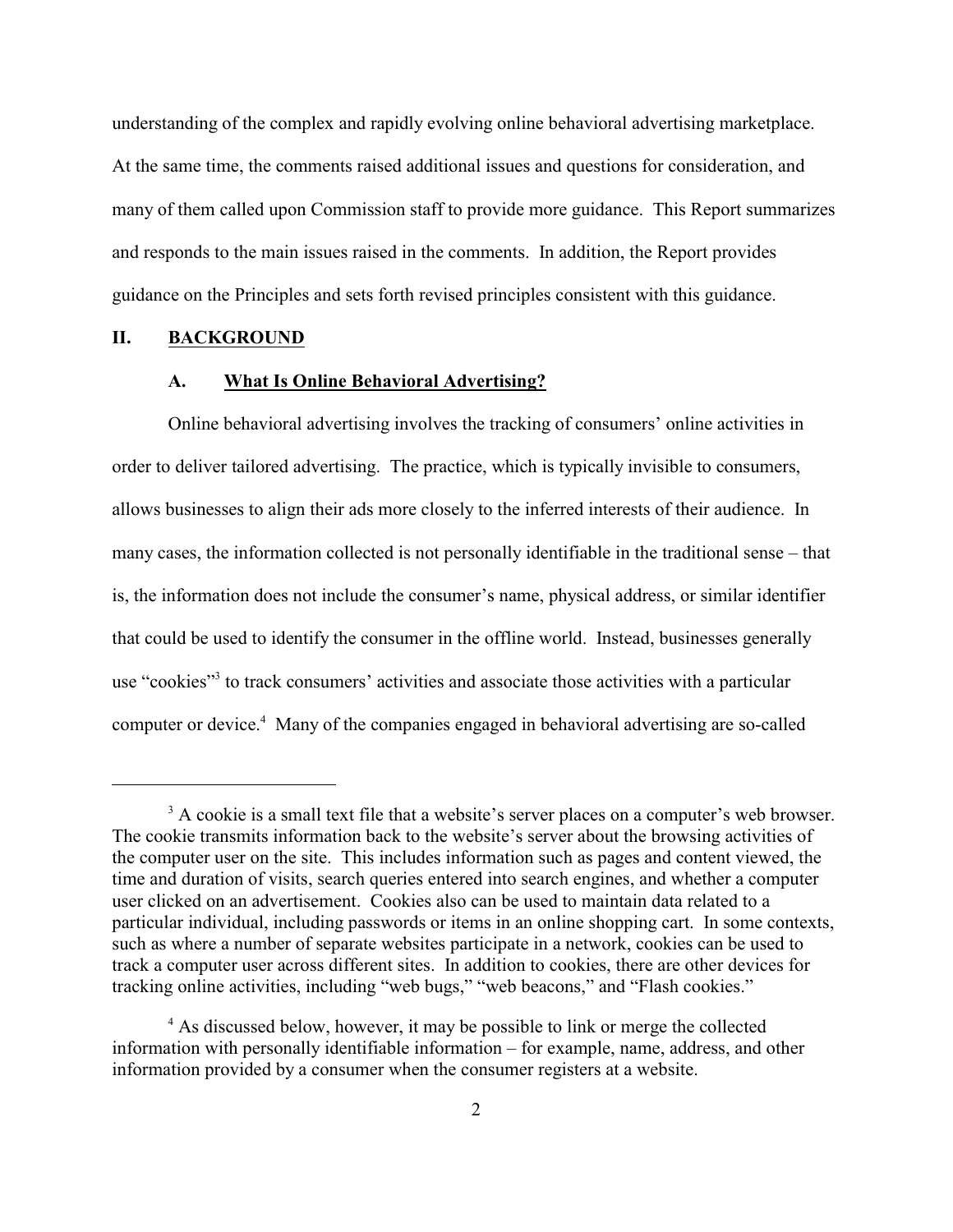"network advertisers," companies that select and deliver advertisements across the Internet at websites that participate in their networks.<sup>5</sup>

An example of how behavioral advertising might work is as follows: a consumer visits a travel website and searches for airline flights to New York City. The consumer does not purchase any tickets, but later visits the website of a local newspaper to read about the Washington Nationals baseball team. While on the newspaper's website, the consumer receives an advertisement from an airline featuring flights from Washington D.C. to New York City.

In this simple example, the travel website where the consumer conducted his research might have an arrangement with a network advertiser to provide advertising to its visitors. The network advertiser places on the consumer's computer a cookie, which is tied to non-personally identifiable information such as the web pages the consumer has visited, the advertisements that the consumer has been shown, and how frequently each advertisement has been shown. Because the newspaper's website is also part of the advertising network, when the consumer visits the newspaper website the network advertiser's cookie identifies the consumer as a visitor to the travel website who likely has an interest in traveling to New York. It then serves the corresponding advertisement for airline flights to New York.

In a slightly more sophisticated example, the information about the consumer's activities on the travel website could be combined with information about the content that the consumer viewed on the newspaper's website. The advertisement served could then be tailored to the consumer's interest in, not just New York City, but also baseball (*e.g.*, an advertisement

<sup>&</sup>lt;sup>5</sup> Ads from network advertisers are usually delivered based upon data collected about a given consumer as he or she travels across the different websites in the advertising network. An individual network may include hundreds or thousands of different, unrelated websites and an individual website may belong to multiple networks.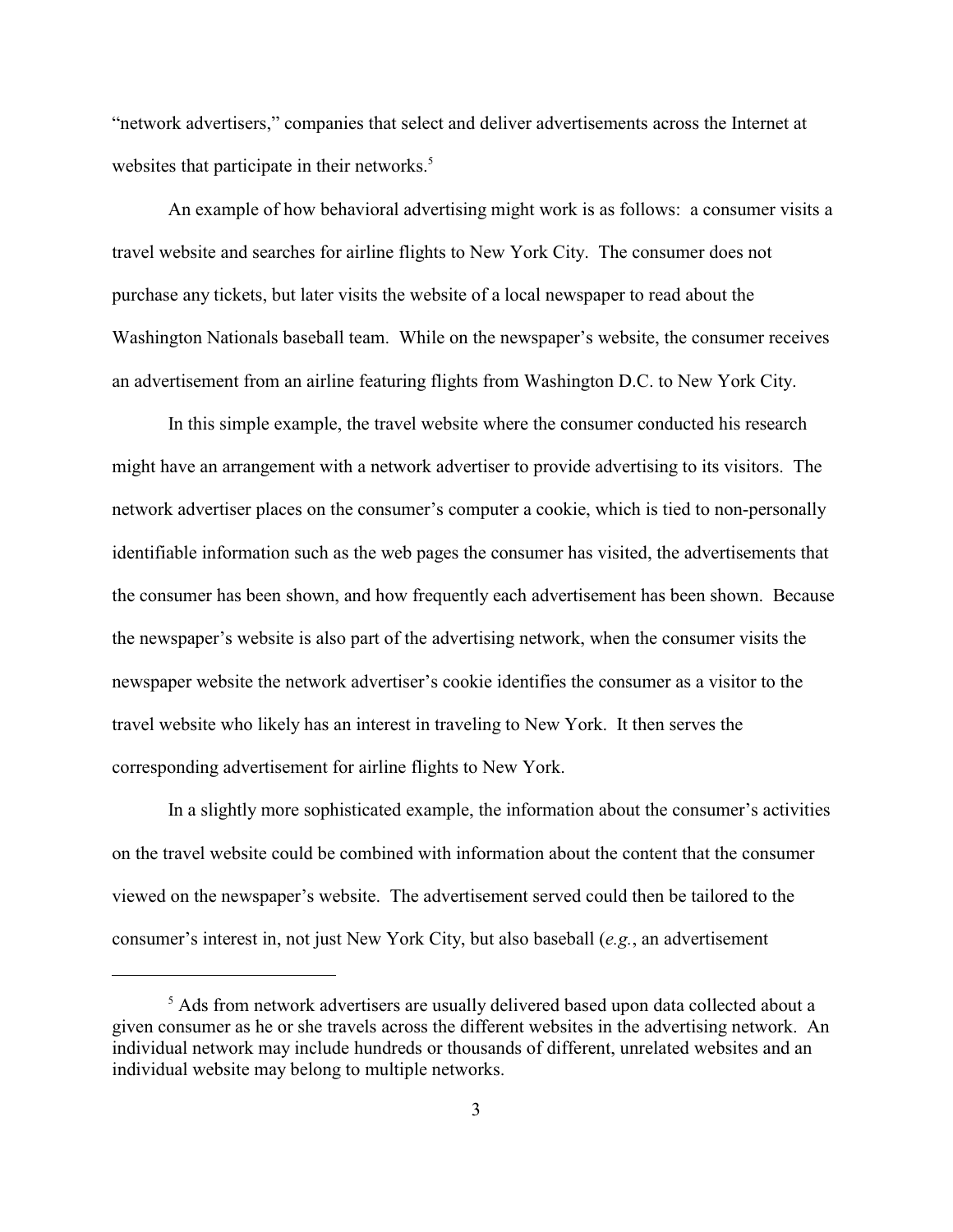referring to the New York Yankees).

#### **B. The FTC's Examination of Online Behavioral Advertising**

The Federal Trade Commission's involvement with online privacy issues, including behavioral advertising, dates back to the emergence of "e-commerce." Since that time, the Commission has sought to understand the marketplace, to evaluate the costs and benefits of various practices affecting consumers, and to stop unfair or deceptive practices. At the same time, given the dynamic nature of this marketplace and the technologies that make it possible, the Commission has consistently sought to avoid stifling innovation so that responsible business practices could develop and flourish. The Commission has engaged in a continuous dialogue with members of industry, consumer and privacy advocates, technology experts, consumers, and other interested parties. Starting in 1995, the Commission has conducted a series of public workshops and has issued reports focusing on online data collection practices, industry's selfregulatory efforts, and technological efforts to enhance consumer privacy.<sup>7</sup> In addition to these

<sup>7</sup> See, e.g., FTC Town Hall, *Beyond Voice: Mapping the Mobile Marketplace* (May 6-7, 2008), *available at* <http://www.ftc.gov/bcp/workshops/mobilemarket/index.shtml>; FTC Workshop, *Protecting Personal Information: Best Practices for Business* (Apr. 15, 2008, Aug. 13, 2008, and Nov. 13, 2008), *available at* <http://www.ftc.gov/bcp/workshops/infosecurity/index.shtml>; FTC Workshop, *Security in Numbers: SSNs and ID Theft* (Dec. 10-11, 2007), *available at* <http://www.ftc.gov/bcp/workshops/ssn/index.shtml>; FTC Staff Report, *Spam Summit: The Next Generation of Threats and Solutions* (Nov. 2007), *available at* <http://www.ftc.gov/os/2007/12/071220spamsummitreport.pdf>; FTC Summit, *Spam Summit: The Next Generation of Threats and Solutions* (July 11-12, 2007), *available at* <http://www.ftc.gov/bcp/workshops/spamsummit/index.shtml>; FTC Staff Report, *Radio*

*See, e.g.*, FTC Report, *Privacy Online: Fair Information Practices in the Electronic* <sup>6</sup> *Marketplace* 3-6 (May 2000), *available at* [http://www.ftc.gov/reports/privacy2000/privacy2000.pdf](http://www.ftc.gov/reports/privacy2000/privacy2000.pdf;). This report described the Commission's involvement in online privacy issues and recommended that Congress enact online privacy legislation based upon "fair information practice" principles for consumeroriented commercial websites.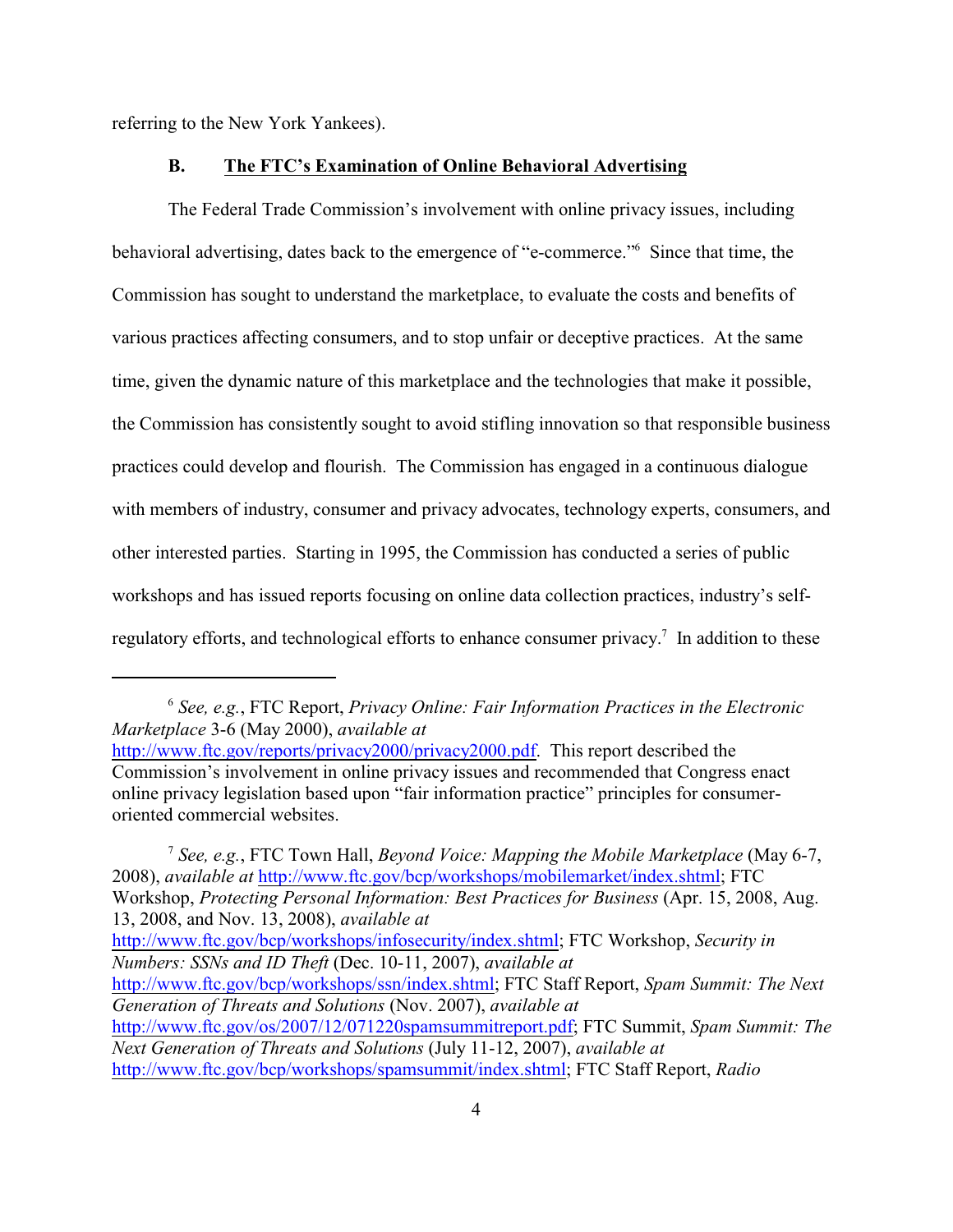policy initiatives, the Commission and its staff have conducted investigations and brought law enforcement actions challenging such practices as deceptive privacy claims and improper disclosure of consumer data.<sup>8</sup>

*Frequency IDentification: Applications and Implications for Consumers (Mar. 2005), available at* [http://www.ftc.gov/os/2005/03/050308rfidrpt.pdf](http://www.ftc.gov/os/2005/03/050308rfidrpt.pdf;); FTC Workshop, *Radio Frequency IDentification: Applications and Implications for Consumers* (June 21, 2004), *available at* <http://www.ftc.gov/bcp/workshops/rfid/index.shtm>; FTC Workshop, *Monitoring Software on Your PC: Spyware, Adware and Other Software* (Apr. 19, 2004), *available at* <http://www.ftc.gov/bcp/workshops/spyware/index.shtm>; FTC Forum, *Spam Forum* (Apr. 30- May 2, 2003), *available at* <http://www.ftc.gov/bcp/workshops/spam/index.shtml>; FTC Workshop, *Consumer Information Security Workshop* (May 20-21, 2002), *available at* <http://www.ftc.gov/bcp/workshops/security/index.shtm>; FTC Report, *The Mobile Wireless Web, Data Services and Beyond: Emerging Technologies and Consumer Issues* (Feb. 2002), *available at* [http://www.ftc.gov/bcp/reports/wirelesssummary.pdf](http://www.ftc.gov/bcp/reports/wirelesssummary.pdf;); FTC Workshop, *The Information Marketplace: Merging and Exchanging Consumer Data* (Mar. 2001), *available at* <http://www.ftc.gov/bcp/workshops/infomktplace/index.shtml>; FTC Workshop, *The Mobile Wireless Web, Data Services and Beyond: Emerging Technologies and Consumer Issues (Dec.* 11-12, 2000), *available at* <http://www.ftc.gov/bcp/workshops/wireless/index.shtml>; FTC Report, *Consumer Protection in the Global Electronic Marketplace: Looking Ahead* (Sept. 2000), *available at* [http://www.ftc.gov/bcp/icpw/lookingahead/electronicmkpl.pdf](http://www.ftc.gov/bcp/icpw/lookingahead/electronicmkpl.pdf;); FTC Workshop, *U.S. Perspectives on Consumer Protection in the Global Electronic Marketplace (June 1999), available at* <http://www.ftc.gov/bcp/icpw/lookingahead/global.shtm>; FTC Staff Report*, Public Workshop on Consumer Privacy on the Global Information Infrastructure* (Dec. 1996), *available at* [http://www.ftc.gov/reports/privacy/privacy.pdf](http://www.ftc.gov/reports/privacy/privacy.pdf;); FTC Workshop, *Consumer Privacy on the Global Information Infrastructure* (June 1996), *available at* <http://www.ftc.gov/bcp/privacy/wkshp96/privacy.shtm>.

<sup>8</sup> Since 2001, the Commission has brought twenty-three actions against companies that allegedly failed to provide reasonable protections for sensitive consumer information in both online and offline settings. *See FTC v. Navone*, No. 2:08-CV-01842 (D. Nev. filed Dec. 30, 2008); *United States v. ValueClick, Inc.*, No. 2:08-CV-01711 (C.D. Cal. Mar. 13, 2008); *United States v. American United Mortgage*, No. 1:07-CV-07064 (N.D. Ill. Dec. 18, 2007); *United States v. ChoicePoint, Inc.*, No. 1:06-CV-0198 (N.D. Ga. Feb. 15, 2006); *In the Matter of Genica Corp.*, FTC Matter No. 082-3133 (Feb. 5, 2009) (proposed consent agreement); *In the Matter of Premier Capital Lending, Inc.*, FTC Docket No. C-4241 (Dec. 10, 2008); *In the Matter of The TJX Cos.*, FTC Docket No. C-4227 (July 29, 2008); *In the Matter of Reed Elsevier Inc.*, FTC Docket No. C-4226 (July 29, 2008); *In the Matter of Life is good, Inc.*, FTC Docket No. C-4218 (Apr. 16, 2008); *In the Matter of Goal Fin., LLC*, FTC Docket No. C-4216 (Apr. 9, 2008); *In the Matter of Guidance Software, Inc.*, FTC Docket No. C-4187 (Mar. 30, 2007); *In the Matter of CardSystems Solutions, Inc.*, FTC Docket No. C-4168 (Sept. 5, 2006); *In the Matter of Nations Title Agency, Inc.*, FTC Docket No. C-4161 (June 19, 2006); *In the Matter of DSW, Inc*., FTC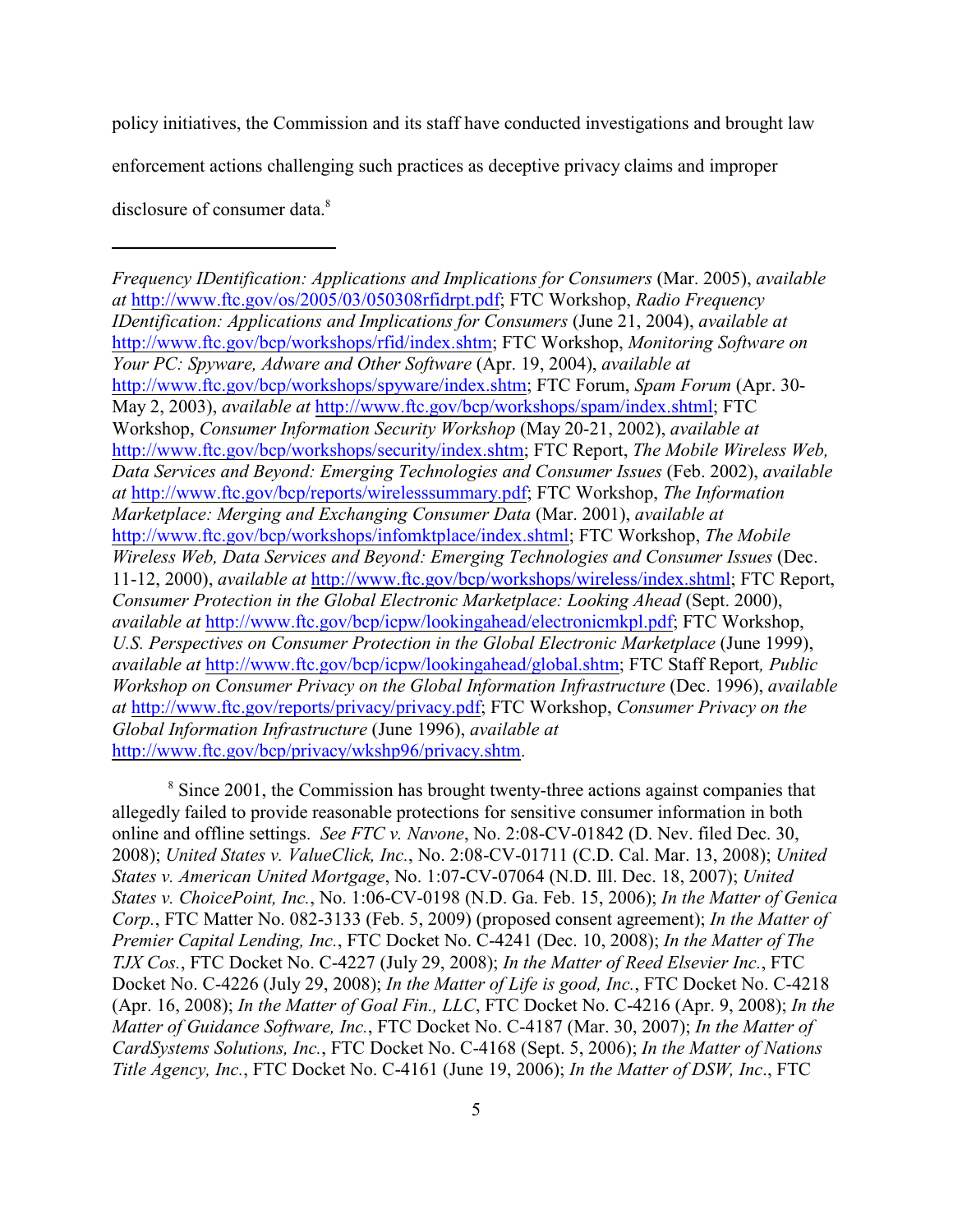#### 1. Online Profiling Workshop

As a part of these efforts, in November 1999 the FTC and the Department of Commerce jointly sponsored a public workshop to examine the privacy implications of "online profiling" – essentially, an early form of online behavioral advertising.<sup>9</sup> Based upon the workshop, the FTC prepared two reports to Congress. The first, *Online Profiling: A Report to Congress* (June 2000) ("June 2000 Report"), described how online profiling operates and addressed the concerns that many of the workshop participants raised about the collection of detailed consumer data and the practice's lack of transparency.<sup>10</sup> The June 2000 Report also described online profiling's potential benefits to consumers, as well as to businesses. These benefits included delivering more relevant ads to consumers, subsidizing free online content, and allowing businesses to market more precisely and spend their advertising dollars more effectively.

The Commission's second report, *Online Profiling: A Report to Congress Part 2*

 FTC and Department of Commerce Workshop, *Online Profiling Public Workshop* <sup>9</sup> (Nov. 8, 1999), *available at* <http://www.ftc.gov/bcp/workshops/profiling/index.shtm>.

<sup>10</sup> June 2000 Report, *available at* 

Docket No. C-4157 (Mar. 7, 2006); *In the Matter of Superior Mortgage Corp.*, FTC Docket No. C-4153 (Dec. 14, 2005); *In the Matter of BJ's Wholesale Club, Inc.*, FTC Docket No. C-4148 (Sept. 20, 2005); *In the Matter of Nationwide Mortgage Group, Inc.*, FTC Docket No. 9319 (Apr. 12, 2005); *In the Matter of Petco Animal Supplies, Inc.*, FTC Docket No. C-4133 (Mar. 4, 2005); *In the Matter of Sunbelt Lending Servs., Inc.*, FTC Docket No. C-4129 (Jan. 3, 2005); *In the Matter of MTS Inc., d/b/a Tower Records/Books/Video*, FTC Docket No. C-4110 (May 28, 2004); *In the Matter of Guess?, Inc.*, FTC Docket No. C-4091 (July 30, 2003); *In the Matter of Microsoft Corp.*, FTC Docket No. C-4069 (Dec. 20, 2002); *In the Matter of Eli Lilly & Co.*, FTC Docket No. C-4047 (May 8, 2002).

<http://www.ftc.gov/os/2000/06/onlineprofilingreportjune2000.pdf>. The June 2000 Report stated that "[m]any commenters at the Workshop objected to networks' hidden monitoring of consumers and collection of extensive personal data without consumers' knowledge or consent; they also noted that network advertisers offer consumers few, if any, choices about the use and dissemination of their individual information obtained in this manner." *Id.* at 10.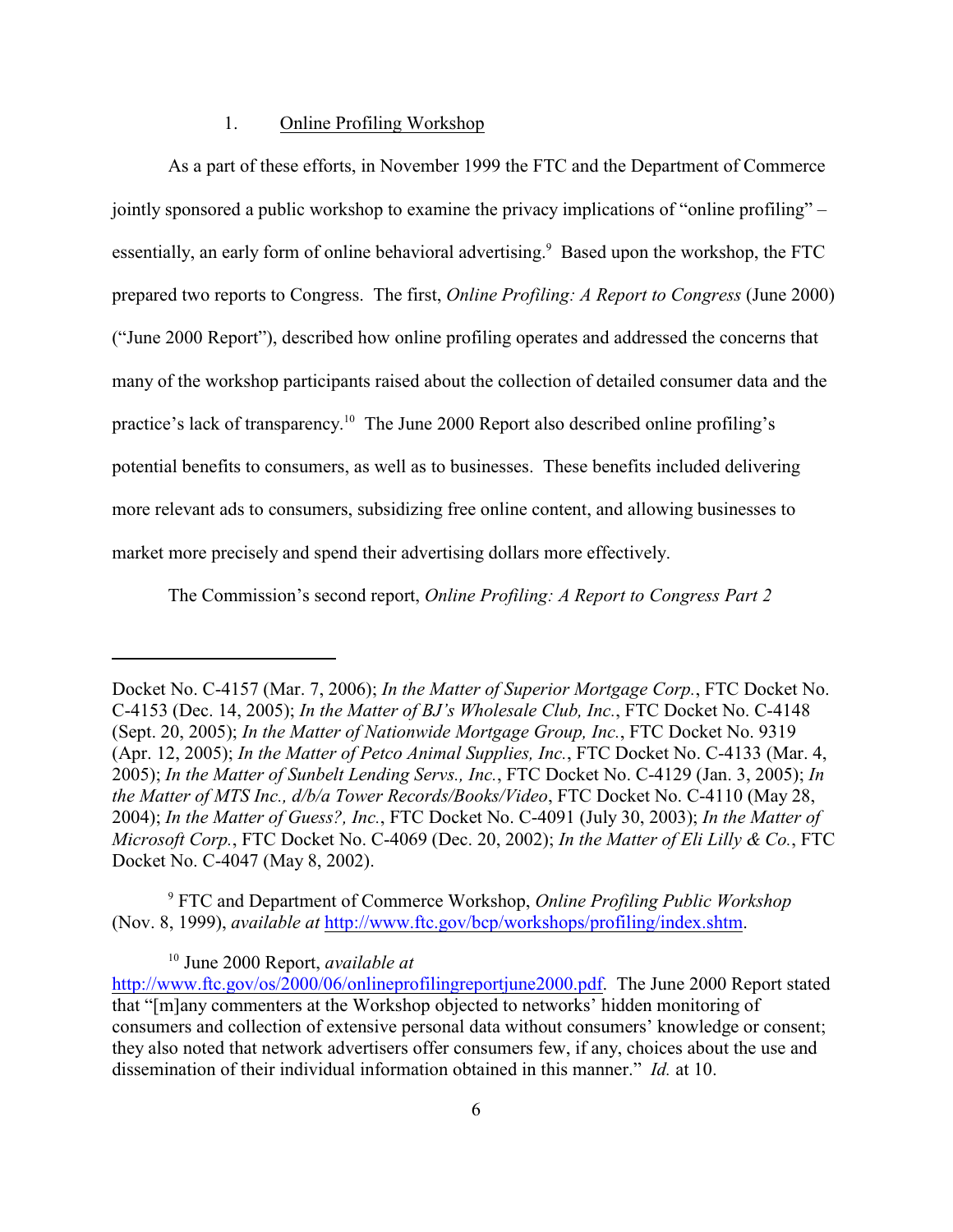*Recommendations (July 2000) ("July 2000 Report")*, <sup>11</sup> supplemented the first report by addressing self-regulatory principles developed by the Network Advertising Initiative ("NAI"). NAI, an organization consisting of online network advertisers, had developed these principles ("NAI Principles") in response to concerns raised at the 1999 workshop and submitted them to the FTC and the Department of Commerce for consideration. In the July 2000 Report, the Commission commended the NAI companies' efforts in developing principles that included various protections to govern the collection and use of consumer data online.<sup>12</sup> Nevertheless, while acknowledging that "self-regulation is an important and powerful mechanism for protecting consumers," a majority of the Commission recommended that Congress enact "backstop legislation" to address online profiling.<sup>13</sup>

Ultimately, Congress did not enact legislation to address online profiling. In the meantime, with the "burst" of the dot-com bubble, the number of network advertisers declined dramatically such that by the early 2000s, many had gone out of business.<sup>14</sup>

<sup>13</sup> See July 2000 Report, *supra* note 11, at 10-11.

<sup>14</sup> See, e.g., George Raine, *Dot-com Ads Make a Comeback*, S.F. CHRON., Apr. 10, 2005, *available at* <http://www.sfgate.com/cgi-bin/article.cgi?f=/c/a/2005/04/10/BUG1GC5M4I1.DTL> (discussing negative impact of dot-com implosion on online advertising generally).

<sup>&</sup>lt;sup>11</sup> July 2000 Report, *available at <http://www.ftc.gov/os/2000/07/onlineprofiling.pdf>.* 

 $12$  Issued in 2000, the NAI Principles required network advertisers to notify consumers about profiling activities on host websites and to give consumers the ability to choose not to participate in profiling. The NAI Principles applied to both personally identifiable and nonpersonally identifiable consumer data. Where a member collected personally identifiable information, it had to provide notice and opt-out choice at the time and place of collection. For non-personally identifiable information, notice could appear in the publisher website's privacy policy with a link to the NAI website, where a consumer could opt out. The NAI Principles also imposed certain restrictions on the merger of personally identifiable information with nonpersonally identifiable information. As discussed in more detail below, NAI recently released revised principles.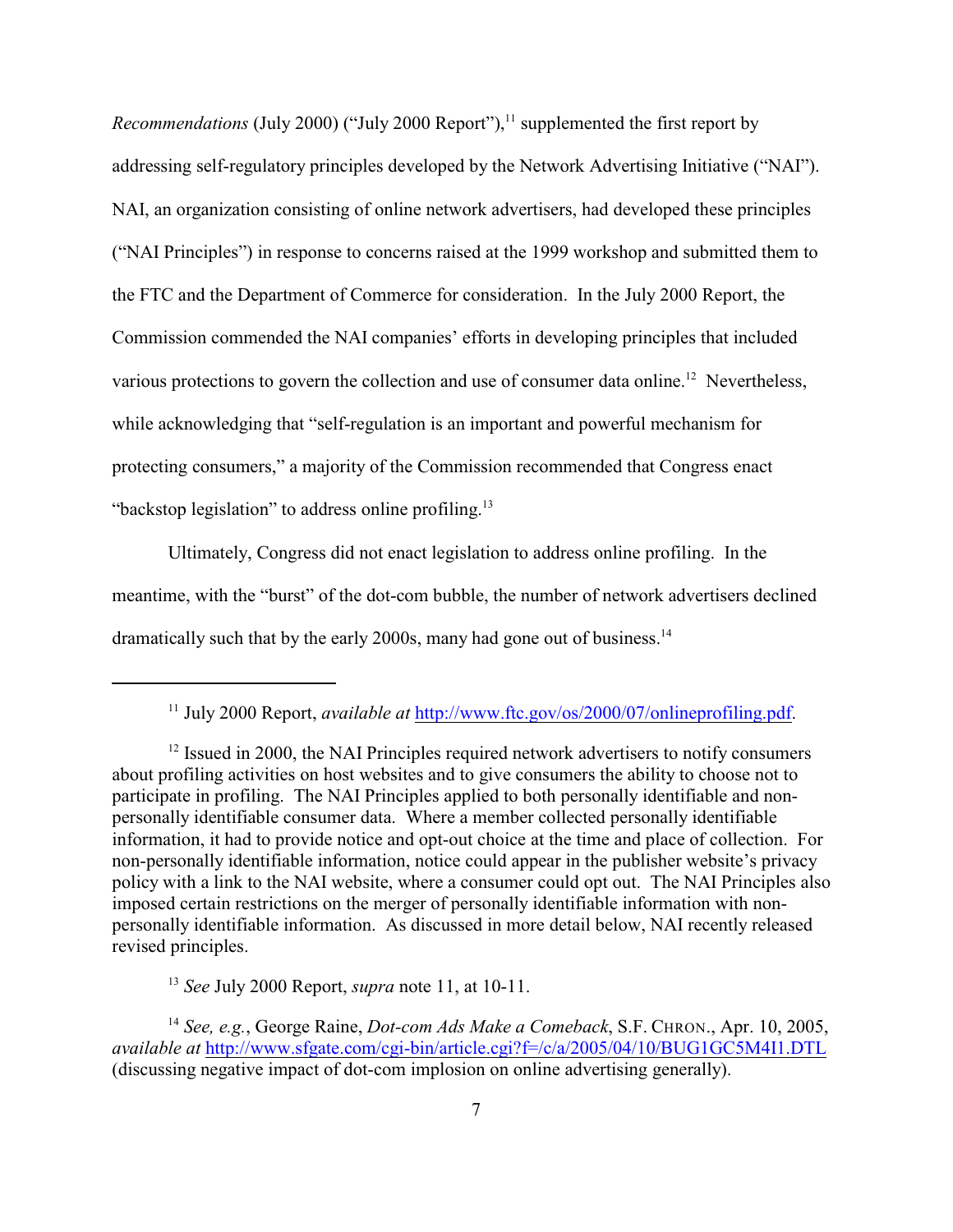# 2. Tech-ade Hearings and the Ehavioral Advertising Town Hall

By the middle of the decade, the online advertising market, including the behavioral advertising market, had regained its footing. Indeed, online advertising spending grew dramatically between 2002 and 2006, with estimated sales rising from \$6 billion to over \$16.6 billion.<sup>15</sup> These changes in the marketplace, and the growing practice of behavioral advertising, were a featured topic at the FTC's November 2006 "Tech-ade" hearings,  $16$  which examined the consumer protection challenges anticipated over the next ten years. Participants at the hearings described how technological advances had allowed for greater and more efficient use of online profiling (now called "behavioral" advertising, targeting, or marketing) and brought renewed attention to the practice. $17$ 

In the months after the Tech-ade hearings, staff launched an effort to learn more about online behavioral advertising. At the same time, several organizations petitioned the Commission to reexamine the privacy issues raised by the practice.<sup>18</sup> Further, the announcement

<sup>17</sup> See Transcript of Hearing Record at 46-107, *Protecting Consumers in the Next Techade* (Nov. 7, 2006), *available at* [http://www.ftc.gov/bcp/workshops/techade/pdfs/transcript\\_061107.pdf](http://%20http://www.ftc.gov/bcp/workshops/techade/pdfs/transcript_061107.pdf%20) (panel discussion entitled "Marketing and Advertising in the Next Tech-ade").

<sup>18</sup> See, e.g., Letter from Ari Schwartz, Executive Director, and Alissa Cooper, Policy Analyst, Center for Democracy and Technology ("CDT"), to J. Thomas Rosch, Commissioner, FTC (Jan. 19, 2007), *available at* [http://www.cdt.org/privacy/20070119rosch-behavioral-letter.pdf](http://www.cdt.org/privacy/20070119rosch-behavioral-letter.pdf;); Center for Digital Democracy ("CDD") and U.S. Public Interest Research Group,Complaint and Request for Inquiry and Injunctive Relief Concerning Unfair and Deceptive Online Marketing Practices (Nov. 1, 2006), *available at* <http://www.democraticmedia.org/files/pdf/FTCadprivacy.pdf>.

<sup>&</sup>lt;sup>15</sup> Id. See also Ryan Blitstein, *Microsoft, Google, Yahoo in Online Ad War*, SAN JOSE MERCURY NEWS, May 19, 2007.

<sup>&</sup>lt;sup>16</sup> The complete transcripts of the hearings, entitled *Protecting Consumers in the Next Tech-Ade*, are available at<http://www.ftc.gov/bcp/workshops/techade/transcripts.html>[.](http://www.ftc.gov/bcp/workshops/techade/who.html)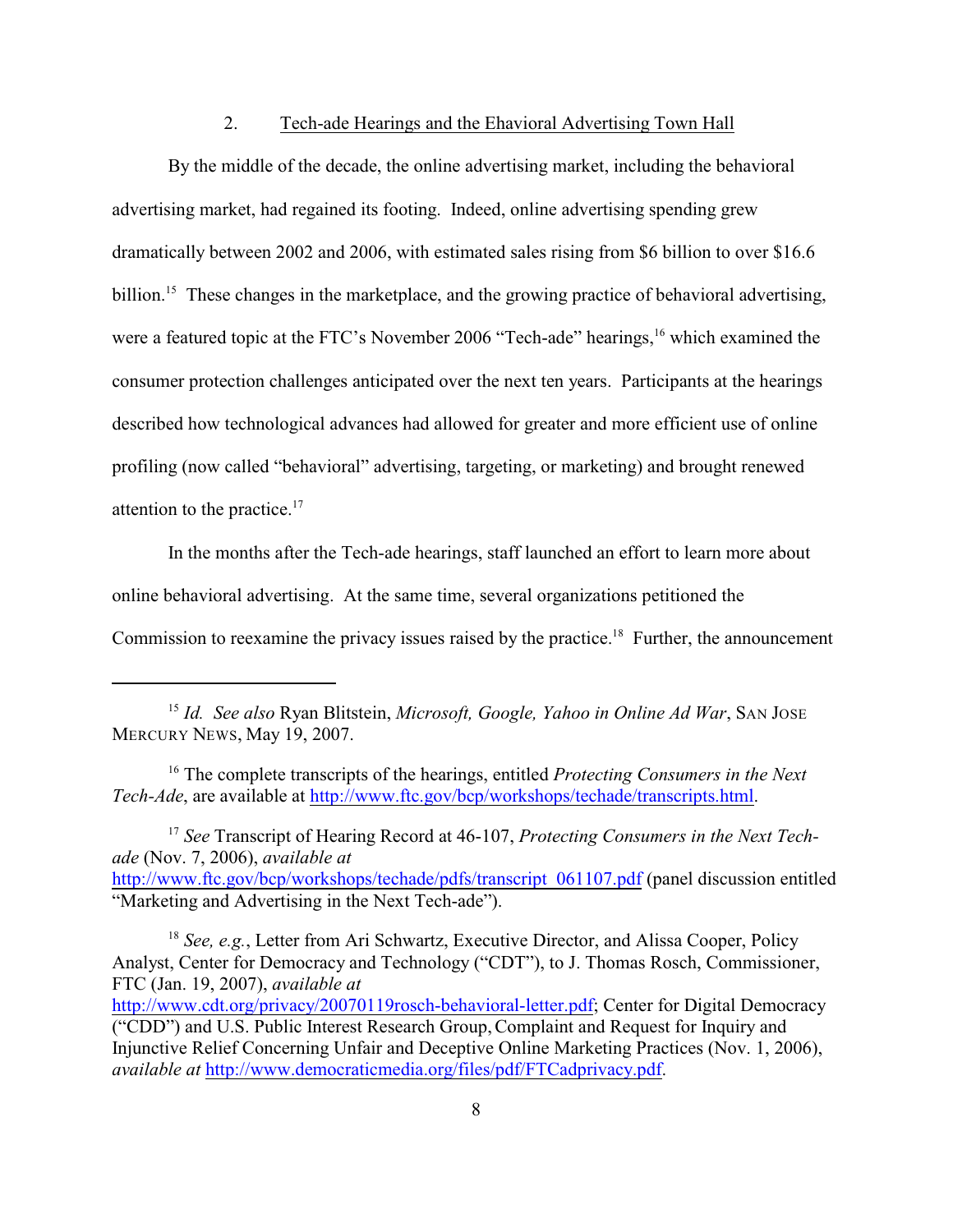of the proposed merger between Google, Inc. ("Google") and DoubleClick, Inc. in April 2007 raised concerns about the combination of large databases of consumer information and the potential development of detailed consumer profiles.<sup>19</sup> Commission staff met with dozens of industry representatives, technology experts, consumer and privacy advocates, and academics. These meetings aided staff's understanding of the changes to the industry since the 1999 workshop and allowed staff to identify key questions and issues for further discussion.

In November 2007, the FTC held its "Ehavioral Advertising Town Hall," a two-day public meeting that brought together various interested parties to discuss the privacy issues surrounding online behavioral advertising.<sup>20</sup> Based on the discussion, several core principles emerged. First, as discussed above, online behavioral advertising<sup>21</sup> may provide valuable

<sup>20</sup> The complete transcripts of the Town Hall entitled *Ehavioral Advertising: Tracking*, *Targeting & Technology* are available at <http://www.ftc.gov/bcp/workshops/ehavioral/71101wor.pdf> and <http://www.ftc.gov/bcp/workshops/ehavioral/71102wor.pdf>.

<sup>&</sup>lt;sup>19</sup> See Letter from Jeffrey Chester, Executive Director, CDD, to Deborah Platt Majoras, Chairman, FTC et al. (Dec. 10, 2007), *available at* <http://www.democraticmedia.org/files/FTCletter121007.pdf>; Letter from Mindy Bockstein, Executive Director, New York State Consumer Protection Board, to Deborah Platt Majoras, Chairman, FTC, Re: DoubleClick Inc. and Google, Inc. Merger (May 1, 2007), *available at* <http://epic.org/privacy/ftc/google/cpb.pdf>. The Commission approved the merger on December 20, 2007, at the same time that it issued the Principles. *See Statement of Federal Trade Commission Concerning Google/DoubleClick*, FTC File No. 071-0170 (Dec. 20, 2007), *available at* <http://www.ftc.gov/os/caselist/0710170/071220statement.pdf>.

 $21$  To facilitate a comprehensive discussion of the issues at the Ehavioral Advertising Town Hall, the FTC applied a broad definition of online behavioral advertising – namely, the collection of information about a consumer's online activities in order to deliver advertising targeted to the individual consumer's interests. This definition was meant to encompass the various tracking activities engaged in by diverse companies across the web. *See* Transcript of Town Hall Record at 8, *Ehavioral Advertising: Tracking, Targeting & Technology* (Nov. 1, 2007), *available at* <http://www.ftc.gov/bcp/workshops/ehavioral/71101wor.pdf> (introductory remarks of Lydia B. Parnes, Director, FTC Bureau of Consumer Protection) [hereinafter "Nov. 1 Transcript"]. FTC staff used a similar definition in its proposed Principles.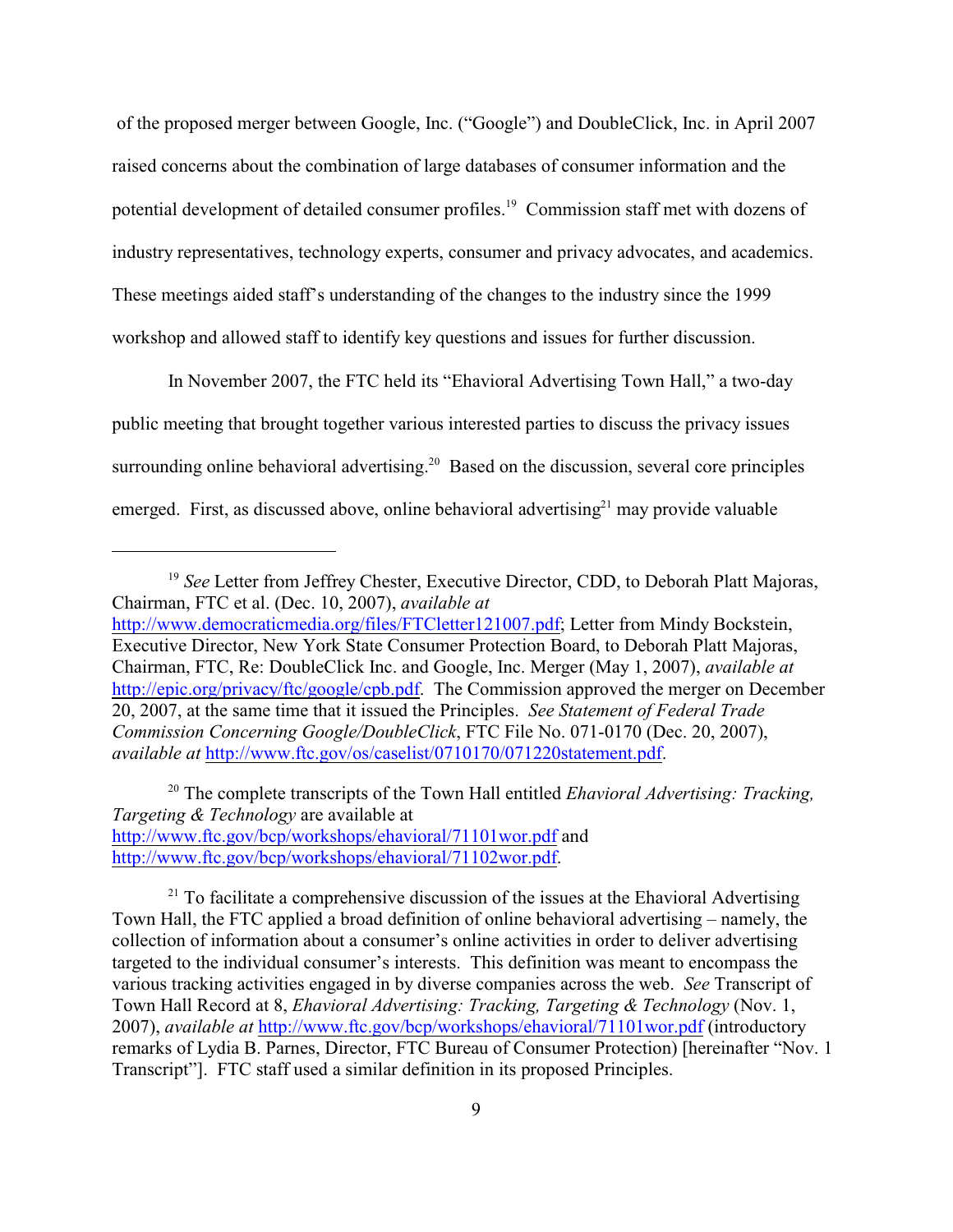benefits to consumers in the form of free content, personalization that many consumers appear to value, and a potential reduction in unwanted advertising. Second, the invisibility of the practice to consumers raises privacy concerns, as does the risk that data collected for behavioral advertising – including sensitive data about children, health, or finances – could be misused. Third, business and consumer groups alike expressed support for transparency and consumer control in the online marketplace. $22$ 

A number of Town Hall participants also criticized existing self-regulatory efforts. Specifically, these participants stated that the NAI Principles had not been effective to address the privacy concerns that online behavioral advertising raises. They argued that the NAI Principles were too limited because they applied only to network advertisers and not to other business models. Other critics cited the purported lack of enforcement of the NAI Principles and its cumbersome and inaccessible opt-out system.<sup>23</sup> Further, while various industry associations discussed their online self-regulatory schemes to address privacy issues, these schemes did not generally focus on behavioral advertising. 24

 $22$  Many similar issues arose during the FTC Town Hall held in May 2008 on the mobile commerce marketplace. There, participants discussed consumers' ability to control mobile marketing applications, the challenges of effective disclosures given the size limitations in the mobile context, marketing to sensitive groups, and the developments of the next generation of mobile-based products and services. *See generally* FTC Town Hall, *Beyond Voice: Mapping the Mobile Marketplace* (May 6-7, 2008), *available at* <http://www.ftc.gov/bcp/workshops/mobilemarket/index.shtml>.

*See, e.g.*, Transcript of Town Hall Record at 144-149, *Ehavioral Advertising: Tracking,* <sup>23</sup> *Targeting & Technology* (Nov. 2, 2007), *available at* <http://www.ftc.gov/bcp/workshops/ehavioral/71102wor.pdf> (statements of Pam Dixon, Executive Director, World Privacy Forum) [hereinafter "Nov. 2 Transcript"].

 $I<sup>24</sup>$  *Id.* at 135-143, 155-159. As an alternative to the existing self-regulatory models, and in an effort to increase consumers' control over the tracking of their online activities, a coalition of privacy groups proposed the development of a "Do Not Track List." *See* Ari Schwartz, CDT,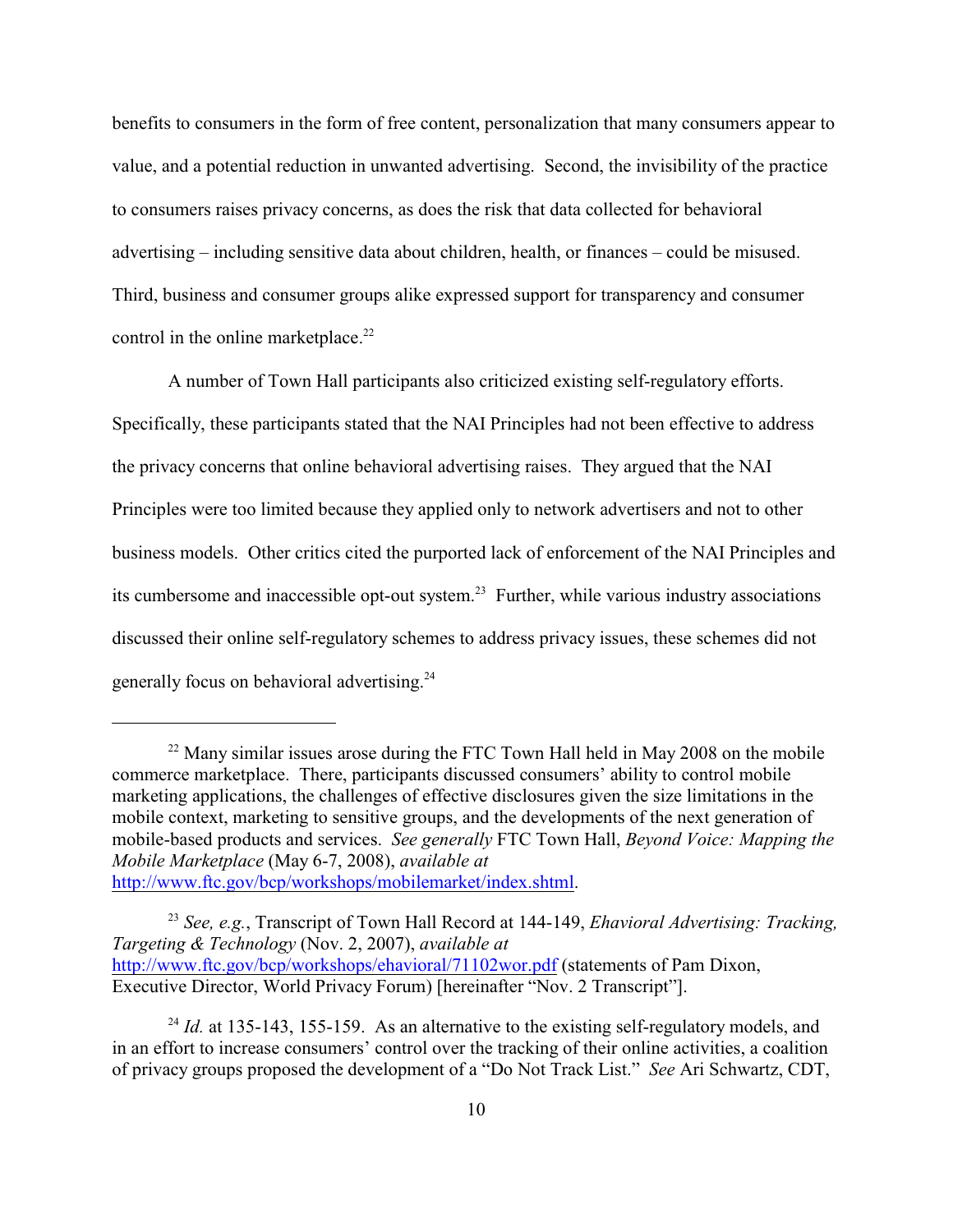# **C. Staff's Proposed Self-Regulatory Principles**

In response to the issues raised at the Town Hall, and to continue the dialogue with interested parties, in December 2007 Commission staff released the proposed self-regulatory Principles for public comment. Staff supported self-regulation because it provides the necessary flexibility to address evolving online business models. At the same time, however, staff recognized that existing self-regulatory efforts had not provided comprehensive and accessible protections to consumers. Accordingly, in issuing the proposed Principles, staff intended to guide industry in developing more meaningful and effective self-regulatory models than had been developed to date.

The proposed Principles include four governing concepts. The first is transparency and control: companies that collect information for behavioral advertising should provide meaningful disclosures to consumers about the practice and choice about whether to allow the practice. The second principle proposes reasonable security and limited data retention: companies should provide reasonable data security measures so that behavioral data does not fall into the wrong hands, and should retain data only as long as necessary for legitimate business or law enforcement needs. The third principle governs material changes to privacy policies: before a company uses behavioral data in a manner that is materially different from promises made when the company collected the data, it should obtain affirmative express consent from the

et al., *Consumer Rights and Protections in the Behavioral Advertising Sector*, *available at* [http://www.cdt.org/privacy/20071031consumerprotectionsbehavioral.pdf](http://www.cdt.org/privacy/20071031consumerprotectionsbehavioral.pdf%20) (Oct. 31, 2007) (the proposed "Do Not Track List" is modeled after the FTC's national "Do Not Call" registry and would require online advertisers using a persistent identifier to provide to the FTC the domain names of the servers or other devices placing the identifier).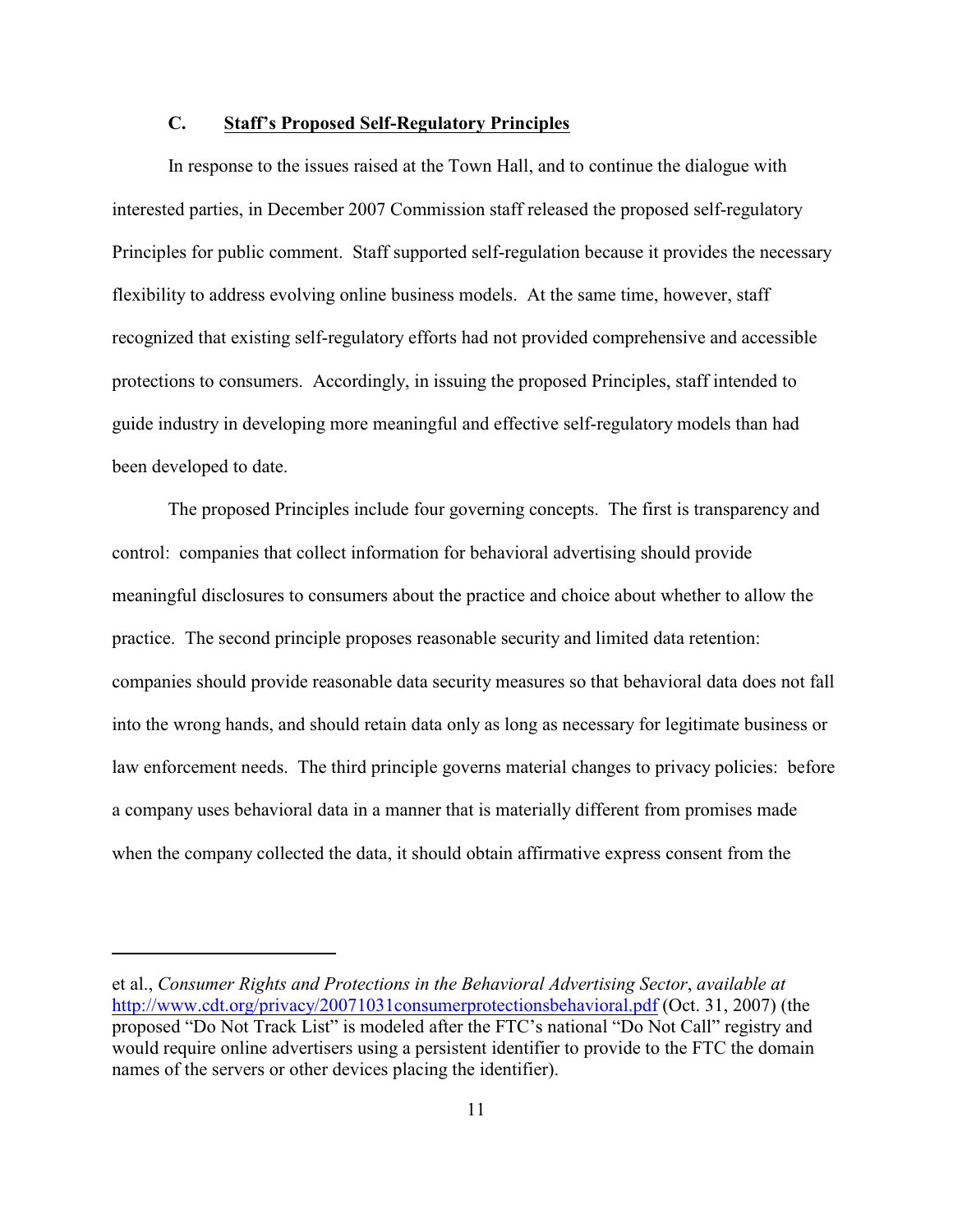consumer.<sup>25</sup> The fourth principle states that companies should obtain affirmative express consent before they use sensitive data – for example, data about children, health, or finances – for behavioral advertising.<sup>26</sup> Finally, staff's proposal requested additional information regarding the potential uses of tracking data other than for behavioral advertising, including whether such secondary uses raise concerns and merit heightened protection.

#### **D. Recent Initiatives to Address Privacy Concerns**

Following the Town Hall and the release of the Principles, various individual companies, industry organizations, and privacy groups have taken steps to address some of the concerns and issues raised by online behavioral advertising. For example, a number of companies have developed new policies and procedures to inform consumers about online tracking and provide additional protections and controls over the practice.<sup>27</sup> In particular, both Google and Yahoo! Inc. ("Yahoo!") have announced new tools that will allow consumers to opt out of receiving targeted online advertisements.<sup>28</sup> Microsoft Corporation has announced that the new version of

*See, e.g.*, *In the Matter of Gateway Learning Corp*., FTC Docket No. C-4120 (Sept. 10, <sup>25</sup> 2004), *available at* <http://www.ftc.gov/os/caselist/0423047/040917comp0423047.pdf> (alleging that the company made material changes to its privacy policy and applied such changes to data collected under the old policy). The FTC's order requires Gateway to obtain opt-in consent for such changes in the future.

 $26$  Staff recommended that companies obtain consumers' affirmative express consent for material, retroactive changes and for the use of sensitive data because of the increased privacy concerns raised by the collection and use of such data.

 $27$  FTC staff encourages continued stakeholder efforts to address the privacy concerns raised by behavioral advertising, but does not endorse any of the specific approaches described herein.

*See* Press Release, Yahoo!, *Yahoo! Announces New Privacy Choice for Consumers* <sup>28</sup> (Aug. 8, 2008), *available at*

[http://yhoo.client.shareholder.com/press/releasedetail.cfm?ReleaseID=327212](http://yhoo.client.shareholder.com/press/releasedetail.cfm?ReleaseID=327212%20); Posting of Rajas Moonka, Senior Business Product Manager, Google, to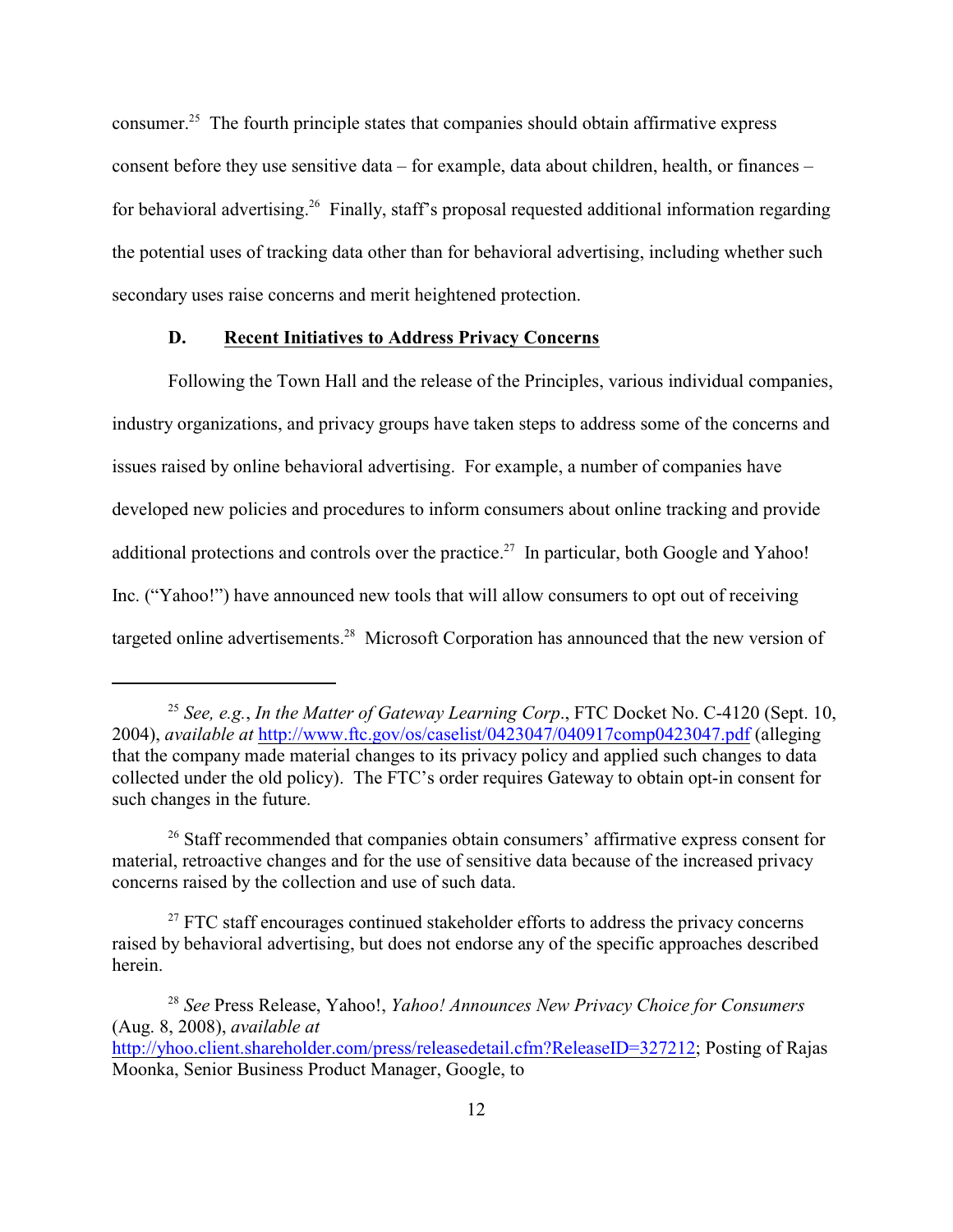its Internet browser will include a tool that, when enabled by a user, will not save browsing and searching history, cookies, form data, or passwords, and will automatically clear the browser cache at the end of each session.<sup>29</sup> Other steps include educational programs to inform consumers about online tracking<sup>30</sup> and new policies to reduce the length of time companies store personal data collected about online searches.<sup>31</sup>

In December 2008, in response to the criticism of the NAI Principles at the Town Hall

and the FTC's call for stronger self-regulation, the NAI issued revised principles ("NAI 2008

Principles").<sup>32</sup> Although NAI has strengthened certain aspects of its self-regulatory regime –

<sup>30</sup> See AOL, Privacy Gourmet Page, <http://corp.aol.com/o/mr-penguin/> (last visited Jan. 9, 2009); YouTube, Google Search Privacy Playlist, [http://www.youtube.com/view\\_play\\_list?p=ECB20E29232BCBBA](http://www.youtube.com/view_play_list?p=ECB20E29232BCBBA) (last visited Jan. 9, 2009).

<sup>31</sup> See Posting of Kim Hart, washingtonpost.com, to [http://voices.washingtonpost.com/posttech/2008/12/yahoo\\_changes\\_data-retention\\_p.html?nav=](http://voices.washingtonpost.com/posttech/2008/12/yahoo_changes_data-retention_p.html?nav=rss_blog) rss blog (Dec. 17, 2008, 13:50 EST) (stating that Yahoo! agreed to shorten online behavioral data retention periods from thirteen to three months); Posting of Stacey Higginbotham, GigaOM, to <http://gigaom.com/2008/09/09/in-online-privacy-fight-google-blinks/> (Sept. 9, 2008, 7:47 PT) (stating that Google agreed to reduce storage of search engine inquiries from eighteen to nine months); *see also Microsoft to Cut Search Engine Data Retention to Six Months if Others Follow*, 7 PRIVACY & SEC. LAW REP. 1767 (2008) (stating that Microsoft announced it would reduce search engine data retention to six months in the European Union if all search companies agreed to do the same).

*See* NAI, *2008 NAI Principles Code of Conduct* (Dec. 16, 2008), *available at* <sup>32</sup> [http://www.networkadvertising.org/networks/2008%20NAI%20Principles\\_final%20for%20Web](http://www.networkadvertising.org/networks/2008%20NAI%20Principles_final%20for%20Website.pdf) [site.pdf](http://www.networkadvertising.org/networks/2008%20NAI%20Principles_final%20for%20Website.pdf) [hereinafter "NAI 2008 Principles"]. In advance of issuing the NAI 2008 Principles,

[http://googleblog.blogspot.com/2008/08/new-enhancements-on-google-content.html](http://googleblog.blogspot.com/2008/08/new-enhancements-on-google-content.html%20) (Aug. 7, 2008, 5:01 EST).

<sup>&</sup>lt;sup>29</sup> See Gregg Keizer, *Microsoft Adds Privacy Tools to IE8*, COMPUTERWORLD.COM, Aug. 25, 2008,

[http://www.computerworld.com/action/article.do?command=viewArticleBasic&articleId=91134](http://www.computerworld.com/action/article.do?command=viewArticleBasic&articleId=9113419%20) [19](http://www.computerworld.com/action/article.do?command=viewArticleBasic&articleId=9113419%20). As noted above, a coalition of privacy groups also has proposed and continues to support development of a "Do Not Track List" designed to increase consumer control over the tracking of their online activities. *See* Schwartz et al., *supra* note 24.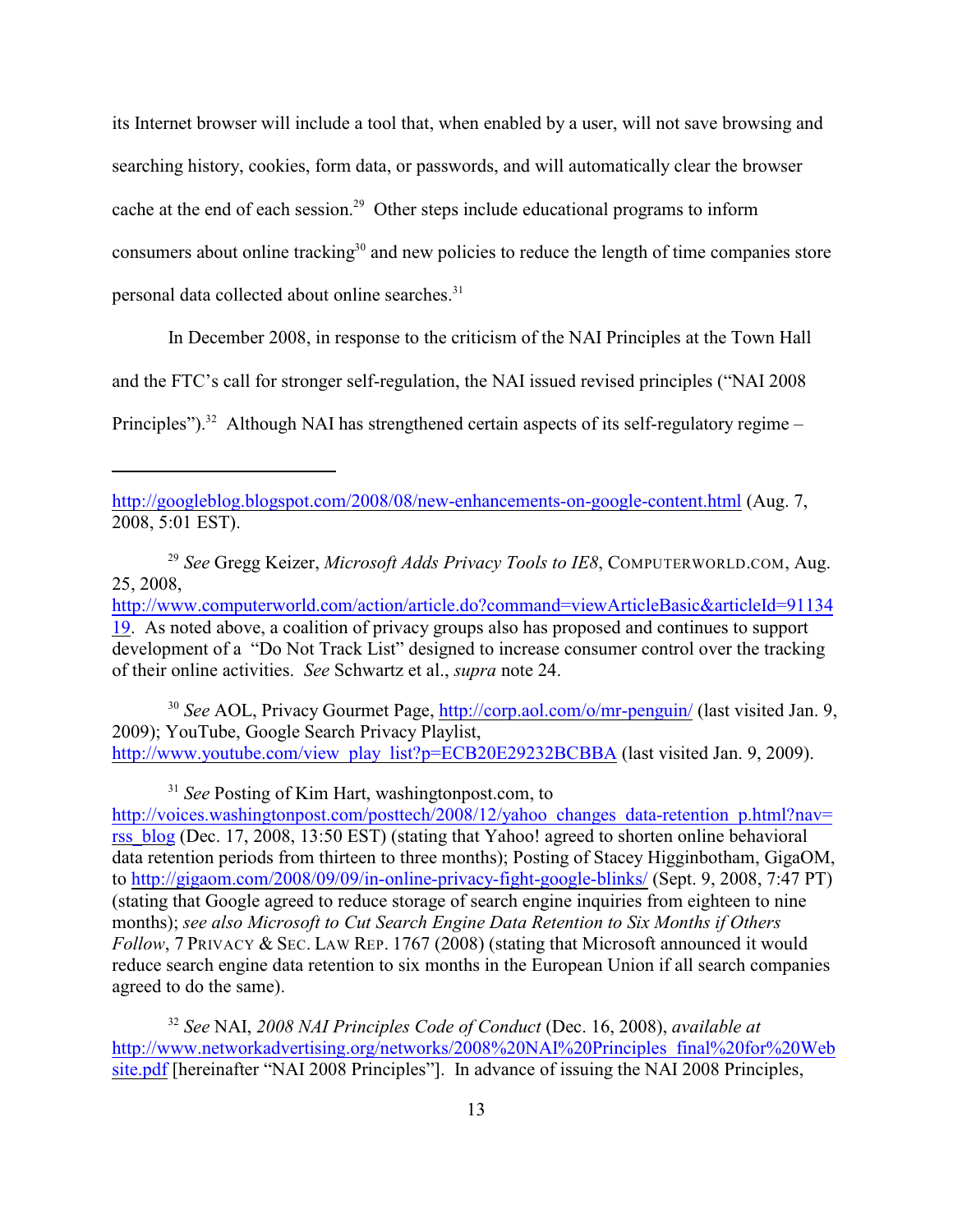most notably by dramatically increasing its membership – staff believes that NAI could do more to ensure the transparency of online behavioral advertising to consumers. Staff also notes that certain elements of NAI's revised approach have yet to be clarified through implementation guidelines, which NAI plans to issue in 2009.<sup>33</sup> More recently, a joint industry task force including marketing and industry trade associations, as well as the Council of Better Business Bureaus, announced a cooperative effort to develop self-regulatory principles to address privacy concerns related to online behavioral advertising.<sup>34</sup>

<sup>33</sup> The NAI 2008 Principles expand the security and access requirements to cover data used for behavioral advertising, as well as data used for practices such as tracking the number of ads served at a particular website. They also restrict NAI members' use of behavioral advertising data to marketing purposes and require that members retain such data only as long as needed for legitimate business purposes or as required by law. FTC staff commends NAI's attempts to strengthen its principles through these and other steps. At the same time, staff notes that there are areas where NAI may continue to improve. For example, staff notes that the NAI 2008 Principles' approach to providing notice and choice generally mirrors NAI's previous approach – *i.e.*, members may continue to provide notice to consumers through website privacy policies. For the reasons discussed below, staff encourages companies engaged in online behavioral advertising to develop mechanisms that allow for prominent disclosure outside companies' existing privacy policies. Moreover, because the revisions tie some obligations to certain language (*e.g.*, "directly engaging" in behavioral advertising) that will be defined through future implementation guidelines, the impact of these obligations is currently unclear. Similarly, because NAI plans to issue further guidance regarding the policies and procedures governing its compliance reviews, questions remain as to whether these reviews, and any penalties that are ultimately imposed, will be adequate to ensure compliance.

 $34$  The initiative includes the American Association of Advertising Agencies, the Association of National Advertisers, the Direct Marketing Association, and the Interactive Advertising Bureau ("IAB"). *See* K.C. Jones, *Agencies to Self-Regulate Online Behavioral Ads*,

NAI issued proposed principles for public comment in April 2008. *See* NAI, *Draft 2008 NAI Principles* (Apr. 10, 2008), *available at*

[http://www.networkadvertising.org/networks/NAI\\_Principles\\_2008\\_Draft\\_for\\_Public.pdf](http://www.networkadvertising.org/networks/NAI_Principles_2008_Draft_for_Public.pdf). In some respects, NAI's proposed principles contained stronger protections than those announced in December. For example, NAI's original proposal prohibited the use of certain categories of sensitive information, including information about children, for behavioral advertising. As finalized, the NAI 2008 Principles would allow use of these categories of information so long as consumers (or parents, in the case of children) provide their consent.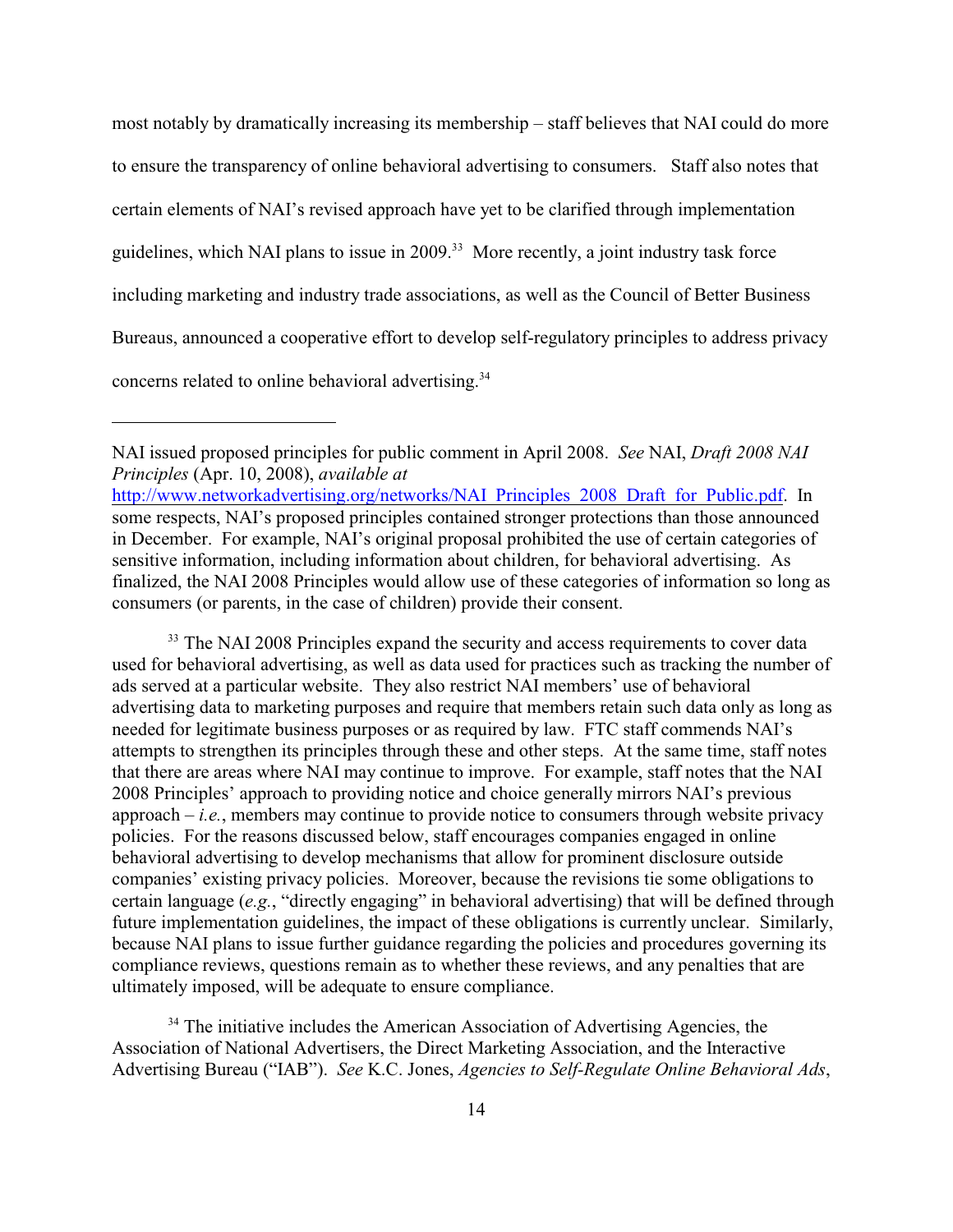Several other organizations have also developed materials to assist online businesses in identifying and addressing privacy concerns raised by online behavioral advertising. For example, the Future of Privacy Forum – an advocacy group of privacy scholars, lawyers, and corporate officials – has launched an initiative to develop new ways to provide consumers with control over the use of their personal information for online behavioral advertising.<sup>35</sup> The Center for Democracy and Technology ("CDT") also recently released an assessment tool, developed in conjunction with internet companies and public interest advocates, to help online companies evaluate the consumer privacy implications of their online behavioral advertising practices and to create appropriate, meaningful privacy protections.<sup>36</sup> Finally, TRUSTe, a privacy seal organization, has issued a white paper reviewing the current online behavioral advertising environment and providing a checklist to assist online companies to address issues raised by online behavioral advertising, especially those concerning transparency.<sup>37</sup>

Congress has also expressed concern about the privacy issues raised by online behavioral

*See* Kim Hart, *A New Voice in Online Privacy*, WASH. POST, Nov. 17, 2008, at A06, <sup>35</sup> *available at*

[http://www.washingtonpost.com/wp-dyn/content/article/2008/11/16/AR2008111601624.html?na](http://www.washingtonpost.com/wp-dyn/content/article/2008/11/16/AR2008111601624.html?nav=hcmoduletmv) [v=hcmoduletmv](http://www.washingtonpost.com/wp-dyn/content/article/2008/11/16/AR2008111601624.html?nav=hcmoduletmv).

*See* CDT, *Threshold Analysis for Online Advertising Practices* (Jan. 2009), *available* <sup>36</sup> *at* <http://www.cdt.org/privacy/20090128threshold.pdf>.

INFORMATIONWEEK, Jan. 13, 2009,

<http://www.informationweek.com/news/showArticle.jhtml?articleID=212900156>. The IAB, an organization of companies engaged in online advertising, previously issued a set of privacy principles recommending that its member companies notify consumers about data collection practices and provide choice when appropriate. IAB, *Privacy Principles* (Feb. 24, 2008), *available at [http://www.iab.net/iab\\_products\\_and\\_industry\\_services/1421/1443/1464](http://www.iab.net/iab_products_and_industry_services/1421/1443/1464).* 

*See* TRUSTe, *Online Behavioral Advertising: A Checklist of Practices that Impact* 37 *Consumer Trust*, *available at* [http://www.truste.com/about/online\\_behavioral\\_advertising.php](http://www.truste.com/about/online_behavioral_advertising.php) (last visited Feb. 3, 2009).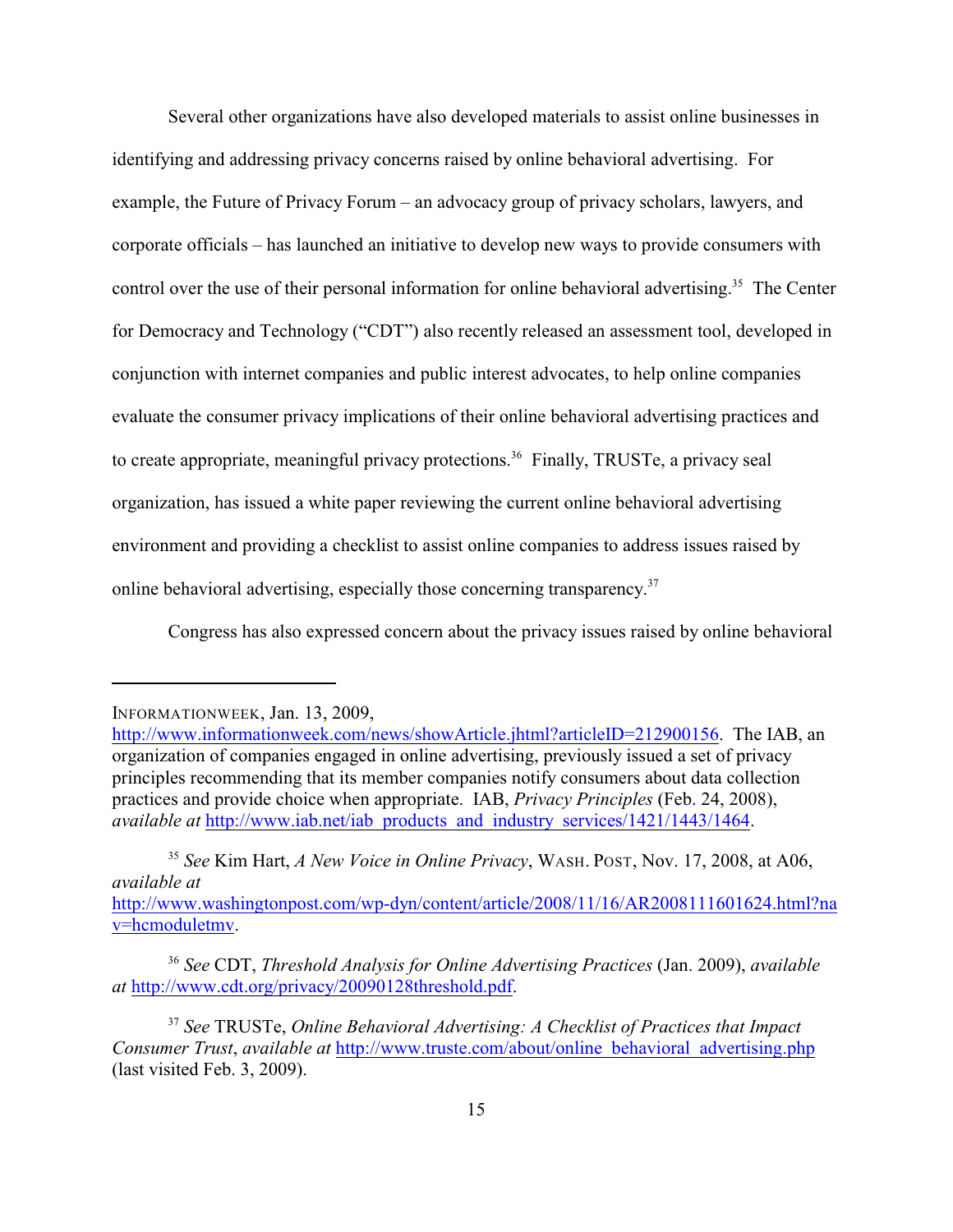advertising. On July 9, 2008, the Senate Committee on Commerce, Science, and Transportation ("Senate Committee") held a hearing entitled "Privacy Implications of Online Advertising," which examined the online advertising industry and the impact of these practices on consumers' privacy.<sup>38</sup> Witnesses from the FTC,<sup>39</sup> consumer groups, and industry discussed both the methods of online behavioral advertising employed by industry and the government's role in protecting consumer privacy. The Senate Committee held a follow-up hearing on September 25, 2008, which focused on behavioral advertising in conjunction with Internet Service Providers ("ISPs"). $40$  Testifying at the second hearing, corporate officers representing Verizon Communications, Inc., AT&T Services, Inc., and Time Warner Cable expressed support for selfregulation by the various entities engaged in online behavioral advertising practices. Specifically, these representatives called for a requirement that companies obtain opt-in consent from consumers before collecting online information for behavioral advertising purposes.

<sup>38</sup> Privacy Implications of Online Advertising: Hearing Before the S. Comm. on *Commerce, Sci. & Transp.*, 110th Cong. (2008), *available at* [http://commerce.senate.gov/public/index.cfm?FuseAction=Hearings.Hearing&Hearing\\_ID=e46b](http://commerce.senate.gov/public/index.cfm?FuseAction=Hearings.Hearing&Hearing_ID=e46b0d9f-562e-41a6-b460-a714bf370171) [0d9f-562e-41a6-b460-a714bf37017](http://commerce.senate.gov/public/index.cfm?FuseAction=Hearings.Hearing&Hearing_ID=e46b0d9f-562e-41a6-b460-a714bf370171).

<sup>39</sup> See *id.* (statement of Lydia Parnes, Director of the FTC Bureau of Consumer Protection).

<sup>40</sup> Broadband Providers and Consumer Privacy: Hearing Before the S. Comm. on *Commerce, Sci. & Transp.*, 110th Cong. (2008), *available at* [http://commerce.senate.gov/public/index.cfm?FuseAction=Hearings.Hearing&Hearing\\_ID=778](http://commerce.senate.gov/public/index.cfm?FuseAction=Hearings.Hearing&Hearing_ID=778594fe-a171-4906-a585-15f19e2d602a) [594fe-a171-4906-a585-15f19e2d602a](http://commerce.senate.gov/public/index.cfm?FuseAction=Hearings.Hearing&Hearing_ID=778594fe-a171-4906-a585-15f19e2d602a). In the ISP-based behavioral advertising model, a consumer's online activities are collected directly from the consumer's ISP, rather than from the individual websites the consumer visits. This model, which is also often referred to as "deep packet inspection," could potentially allow targeting of ads based on substantially all of the websites a consumer visits, rather than simply a consumer's visits to, and activities within, a given network of websites. *See* Peter Whoriskey, *Every Click You Make*, WASH. POST, Apr. 4, 2008, *available at*

<http://www.washingtonpost.com/wp-dyn/content/article/2008/04/03/AR2008040304052.html>.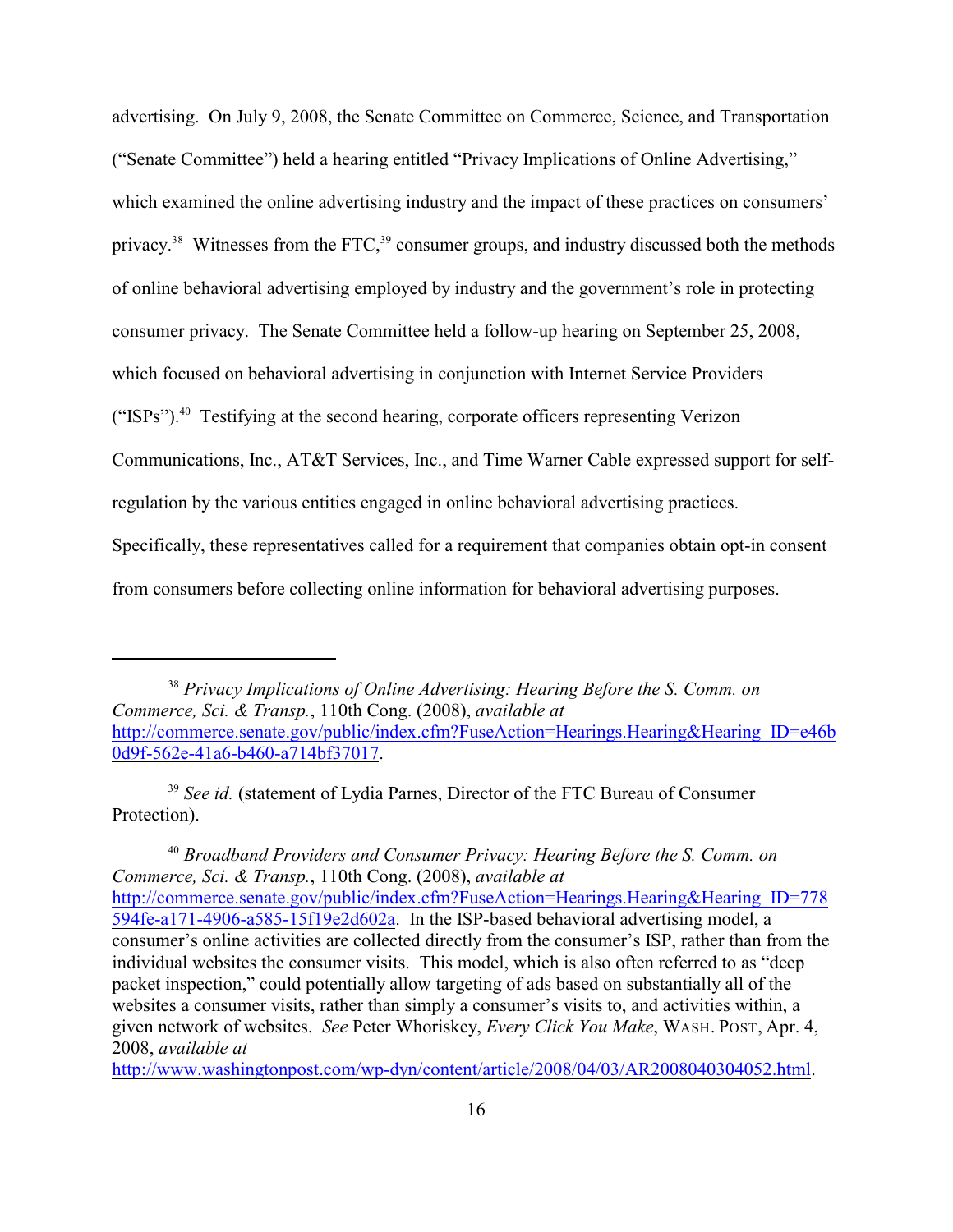The House Committee on Energy and Commerce ("House Committee"), and its Subcommittee on Telecommunications and the Internet ("Telecommunications Subcommittee"), also have been active in this area, focusing in particular on ISP-related practices. On July 17, 2008, the Telecommunications Subcommittee held a hearing entitled "What Your Broadband Provider Knows About Your Web Use: Deep Packet Inspection and Communications Laws and Policies" that included testimony from industry, experts, and consumer groups.<sup>41</sup> Thereafter, on August 1, 2008, four members of the House Committee issued letters to thirty-four companies seeking information on their practices with respect to behavioral advertising.<sup>42</sup> The companies' responses are available online.<sup>43</sup>

These developments suggest that there is continuing public interest in the issues that behavioral advertising raises and increasing engagement by industry members in developing solutions.

 $43$  H. Comm. on Energy & Commerce, Responses to Aug. 1, 2008 Letter to Network Operators Regarding Data Collection Practices, *available at* [http://energycommerce.house.gov/Press\\_110/080108.ResponsesDataCollectionLetter.shtml](http://energycommerce.house.gov/Press_110/080108.ResponsesDataCollectionLetter.shtml) (last visited Jan. 9, 2009). In light of concerns expressed by Congress and others, at least one high profile company suspended its plans to engage in ISP-based behavioral advertising. *See* Ellen Nakashima, *NebuAd Halts Plans For Web Tracking*, WASH. POST, Sept. 4, 2008, *available at* <http://www.washingtonpost.com/wp-dyn/content/article/2008/09/03/AR2008090303566.html>.

<sup>&</sup>lt;sup>41</sup> What Your Broadband Provider Knows About Your Web Use: Deep Packet Inspection *and Communications Laws and Policies: Hearing Before the H. Subcomm. on Telecomm. & the Internet*, 110th Cong. (2008), *available at* [http://energycommerce.house.gov/cmte\\_mtgs/110-ti-hrg.071708.DeepPacket.shtml](http://energycommerce.house.gov/cmte_mtgs/110-ti-hrg.071708.DeepPacket.shtml).

<sup>&</sup>lt;sup>42</sup> Letter from John D. Dingell, Chairman of the H. Comm. on Energy  $\&$  Commerce, et al., to William Bresnan, Chairman & C.E.O. of Bresnan Communications, et al. (Aug. 1, 2008), *available at* [http://energycommerce.house.gov/Press\\_110/110-ltr.080108.AOL-TILetters.pdf](http://energycommerce.house.gov/Press_110/110-ltr.080108.AOL-TILetters.pdf).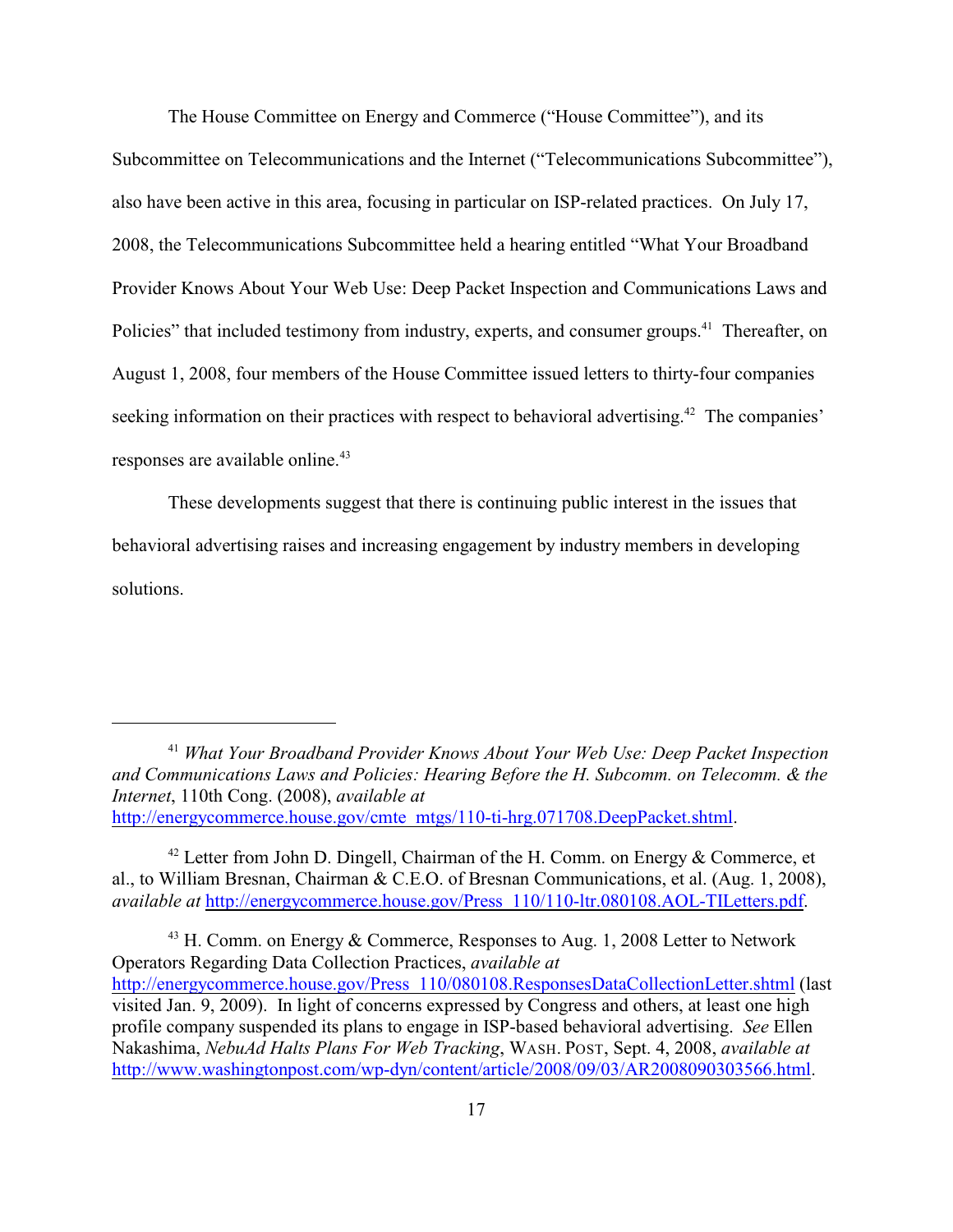#### **III. SUMMARY OF THE COMMENTS RECEIVED AND STAFF'S ANALYSIS**

In response to the proposed Principles, FTC staff received sixty-three comments from interested parties; because some of the comments represent the views of multiple parties, a total number of approximately eighty-seven stakeholders participated in the comment process. FTC staff greatly appreciates the substantial work of the parties that submitted comments. The comments have helped to clarify the differing perspectives regarding how best to address the privacy issues that online behavioral advertising raises.

As a threshold matter, some commenters stated that FTC staff's call for self-regulation is unnecessary and that the Principles could interfere with a developing and rapidly changing marketplace.<sup>44</sup> Others concluded that the Principles do not go far enough and that sweeping legislation is necessary. Between these positions, a majority of the commenters expressed support for some form of self-regulation. Most commenters also identified certain aspects of the Principles that, in their view, raise important issues, merit more guidance, or should be changed.

Set forth below is a summary of the comments arranged by topic. This summary highlights and discusses the main points and positions represented by the comments as a whole. Also included are FTC staff's responses to these main points, along with additional guidance

<sup>&</sup>lt;sup>44</sup> One trade association comment also suggested that self-regulation at the behest of a governmental entity such as the FTC cannot truly be self-regulatory. In addition, a newspaper association stated that applying the Principles to a newspaper's advertising-supported website would violate the First Amendment because it could affect the selection of content that is presented to the reader. In response, staff notes that the Commission has often called for, studied the effectiveness of, and made suggestions for improving self-regulatory schemes, and that such efforts do not implicate the First Amendment. *See, e.g.*, FTC Report, *Marketing Violent Entertainment to Children: A Fifth Follow-Up Review of Industry Practices in the Motion Picture, Music Recording & Electronic Game Industries* 33 (Apr. 2007), *available at* <http://www.ftc.gov/reports/violence/070412MarketingViolentEChildren.pdf>; FTC Report, *Self-Regulation in the Alcohol Industry* 25 (June 2008), *available at* <http://www.ftc.gov/os/2008/06/080626alcoholreport.pdf>.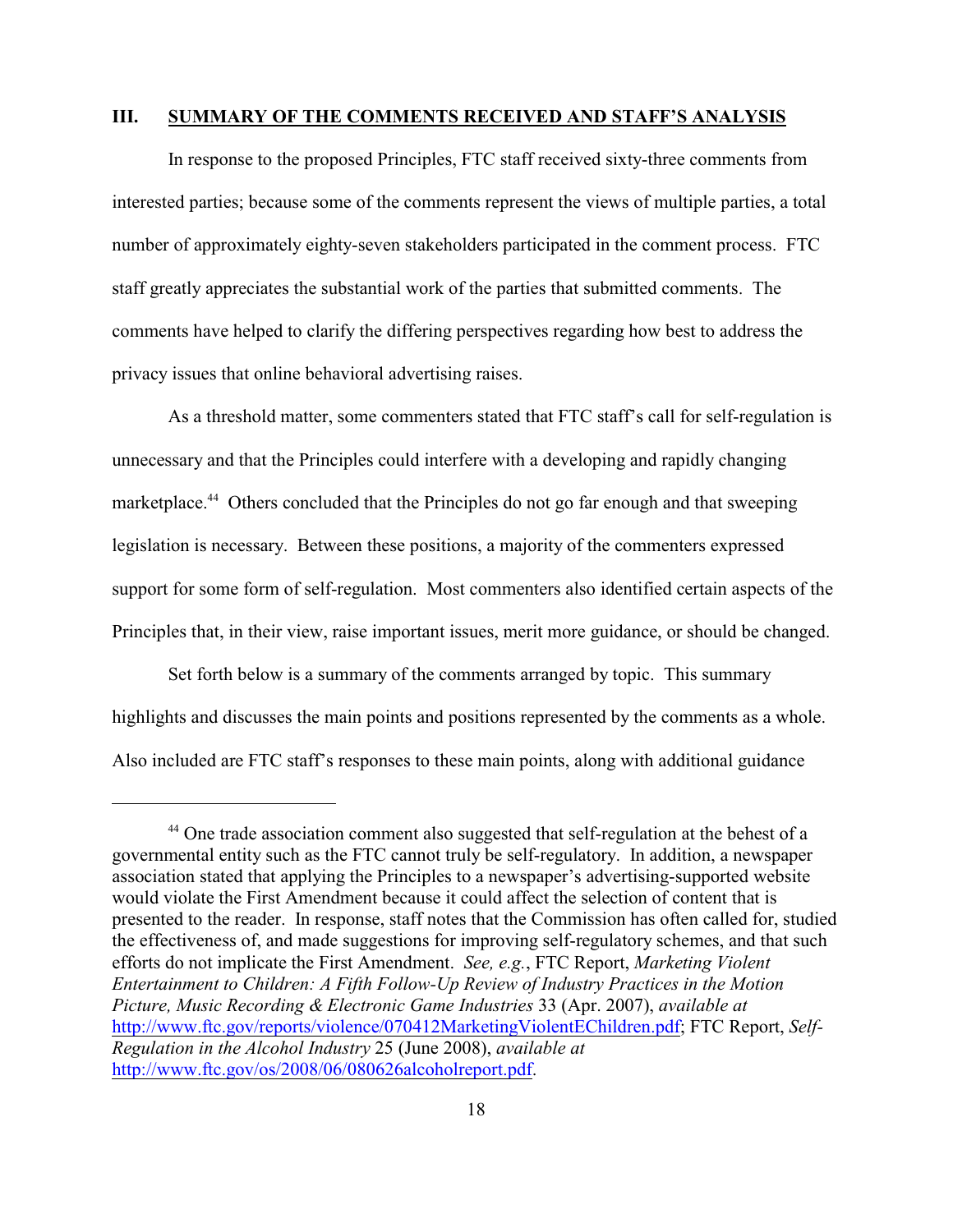regarding the Principles. The key theme underlying this guidance is the need to balance the potential benefits of the various practices covered by the Principles against the privacy concerns the practices raise. Among other things, staff considered consumer expectations regarding the practices; the extent to which the practices are transparent; the potential for consumer harm; and the need to maintain vigorous competition in the online marketplace and avoid stifling innovation.

In providing this guidance, staff notes that nothing in the discussion is intended to preclude or discourage the implementation of responsible or "best" practices outside of the Principles. Staff also notes that some of the Principles closely parallel FTC law and policy, which continue to apply regardless of the scope or coverage of the Principles. For example, depending upon on the circumstances, a company whose practices fall outside the Principles may still be required to implement reasonable measures to address any privacy or security risks to consumers' information.<sup>45</sup> Similarly, regardless of the Principles, companies may not unilaterally alter their policies and use previously collected data in a manner that materially differs from the terms under which the data was originally collected.<sup>46</sup> Companies should also be mindful of the federal and state laws that may apply to their operations.

Finally, staff notes that the FTC's work in this area, including its commitment to engage the public on these issues, will continue beyond this Report. Although the comments provided considerable information about the various business models and policy issues surrounding

<sup>&</sup>lt;sup>45</sup> See supra note 8 (citing FTC settlements requiring companies to implement reasonable information security programs to protect sensitive personal information).

<sup>&</sup>lt;sup>46</sup> See In the Matter of Gateway Learning Corp., FTC Docket No. C-4120 (Sept. 10, 2004), *available at* <http://www.ftc.gov/os/caselist/0423047/040917comp0423047.pdf>.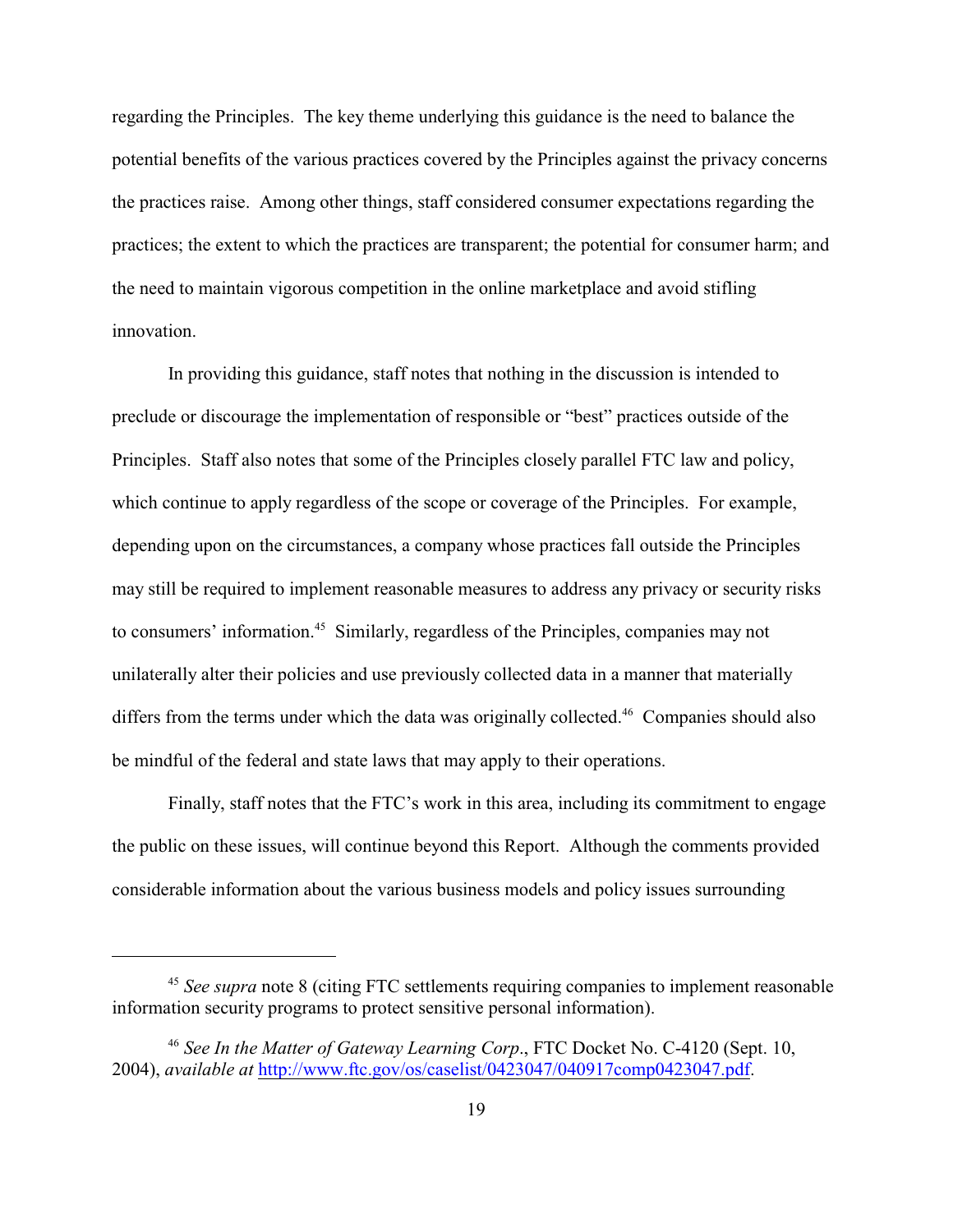behavioral advertising, staff has ongoing questions about the precise operation of this marketplace, particularly as it continues to develop and evolve. In addition, much remains to be learned about consumers' awareness, attitudes, and understanding of the practices. Staff therefore will continue to examine the issues as the market develops and will propose additional actions as needed. Staff also intends, where appropriate, to initiate investigations of possible unfair or deceptive acts or practices in this area that would potentially violate Section 5 of the FTC Act.

#### **A. The Principles' Scope**

As proposed, the Principles apply broadly to companies engaged in online behavioral advertising, defined as tracking consumers' online activities in order to deliver advertising that is targeted to the individual consumers' interests. Numerous commenters addressed the Principles' scope – specifically, the Principles' applicability to different types of data and different advertising practices. These commenters emphasized three significant issues: the applicability of the Principles not only to the collection and use of personally identifiable information ("PII"), but also of non-personally identifiable information ("non-PII");<sup>47</sup> the applicability to "first party," or "intra-site," collection and use of data; and the applicability to online contextual advertising.

# 1. Applicability to Non-PII

A number of commenters, representing industry groups and individual companies, stated that because the Principles' definition of online behavioral advertising fails to distinguish

 $47$  Traditionally, PII has been defined as information that can be linked to a specific individual including, but not limited to, name, postal address, email address, Social Security number, or driver's license number. Non-PII includes anonymous data that, without more, cannot identify a specific person. *See, e.g.*, June 2000 Report, *supra* note 10, at 4 & n.14.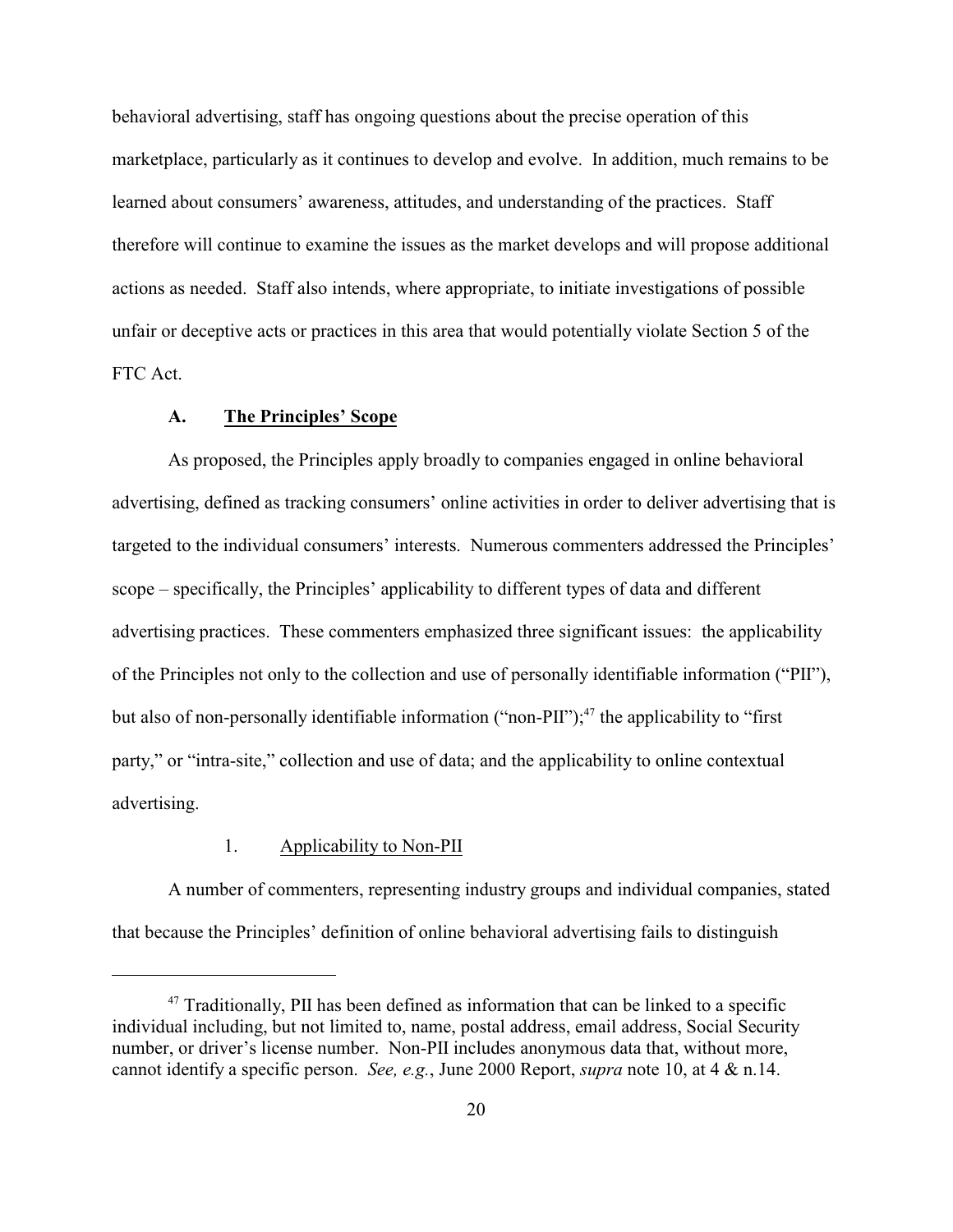between PII and non-PII, the Principles apply too broadly. Claiming that there is little or no privacy interest in non-PII and a limited potential for harm, these commenters argued that the FTC should exclude such data from the Principles. The commenters also maintained that application of the Principles to non-PII would impose significant costs on business and could interfere with companies' ability to provide free online content to consumers.

Similarly, some commenters noted that non-PII has traditionally fallen outside the bounds of U.S. privacy laws and self-regulatory programs and that the Principles' inclusion of such data marks a departure from the Commission's current approach to privacy issues. Not all industry comments supported a bright line distinction between PII and non-PII, however. For instance, an individual company and a seal organization recommended that the Principles recognize a third category of data – *i.e.*, data that falls in between PII and non-PII. Another individual company noted that even information that is not considered personally identifying can raise privacy concerns.

In contrast to the majority of industry comments, a number of consumer and privacy groups expressed support for applying the Principles to data typically considered to be non-PII. Specifically, these commenters would apply the Principles to such data as Internet Protocol (IP) addresses,<sup>48</sup> cookie data, and other information that the commenters stated could allow a set of behaviors or actions to be associated with a particular individual or computer user, even if that individual is never identified by name.

Staff believes that, in the context of online behavioral advertising, the traditional notion of what constitutes PII versus non-PII is becoming less and less meaningful and should not, by

<sup>&</sup>lt;sup>48</sup> An IP address is a numerical identifier assigned to a computer or device that connects to the Internet.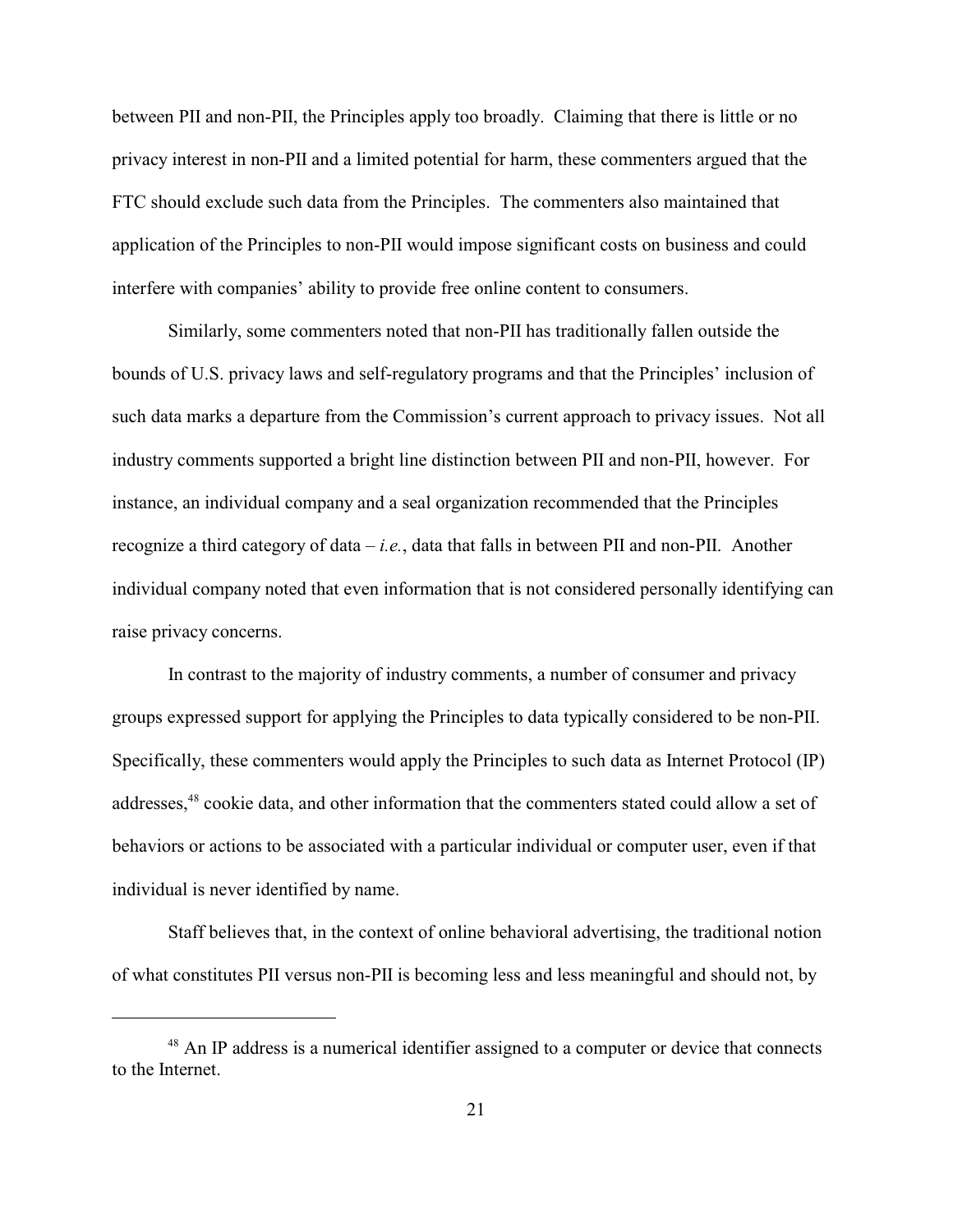itself, determine the protections provided for consumer data. Indeed, in this context, the Commission and other stakeholders have long recognized that both PII and non-PII raise privacy issues,<sup>49</sup> a view that has gained even more currency in recent years for a number of reasons. First, depending on the way information is collected and stored, it may be possible to link or merge non-PII with PII. For example, a website might collect anonymous tracking data and then link that data with PII (*e.g.*, name, address) that the consumer provided when registering at the site. Second, with the development of new and more sophisticated technologies, it likely will become easier to identify an individual consumer based on information traditionally considered to be non-PII. For instance, although industry has traditionally considered most IP addresses to be non-PII, it soon may be possible to link more IP addresses to specific individuals.<sup>50</sup>

Third, even where certain items of information are anonymous by themselves, they can become identifiable when combined and linked by a common identifier. For example, a consumer's Internet activity might reveal the restaurants in the neighborhood where she eats, the stores at which she shops, the property values of houses recently sold on her block, and the

<sup>&</sup>lt;sup>49</sup> See, e.g., July 2000 Report, *supra* note 11, at 11 n.33 (majority of the Commission recommended online privacy legislation applicable to both PII and non-PII); NAI 2008 Principles, *supra* note 32, at 3, 7-8 (since 2000, Principles have provided protections for PII and non-PII); Dingell et al., *supra* note 42 (seeking information from 34 companies on all aspects of their online behavioral advertising practices, regardless of whether the practices implicated PII or non-PII).

 $<sup>50</sup>$  In recent years, portable devices with multiple built-in functionalities tied to individual</sup> consumers have proliferated. These include devices such as "smart" mobile phones that allow Internet access and email, as well as BlackBerrys and other similar tools. The explosion in the number of devices in use world-wide is rapidly exhausting the available IP addresses required for online connectivity. In order to accommodate this growing demand, the market is undergoing a transition to a new generation of IP addresses – "IPv6." IPv6 will dramatically increase the number of unique IP addresses. While improving connectivity, IPv6 will rely more heavily on static IP addresses, which can link an individual IP address to a particular device that is associated with a specific individual.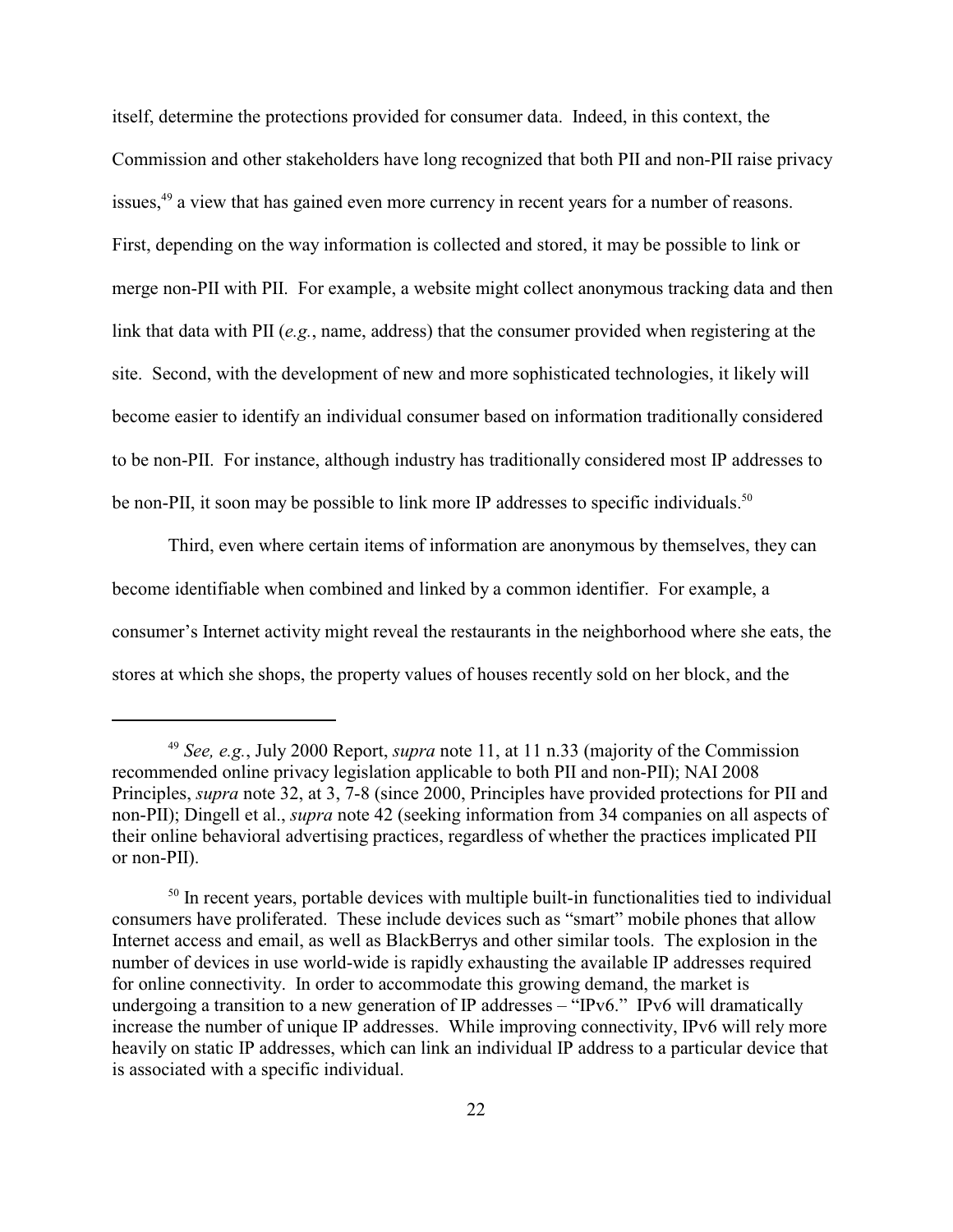medical conditions and prescription drugs she is researching; when combined, such information would constitute a highly detailed and sensitive profile that is potentially traceable to the consumer. The storage of such data also creates the risk that it could fall into the wrong hands or be used later in combination with even richer, more sensitive, data.<sup>51</sup>

Fourth, in some circumstances, such as when more than one individual in a household shares or has access to a single computer, the distinction between PII and non-PII may have no bearing on the privacy risks at issue. For example, one user may visit a website to find information about a highly personal or sensitive topic, such as the user's health issues or sexual preference. In such circumstances, the delivery of advertising associated with that user's searches to the shared computer, even if the advertising does not identify the user, could reveal private information to another user of the same computer.

Finally, available evidence shows that consumers are concerned about the collection of their data online, regardless of whether the information is characterized as PII or non-PII. Recent survey data suggests that significant percentages of consumers are uncomfortable with

 $51$  This hypothetical is supported by the 2006 incident in which AOL made public some 20 million search queries conducted by thousands of subscribers over a three-month period. After replacing subscriber names or user IDs with identification numbers in order to protect the searchers' anonymity, AOL posted the data for research purposes. The data, which was posted for about a week, connected the "anonymized" AOL member with his or her search queries, the number of websites identified by AOL's search engine as responsive to the search queries, and the responsive website the individual chose to visit. Using this information, the media was able to identify, with little additional investigation, at least one individual subscriber and "bloggers" and other Internet users claimed to be able to identify others. *See, e.g.*, Michael Barbaro & Tom Zeller, Jr., *A Face Is Exposed for AOL Searcher No. 4417749*, N.Y. TIMES*,* Aug. 9, 2006, *available at*

http://www.nytimes.com/2006/08/09/technology/09aol.html?  $r=1$ &scp=1&sq=aol%20queries& [st=cse&oref=slogin](http://www.nytimes.com/2006/08/09/technology/09aol.html?_r=1&scp=1&sq=aol%20queries&st=cse&oref=slogin); Ellen Nakashima, *AOL Takes Down Site With Users' Search Data*, WASH. POST, Aug. 8, 2006, *available at*

<http://www.washingtonpost.com/wp-dyn/content/article/2006/08/07/AR2006080701150.html>.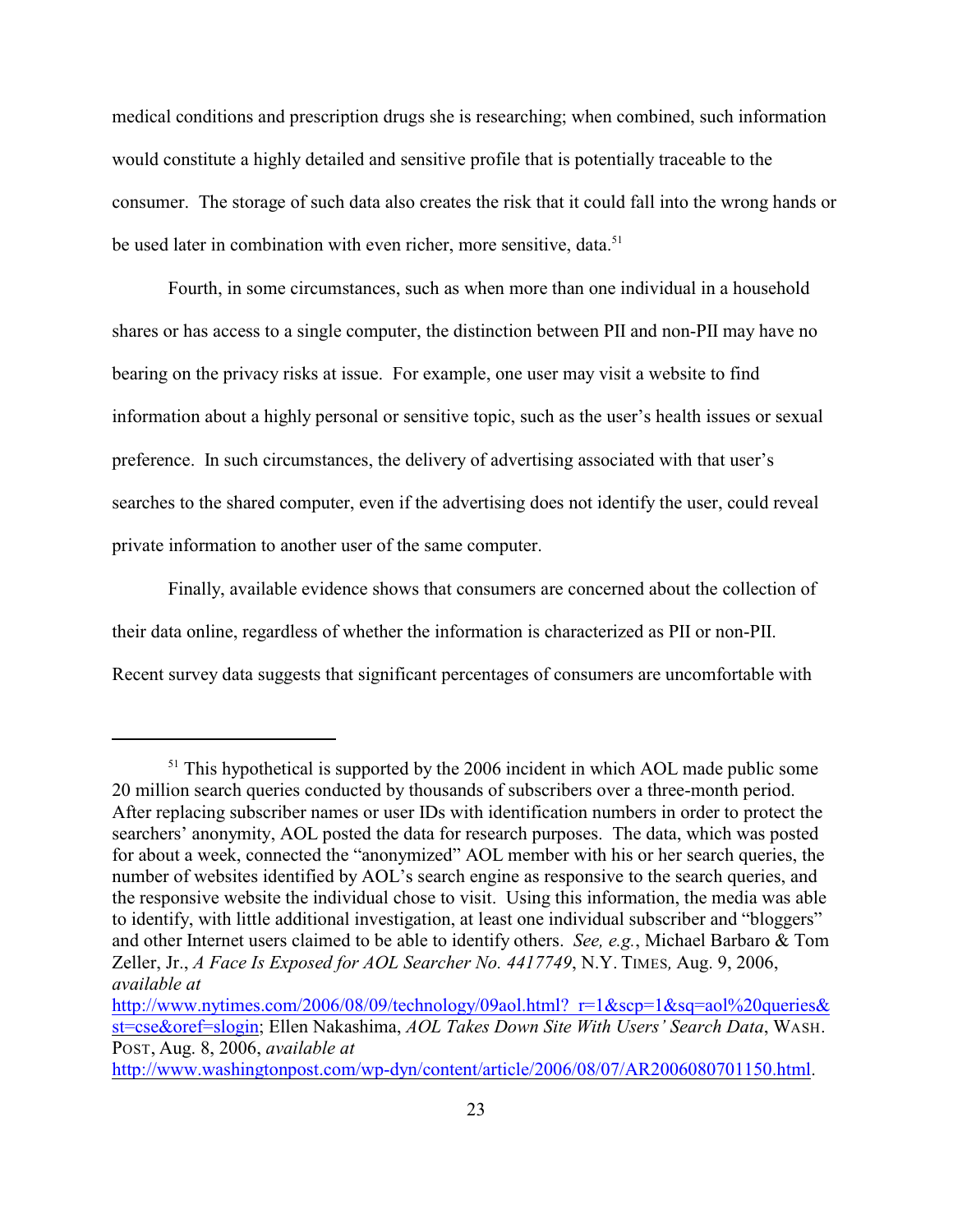having their online activities tracked for purposes of delivering advertisements, even where the data collected is not personally identifiable.<sup>52</sup> Further, many consumers reacted strongly to the AOL incident, described above, in which AOL made public purportedly anonymous data about its subscribers' online activities. Upon learning that the data had been posted online, these consumers expressed surprise and concern that the company stored data about their online activities – and stored it in a way that allowed the data to be associated, at least in some cases, with particular individuals.<sup>53</sup>

*See, e.g.*, Press Release, Consumers Union, *Consumer Reports Poll: Americans* <sup>52</sup> *Extremely Concerned About Internet Privacy* (Sept. 25, 2008), *available at* http://www.consumersunion.org/pub/core\_telecom\_and\_utilities/006189.html (over half of respondents uncomfortable with internet companies using their browsing histories to send relevant ads or third parties collecting information about their online behavior); Press Release, Harris Interactive Inc., *Majority Uncomfortable with Websites Customizing Content Based Visitors Personal Profiles* (Apr. 10, 2008), *available at* [http://www.harrisinteractive.com/harris\\_poll/index.asp?PID=894](http://www.harrisinteractive.com/harris_poll/index.asp?PID=894) (59% of survey respondents were "not comfortable" with online behavioral advertising; however, after being shown model privacy policies, 55% said they would be more comfortable); Press Release, TRUSTe, *TRUSTe Report Reveals Consumer Awareness and Attitudes About Behavioral Targeting (Mar. 26, 2008), available at* [http://www.truste.org/about/press\\_release/03\\_26\\_08.php](http://www.truste.org/about/press_release/03_26_08.php) (57% of survey respondents "not comfortable" with advertisers using browsing history to serve relevant ads, even when information cannot be tied to their names or other personal information); George Milne, "Information Exchange Expectations of Consumers, Marketing Managers, and Direct Marketers" at 3, *Ehavioral Advertising: Tracking, Targeting & Technology* (Nov. 1, 2007), *available at* [http://www.ftc.gov/bcp/workshops/ehavioral/presentations/3gmilne.pdf](http://www.ftc.gov/bcp/workshops/ehavioral/presentations/3gmilne.pdf%20) (45% of respondents think online tracking should not be permitted; 47% would permit tracking with optin or opt-out rights); *see also* Larry Ponemon, "FTC Presentation on Cookies and Consumer Permissions" at 11, *Ehavioral Advertising: Tracking, Targeting & Technology* (Nov. 1, 2007), *available at* [http://www.ftc.gov/bcp/workshops/ehavioral/presentations/3lponemon.pdf](http://www.ftc.gov/bcp/workshops/ehavioral/presentations/3lponemon.pdf%20) (only 20% of respondents would voluntarily permit marketers to share buying behavior with third parties to project future buying decisions).

 *See, e.g.*, *AOL is Sued Over Privacy Breach*, L.A. TIMES, Sept. 26, 2006, at C2, <sup>53</sup> *available at* <http://articles.latimes.com/2006/sep/26/business/fi-aol26>; Barbaro & Zeller, Jr., *supra* note 51; Michael Arrington, *AOL Proudly Releases Massive Amounts of Private Data*, TechCrunch, Aug. 6, 2006, http://www.techcrunch.com/2006/08/06/aol-proudly-releasesmassive-amounts-of-user-search-data/all-comments/. The AOL incident highlights the difficulties in making data truly anonymous. Simply eliminating name, contact information, or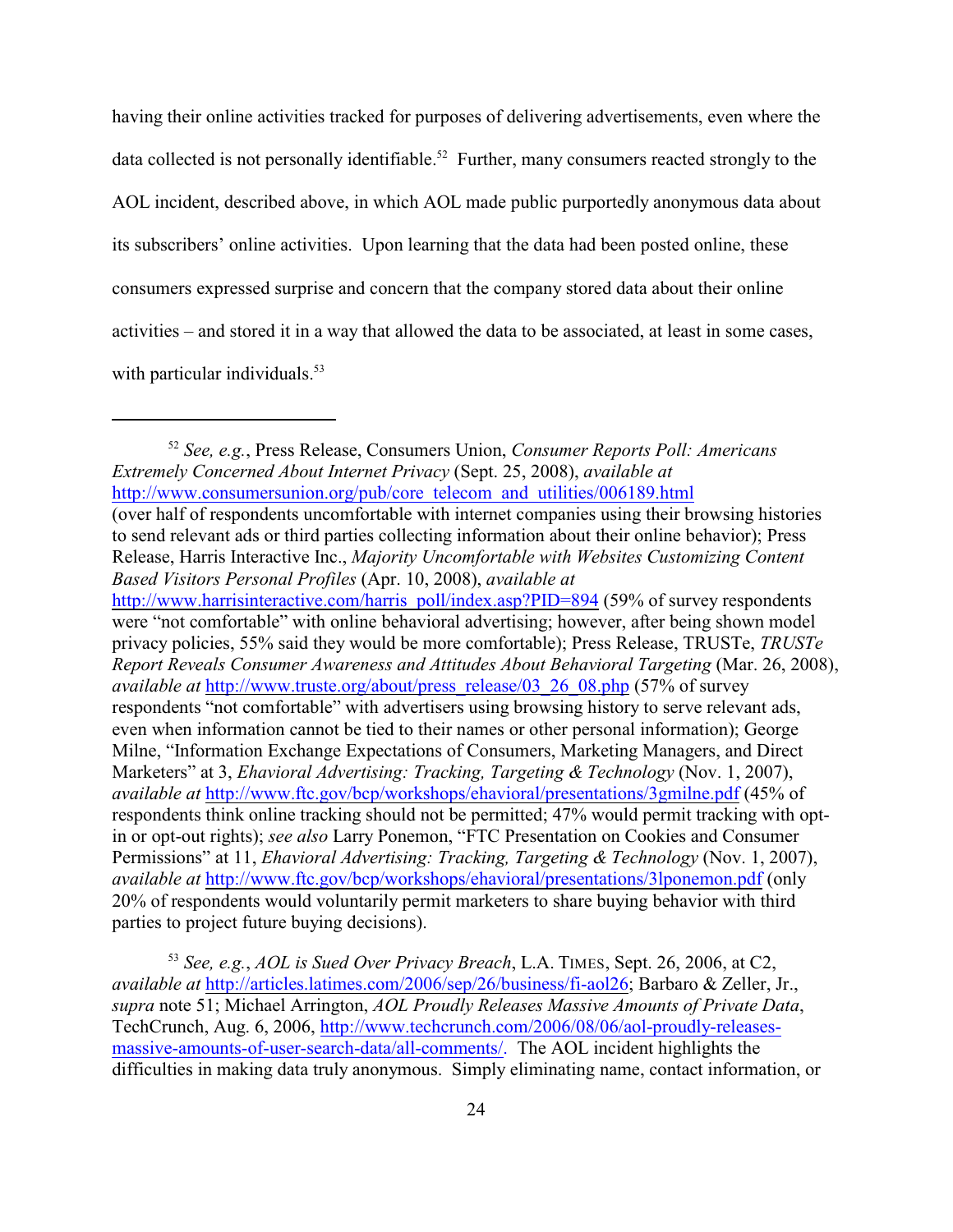In staff's view, the best approach is to include within the Principles' scope any data collected for online behavioral advertising that reasonably could be associated with a particular consumer or with a particular computer or device. Whether information "reasonably could be associated" with a particular consumer or device will depend on the factual circumstances and available technologies, but would include, for example: clickstream data that, through reasonable efforts, could be combined with the consumer's website registration information; individual pieces of anonymous data combined into a profile sufficiently detailed that it could become identified with a particular person; and behavioral profiles that, while not associated with a particular consumer, are stored and used to deliver personalized advertising and content to a particular device.<sup>54</sup> Such an approach will ensure protections for consumer data that raises a consumer privacy interest without imposing undue costs where data is truly anonymous and privacy concerns are minimal.As noted above, this is also consistent with NAI's approach, the predominant industry self-regulatory model, which has mandated protections for both PII and

other traditional PII may not be sufficient. For example, a study conducted in 2000 used U.S. Census summary data to find that 87% of the U.S. population could likely be uniquely identified based only on three pieces of data: a 5-digit zip code; gender; and date of birth. Latanya Sweeney, Abstract, *Uniqueness of Simple Demographics in the U.S. Population* (Carnegie Mellon U., Laboratory for Int'l Data Privacy 2000), *available at* <http://privacy.cs.cmu.edu/dataprivacy/papers/LIDAP-WP4abstract.html>; *see also* Bruce Schneier, *Why "Anonymous" Data Sometimes Isn't*, WIRED, Dec. 13, 2007, *available at* [http://www.wired.com/politics/security/commentary/securitymatters/2007/12/securitymatters\\_12](http://www.wired.com/politics/security/commentary/securitymatters/2007/12/securitymatters_1213%20) [13](http://www.wired.com/politics/security/commentary/securitymatters/2007/12/securitymatters_1213%20) (describing University of Texas experiments with de-anonymized Netflix data); Latanya Sweeney, *Comments to the Department of Health and Human Services on "Standards of Privacy of Individually Identifiable Health Information"* (Apr. 26, 2002), *available at* <http://privacy.cs.cmu.edu/dataprivacy/HIPAA/HIPAAcomments.pdf> (describing experiments on a state's anonymized cancer registry).

 $<sup>54</sup>$  As discussed below, staff has limited the scope of the Principles in several ways that</sup> also limit their application to data traditionally considered to be non-PII. *See* discussion *infra* Parts III.A.2 and 3.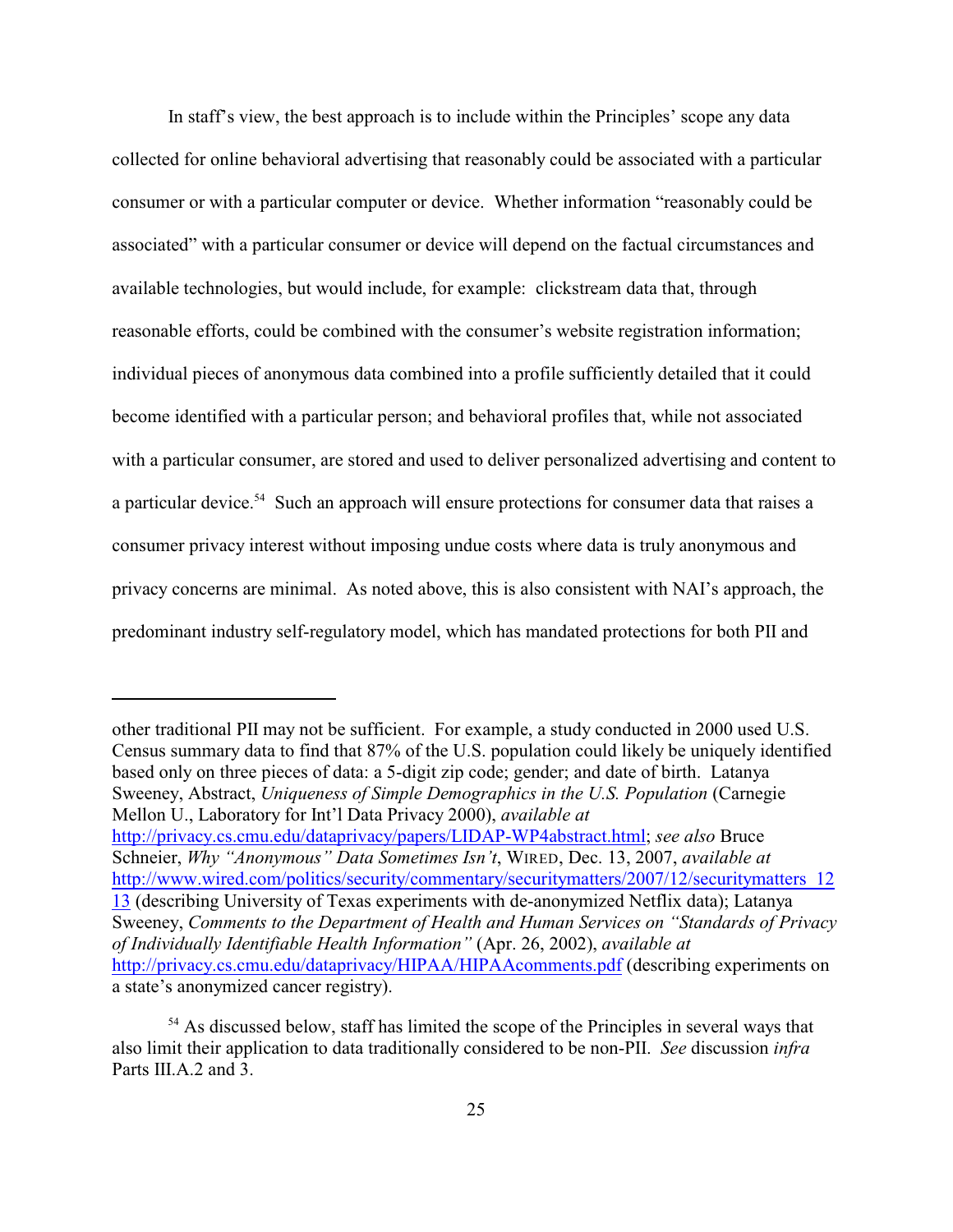non-PII since 2000.

#### 2. Applicability to "First Party" Online Behavioral Advertising

The Principles' applicability to "first party," or "intra-site," online behavioral advertising also generated numerous comments, primarily from industry groups and individual companies. Most of these commenters objected to the Principles' application to behavioral advertising by, and at, a single website. Instead, they urged the Commission to limit the Principles to practices that involve the tracking of consumers' activities across different websites. These commenters argued that "first party" collection and use of consumer information is transparent and consistent with consumer expectations. Additionally, the commenters described a variety of services and operations, valued by consumers, that require "first party" data collection and use. These include product recommendations, tailored content, shopping cart services, website design and optimization, fraud detection, and security.

Some commenters, including an individual company and a seal organization, recognized that the tracking of consumers across multiple sites raises increased concern, but did not support excluding "first party" practices from self-regulation entirely. Other commenters, including an individual company and several consumer groups, generally supported the Principles' application to "first party" behavioral advertising.

After considering the comments, staff agrees that "first party" behavioral advertising practices are more likely to be consistent with consumer expectations, and less likely to lead to consumer harm, than practices involving the sharing of data with third parties or across multiple websites. For example, under the "first party" model, a consumer visiting an online retailer's website may receive a recommendation for a product based upon the consumer's prior purchases or browsing activities at that site (*e.g.*, "based on your interest in travel, you might enjoy the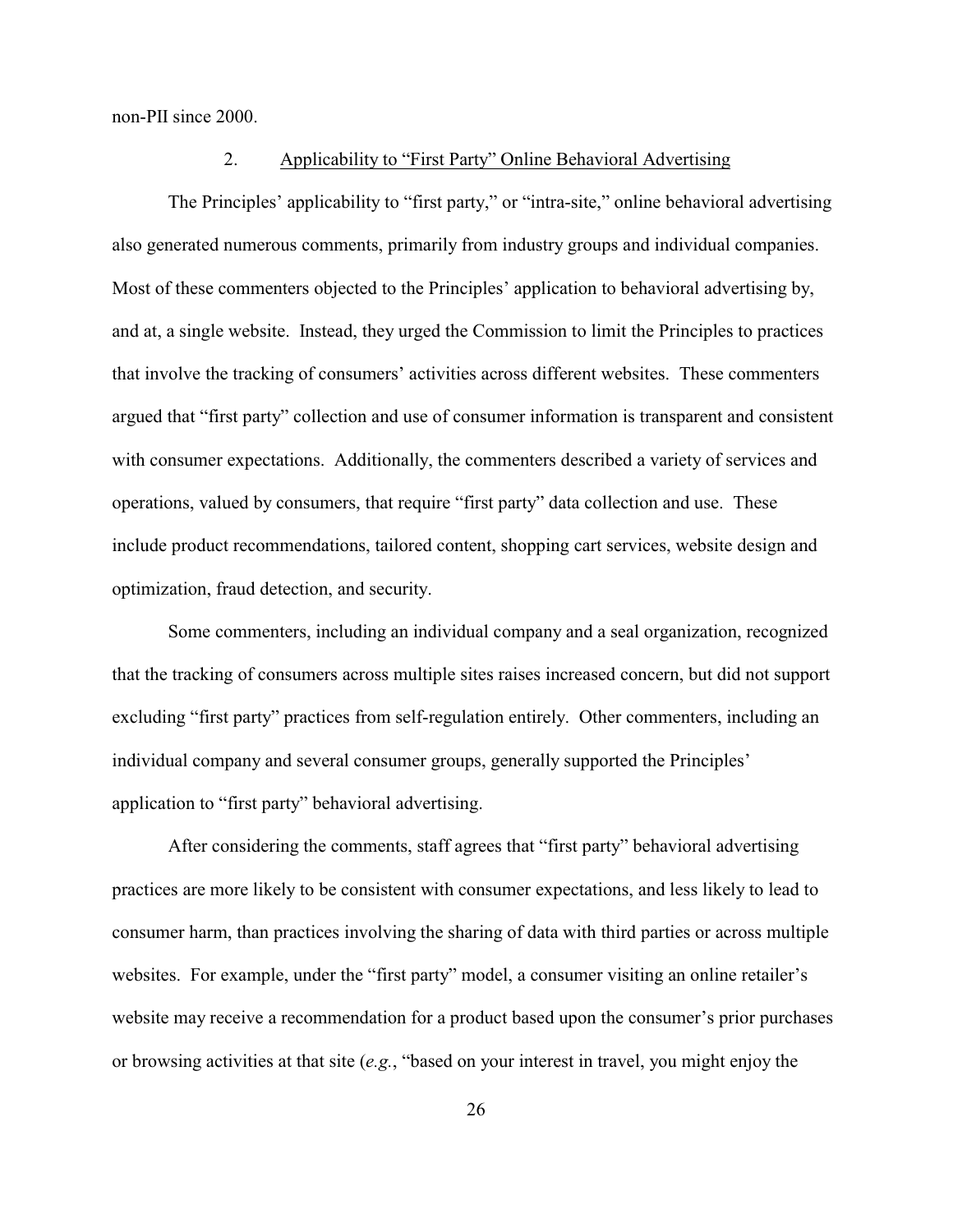following books"). In such case, the tracking of the consumer's online activities in order to deliver a recommendation or advertisement tailored to the consumer's inferred interests involves a single website where the consumer has previously purchased or looked at items. Staff believes that, given the direct relationship between the consumer and the website, the consumer is likely to understand why he has received the targeted recommendation or advertisement and indeed may expect it. The direct relationship also puts the consumer in a better position to raise any concerns he has about the collection and use of his data, exercise any choices offered by the website, or avoid the practice altogether by taking his business elsewhere. By contrast, when behavioral advertising involves the sharing of data with ad networks or other third parties, the consumer may not understand why he has received ads from unknown marketers based on his activities at an assortment of previously visited websites. Moreover, he may not know whom to contact to register his concerns or how to avoid the practice.

In addition, staff agrees that "first party" collection and use of consumer data may be necessary for a variety of consumer benefits and services. These include not only personalized content and other elements of the interactive online experience that consumers may value, but also important internal functions such as security measures, fraud prevention, and legal compliance. 55

Finally, maintaining data for internal use only also limits the risk that the data will fall into the wrong hands. For that reason, privacy schemes in varied contexts have distinguished between a site's internal use of data and the sharing of data with third parties, imposing stronger

<sup>&</sup>lt;sup>55</sup> Staff notes that to the extent that these functions do not involve the tracking of consumers' online activities in order to deliver advertising based on those activities, they do not constitute online behavioral advertising and thus already fall outside the Principles' scope.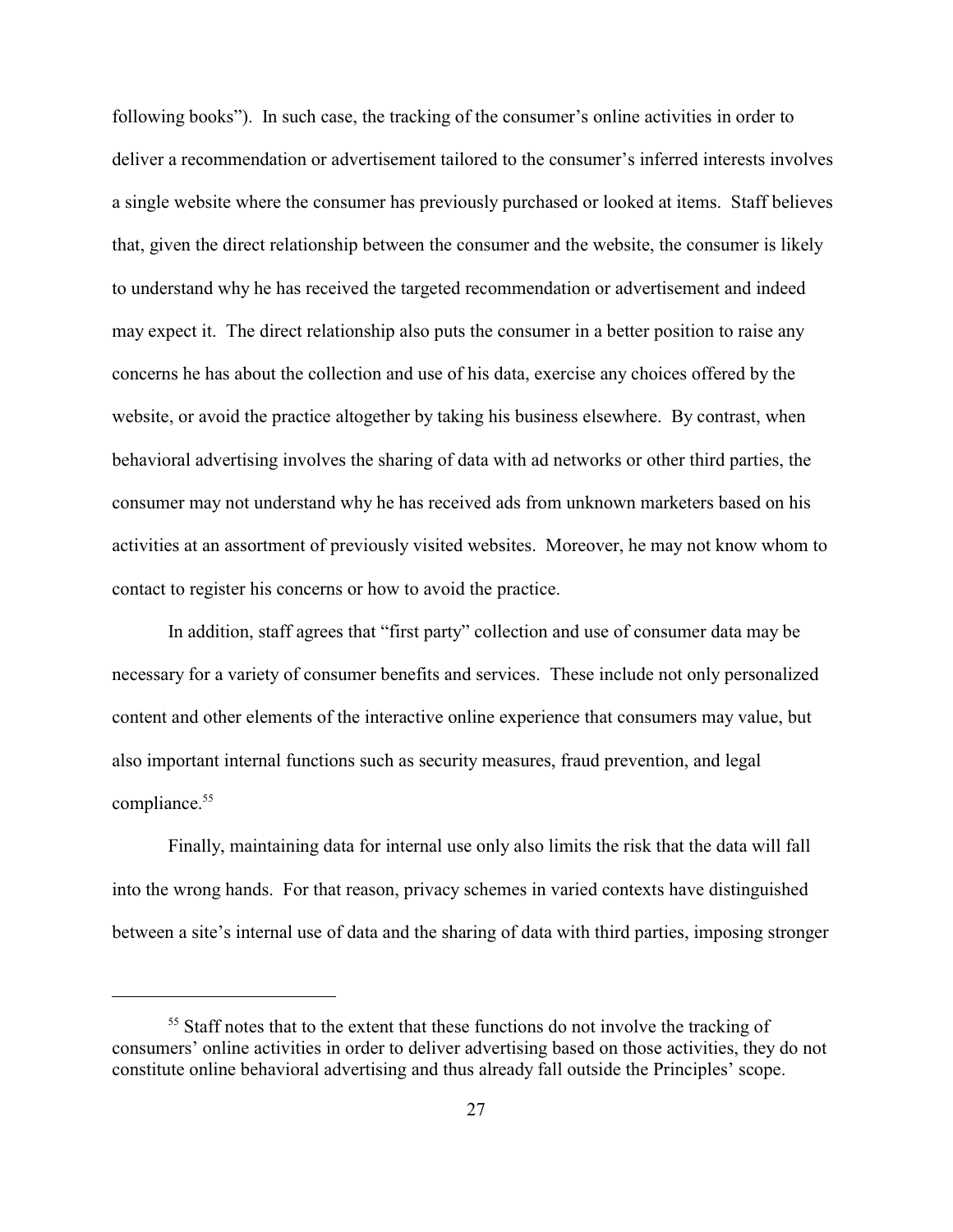privacy protections for the latter.<sup>56</sup> Staff believes that the same distinction holds true here.

Based on these considerations, staff agrees that it is not necessary to include "first party" behavioral advertising practices within the scope of the Principles.<sup>57</sup> If a website collects and then sells or shares data with third parties for purposes of behavioral advertising,<sup>58</sup> or participates in a network that collects data at the site for purposes of behavioral advertising, however, such practices would remain within the scope of the Principles.<sup>59</sup>

<sup>57</sup> Staff notes that some of the principles are based on existing Commission case law and policy. As such, a company engaged in first party practices may still be required to provide reasonable security for the consumer data it collects and maintains. Additionally, depending upon the specific circumstances, a company may be precluded from using previously collected data in a way that conflicts with the privacy promises in effect at the time the company collected the data.

 $58$  To the extent that websites share data with third-party service providers in order to deliver ads or perform some of the internal functions described above, such sharing will still be considered "first party" use, provided there is no further use of the data by the service provider.

 $59$  Several commenters argue that data collection and use within a family of websites – *e.g.*, sites under common ownership or control – should be considered "first party" for purposes of the Principles. The commenters stated that consumers will save costs due to partnering arrangements, that consumers expect and want the additional marketing opportunities created through data sharing among affiliated websites, and that the Gramm-Leach-Bliley Act (the "GLB Act") allows financial institutions to share data with affiliates.

Staff believes that whether data sharing among affiliated companies should be considered "first party," and thus outside the scope of the Principles, should turn on whether the relationship among the sites – and the possibility that they may share data – is sufficiently transparent and

<sup>&</sup>lt;sup>56</sup> For instance, the Children's Online Privacy Protection Rule ("COPPA Rule") recognizes that sharing of children's personal information with third parties raises more concern than use of the information simply for internal purposes. For this reason the COPPA Rule requires that website operators obtain the highest level of verifiable parental consent where such information is shared and, where possible, that the website enable parents to choose whether to allow sharing. *See* 16 C.F.R. § 312.4 (2006); Children's Online Privacy Protection Rule, 64 Fed. Reg. 59,888, 59,899 (Nov. 3, 1999), *available at* <http://www.ftc.gov/os/1999/10/64fr59888.pdf>. *See also* Direct Marketing Assocation ("DMA"), *Direct Marketing Association's Online Marketing Guidelines and Do the Right Thing Commentary* (Jan. 2002), *available at* <http://www.the-dma.org/guidelines/onlineguidelines.shtml> (recommending choice when data is shared with third parties).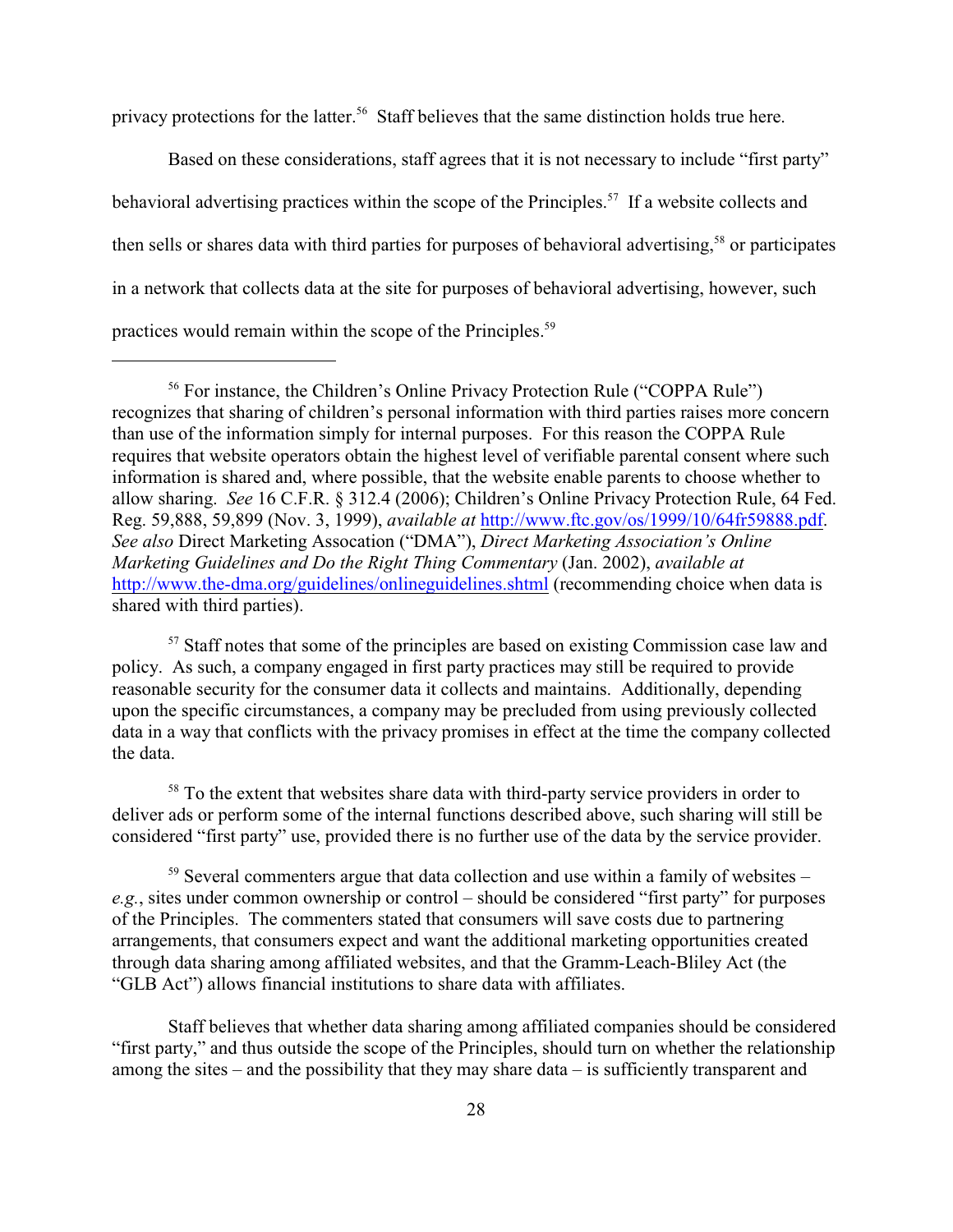#### 3. Applicability to Contextual Advertising

Numerous commenters, representing both industry and consumer groups, recommended that the Commission revise the Principles' behavioral advertising definition to expressly exclude contextual advertising. These commenters explained that online contextual advertising differs from behaviorally targeted advertising because it is based only on the content of a particular website or search query, rather than on information about the consumer collected over time. For example, where a consumer is shown an advertisement for tennis rackets solely because he is visiting a tennis-focused website or has used a search engine to find stores that sell tennis rackets, the advertisement is contextual.

The commenters described contextual advertising as transparent and consistent with consumers' expectations, similar to the "first party" practices discussed above. They also stated that, rather than being surprised by the practice, consumers expect and want to receive an ad for a product or service when visiting a website that is related to that product or service. Additionally, a number of commenters noted that contextual advertising creates fewer risks to privacy because the practice does not rely on the collection of detailed information about the consumer's actions over time. One group of consumer and privacy advocates also stated that excluding contextual advertising from the Principles may provide companies with an incentive to store less data about consumers.

consistent with reasonable consumer expectations. For instance, although one might expect that Citibank and Citifinancial are closely linked entities, the link between affiliates Smith Barney and Citibank is likely to be much less obvious. Such a determination will depend upon the particular circumstances.Staff also notes that the GLB Act does not, in fact, address affiliate sharing among financial institutions; rather, the Fair Credit Reporting Act governs affiliate sharing and allows consumers to opt out of sharing certain data with affiliates. *See* 15 U.S.C. §§ 1681a(d)(2)(A), 1681s-3 (2003).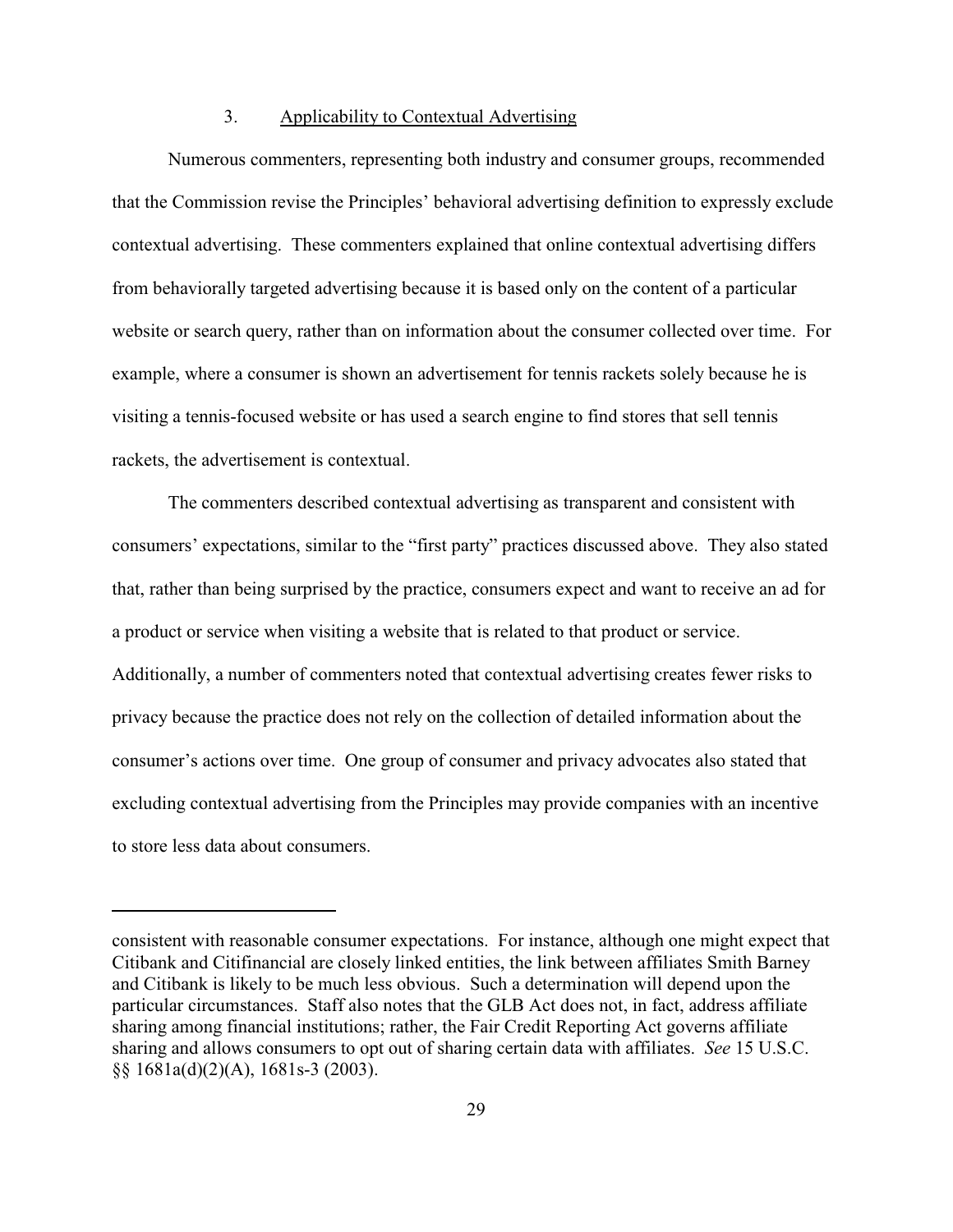In general, the comments described online contextual advertising as the delivery of ads based upon a consumer's current visit to a single web page or a single search query, without the collection and retention of data about the consumer's online activities over time. Based on this description, staff agrees that contextual advertising provides greater transparency than other forms of behavioral advertising, is more likely to be consistent with consumer expectations, and presents minimal privacy intrusion when weighed against the potential benefits to consumers. As discussed above, these benefits may include free content – made possible by the revenue from the sale of the advertisements – and receipt of contextually relevant ads that consumers may value. Staff consequently does not believe that it is necessary for the Principles to cover this form of online advertising. $60$  It should be stressed that, based on the comments and other considerations, staff has defined contextual advertising narrowly. Where a practice involves the collection and retention of consumer data for future purposes beyond the immediate delivery of an ad or search result, the practice does not constitute contextual advertising.

# **B. Transparency and Consumer Control**

Numerous commenters – including individual consumers, industry representatives, and consumer and privacy advocates – discussed the first proposed principle, which calls for greater transparency and consumer control of online behavioral advertising practices. Specifically, FTC staff proposed that websites where data is collected for behavioral advertising should provide prominent notice to consumers about such practices and should also offer consumers the ability to choose whether to allow such collection and use. In discussing this principle, commenters

 $60$  As discussed with respect to first party practices, companies engaged in online contextual advertising may still be subject to laws and policies that impose obligations outside of the Principles. *See supra* note 57.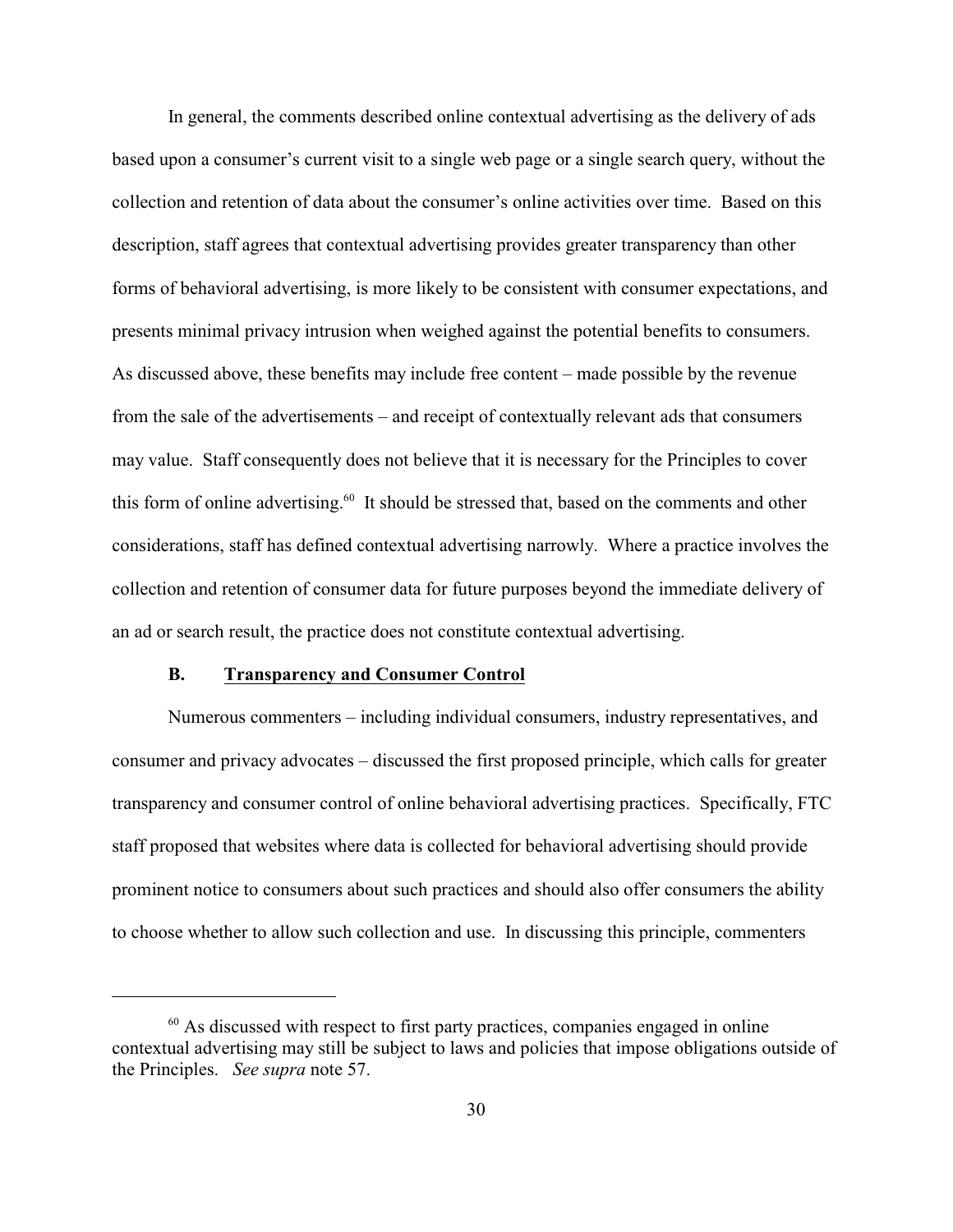focused primarily on two issues: whether to provide choice for the collection and use of non-PII, and how best to provide disclosures about the practices.

#### 1. Choice for Non-PII

The commenters generally agreed that companies should notify consumers when they are collecting information about consumers' online activities for behavioral advertising. Indeed, several commenters noted that existing self-regulatory regimes currently require such notice.<sup>61</sup> Some industry trade groups and an individual company, however, stated that the first principle goes too far in proposing *choice* for the collection of non-PII. In general, these commenters made the same arguments with respect to choice for non-PII that are discussed above with respect to the overall scope of the Principles: that choice for non-PII is inconsistent with existing self-regulatory privacy schemes and laws; that there is a reduced privacy interest in, and risk of harm from, non-PII; and that choice will interfere with the free content and other benefits that online behavioral advertising offers. Some commenters also noted that consumers already have the ability to choose not to conduct business with websites that collect their data. These commenters suggested that consumers do not own the data that websites collect about them, and that there is no precedent for giving consumers the ability to dictate the terms upon which they use a website. $62$ 

 $<sup>61</sup>$  These commenters cited self-regulatory regimes such as DMA's "Online Marketing"</sup> Guidelines," IAB's "Interactive Advertising Privacy Principles," and the NAI Principles.

 $62$  Some commenters also state that encouraging companies to provide choice for the mere *collection* of data is inconsistent with existing legal and self-regulatory regimes, which focus on choice in connection with particular *uses* of data. In fact, the Principles focus on the collection of data *for behavioral advertising*, which presumes both collection and use (or at least intended use) for that purpose. Further, the central goal of the Principles is to minimize potential misuses of data, including uses of data that could cause harm or are contrary to consumer expectations. Nevertheless, because many of the privacy concerns raised about behavioral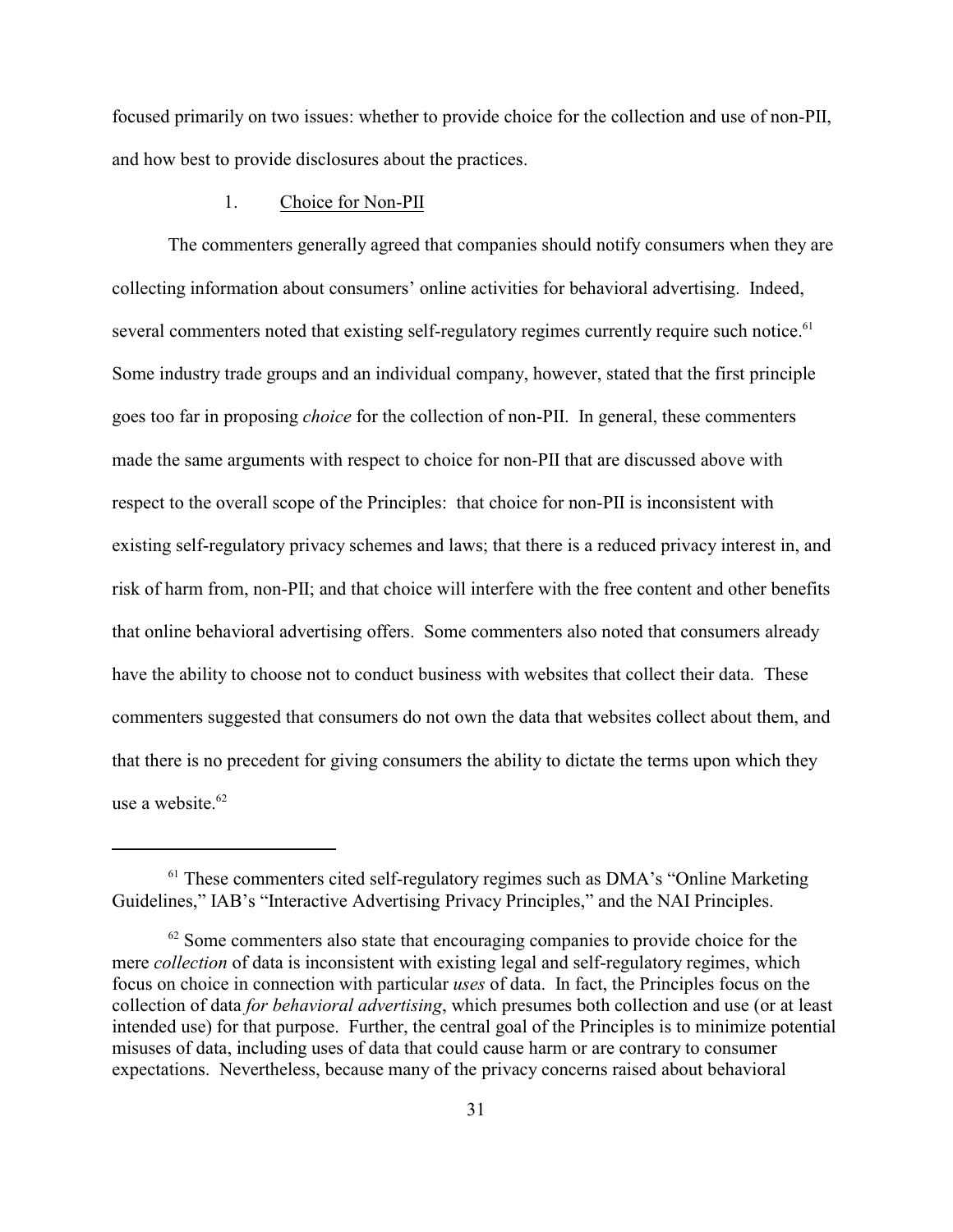In contrast, various consumer and privacy interest groups, as well as a number of individual consumers, supported the concept of choice for the collection and use of non-PII for behavioral advertising and several asserted that the principle should go even further. Some of these commenters called for an *opt-in* choice<sup>63</sup> before data is collected and recommended that consumers receive clear notice about the purpose for which their data is collected. A coalition of consumer groups described the principle as inadequate and recommended the "Do Not Track" registry to allow consumers to limit online tracking.<sup>64</sup> Individual consumers also submitted comments expressing support for notice and the ability to control whether to allow collection of information about their online activities. One consumer stated that companies should be required to obtain permission to collect data regardless of how they use it.

For the reasons discussed above with respect to the Principles' overall scope, FTC staff believes that companies should provide consumer choice for the collection of data for online behavioral advertising if the data reasonably could be associated with a particular consumer or with a particular computer or device. As noted, the line separating PII and non-PII has become increasingly indistinct, and the predominant industry self-regulatory program has already adopted an approach that protects both types of information. Available research also suggests

advertising relate directly to information *collection* – including the invisibility of the practice and the risk that sensitive data, once collected, could fall into the wrong hands – staff believes that it is important to protect the data at the time of collection.

 $63$  The proposed Principles do not specify whether this choice would be opt-in or opt-out choice – just that it be clear, easy-to-use, and accessible to consumers. As discussed below, however, the Principles do specify affirmative express consent (opt-in) for uses of data that raise heightened privacy concerns – specifically, material changes affecting the use of previously collected data and the use of sensitive consumer data.

<sup>&</sup>lt;sup>64</sup> See supra note 24.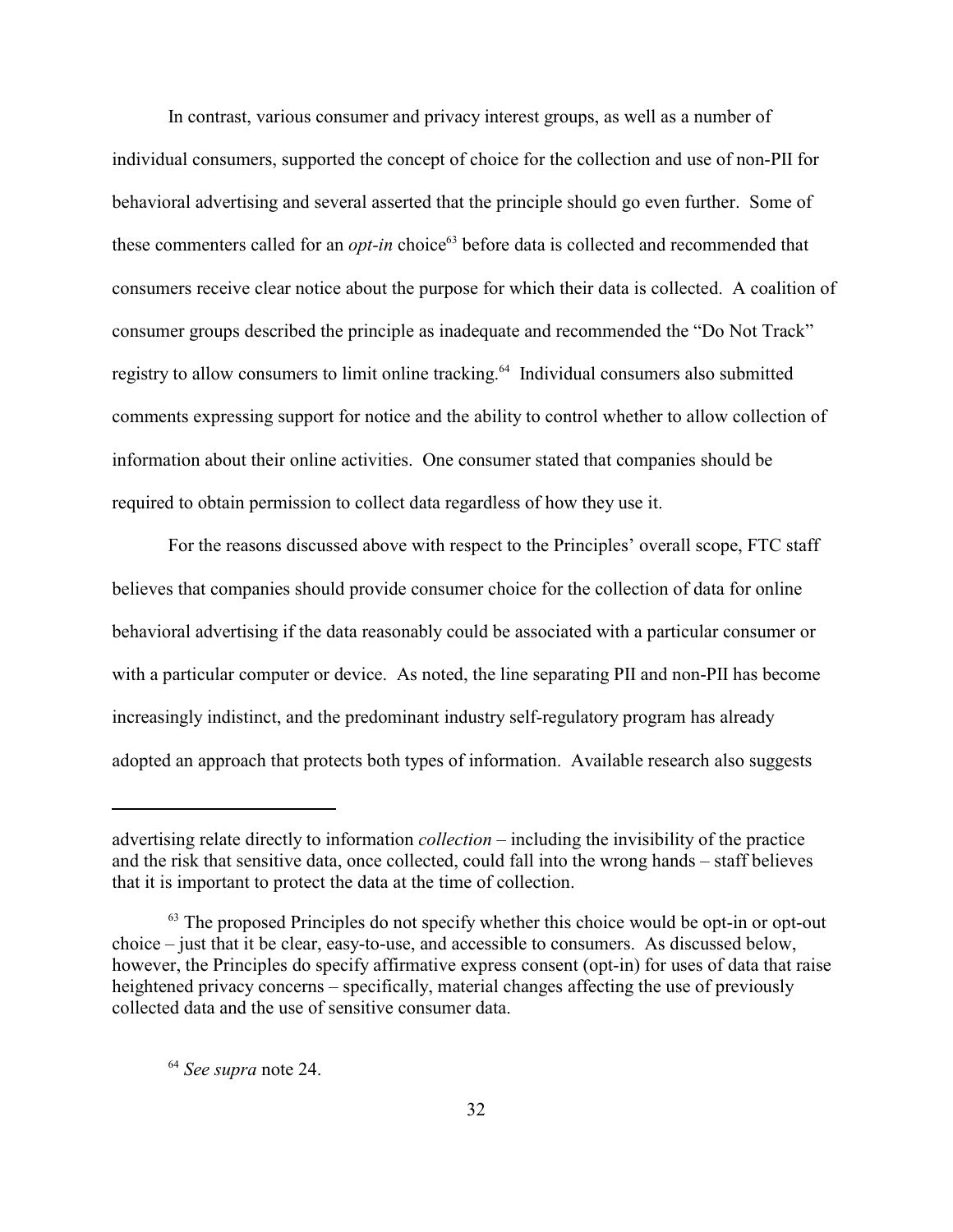that consumers are concerned about their data collected online, regardless of whether it is characterized as PII or non-PII. Finally, because staff has clarified that the Principles do not cover "first party" and "contextual" advertising, the costs of providing choice should be significantly less than stated in some comments.

#### 2. Providing Effective Notice and Choice

Many commenters also addressed the issue of *how* businesses engaged in behavioral advertising should notify and offer choice to consumers concerning the collection and use of their data. Several companies stated that the appropriate location for any disclosure regarding online behavioral advertising is the website's privacy policy, and suggested that additional or alternative mechanisms for such disclosures could confuse consumers or encumber online functions. These commenters argued that consumers expect to find information on data practices in privacy policies and that this existing framework effectively informs consumers. Other companies and some privacy advocates highlighted the need for additional disclosure mechanisms beyond the privacy policy and suggested various options, such as: (i) providing "just-in-time" notice at the point at which a consumer's action triggers data collection; (ii) placing a text prompt next to, or imbedded in, the advertisement; and (iii) placing a prominent disclosure on the website that links to the relevant area within the site's privacy policy for a more detailed description.

A number of consumer and privacy groups' comments focused on the content of the disclosures and suggested that, in order for notice and consent to be effective, websites should not only disclose that information is collected, but should also specify the type of information collected, its uses, how long it will be retained, and with whom it will be shared. Other commenters – including an individual consumer and an online advertising company – suggested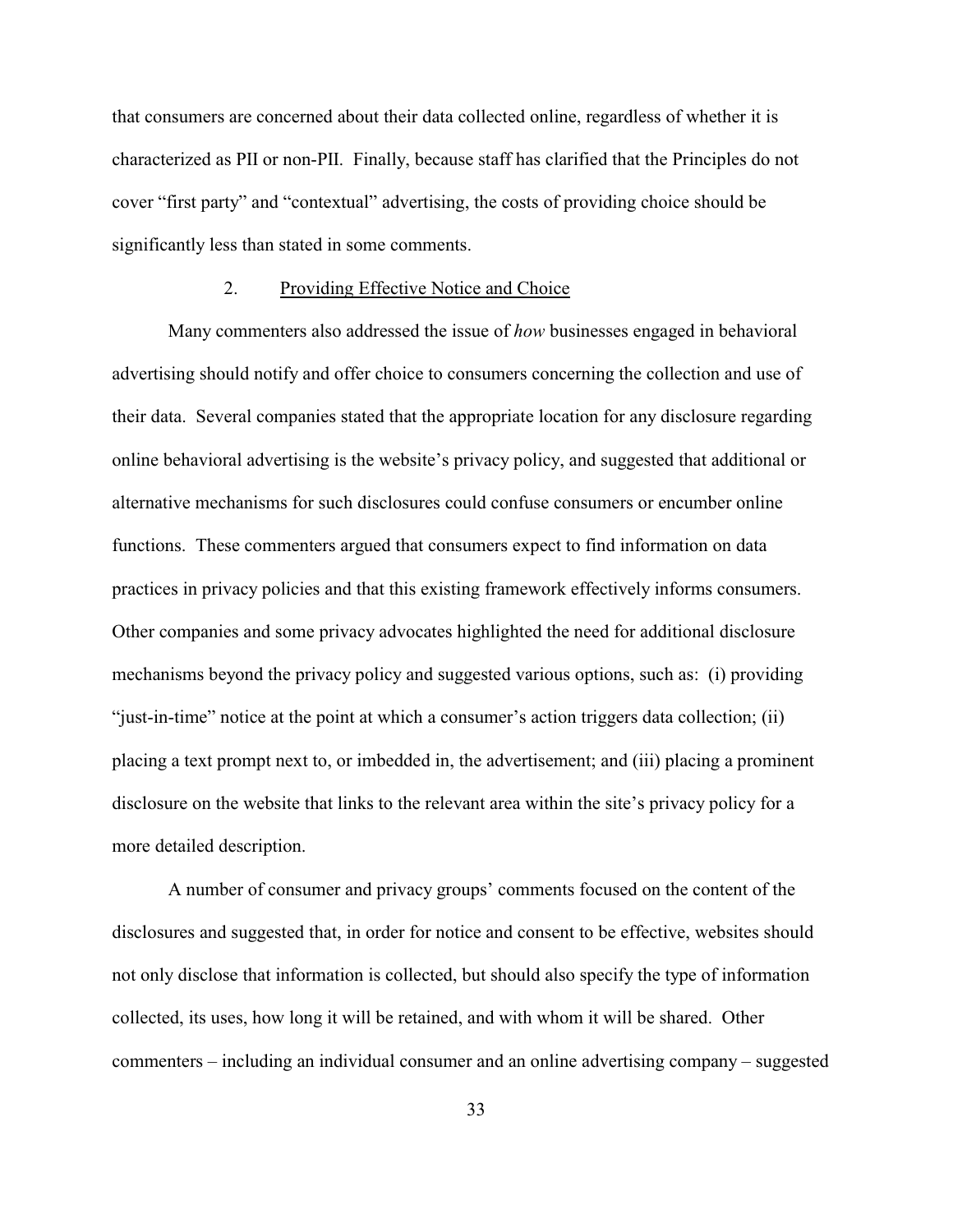that the use of standard or uniform disclosures would make disclosures more effective and would increase consumers' understanding of data collection practices. A group of privacy and consumer advocates recommended that, where a consumer opts out of behavioral advertising, companies should honor that choice until the consumer decides to opt in and should not attempt to circumvent the consumer's choice through technological means. These commenters also called on companies to allow consumers to view and change their choices at any time.

Another comment, filed by two academics, discussed the inherent problem with using cookies both to track consumers' online activities<sup>65</sup> and to record consumers' choice of whether to allow such tracking. These commenters noted that where consumers take steps to control the privacy of their online activities, through the use of anti-spyware software or by deleting cookies from their computer browsers, the consumers may unintentionally also block or delete the cookies that record their behavioral advertising preference. The commenters suggested possible solutions to this problem, including the development of standards for distinguishing between opt-out cookies and other types of cookies and modifying browser settings to give consumers greater control over their cookies.

Several companies also requested guidance regarding the form and content of notice in different contexts – such as on mobile devices, on "Web 2.0," and through ISPs – and questioned whether a uniform or standard approach can be created. For example, commenters raised questions regarding the mechanics of providing notice and choice in the Web 2.0 world, where a consumer may use several different third-party applications on a single, unrelated host web page. Some commenters raised issues regarding appropriate notice in the mobile context. Others

<sup>&</sup>lt;sup>65</sup> See supra note 3.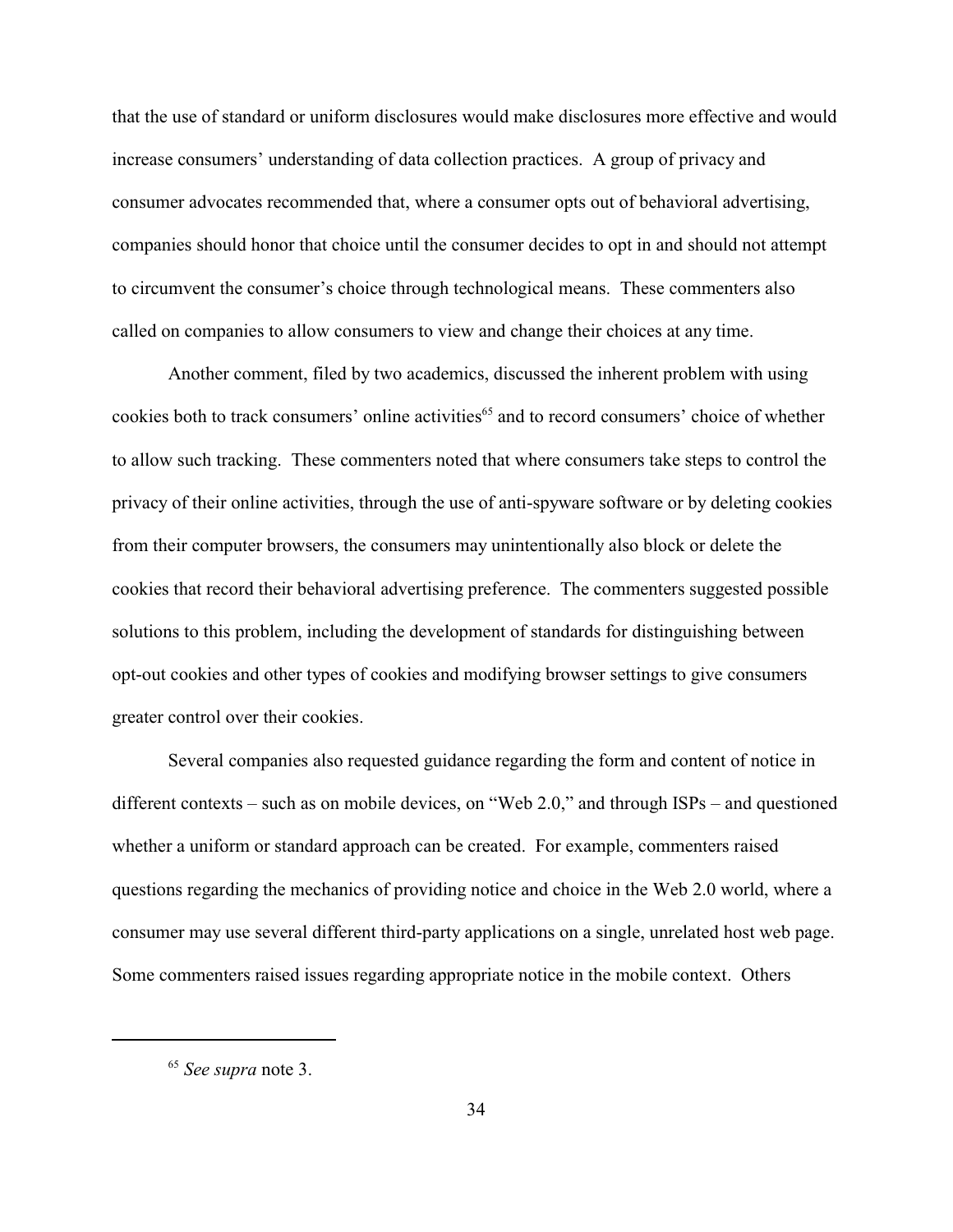stated that, as proposed, the transparency and control principle would exclude certain business models, including where an ISP collects, or allows a third party to collect, consumers' online data.<sup>66</sup> With respect to ISP-based behavioral advertising, these commenters recommended that the principle permit notice through direct communication from the ISP to its subscribers rather than on a website.

The differing perspectives on how best to provide consumers with effective notice and choice highlight the complexities surrounding this issue. Staff recognizes that it is now customary to include most privacy disclosures in a website's privacy policy. Unfortunately, as noted by many of the commenters and by many participants at the FTC's November 2007 Town Hall, privacy policies have become long and difficult to understand, and may not be an effective way to communicate information to consumers.<sup> $67$ </sup> Staff therefore encourages companies to design innovative ways – outside of the privacy policy – to provide behavioral advertising disclosures and choice options to consumers.

A number of the commenters' recommendations appear promising. For example, a disclosure (*e.g.*, "why did I get this ad?") that is located in close proximity to an advertisement

 $66$  Specifically, one commenter noted that, where data about a consumer's online activities is collected through the ISP rather than from individual websites that the consumer visits (*see* discussion *supra* note 40), the company collecting the data does not have a direct relationship with the websites. Therefore, the company is not in a position to require the sites to provide consumers with notice and choice about data collection and use for behavioral advertising. Consequently, this commenter suggested that the Principles should contemplate notice and choice mechanisms outside the website context.

<sup>&</sup>lt;sup>67</sup> See, e.g., Jon Leibowitz, Commissioner, FTC, Remarks at the FTC Town Hall Meeting on "Ehavioral Advertising: Tracking, Targeting, & Technology" at 4-5 (Nov. 1, 2007), *available at* <http://www.ftc.gov/speeches/leibowitz/071031ehavior.pdf>; Nov. 1 Transcript, *supra* note 21, at 200-253 (Session 5: Roundtable Discussions of Data Collection, Use and Protection); Nov. 2 Transcript, *supra* note 23, at 9-94 (Session 6: Disclosures to Consumers).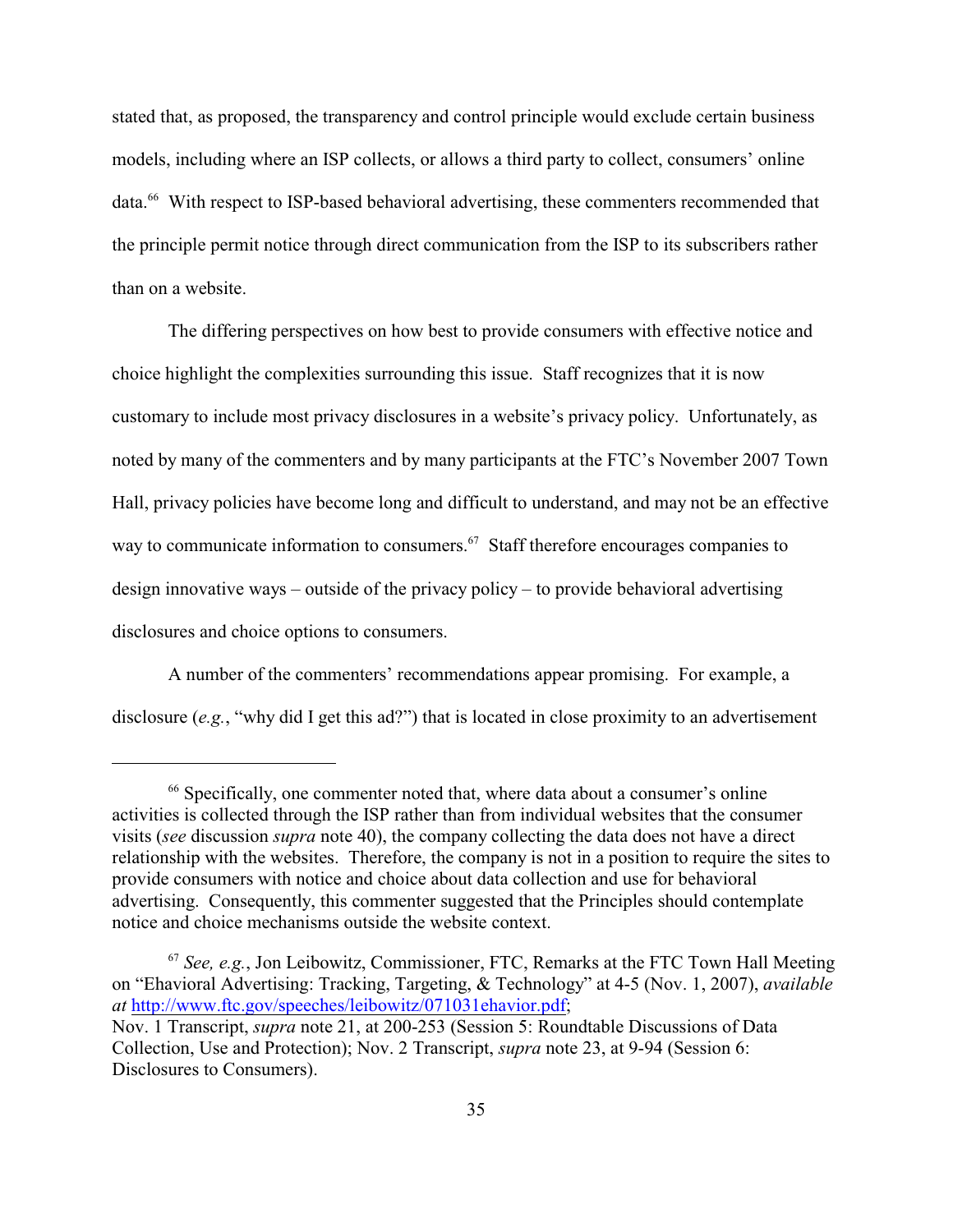and links to the pertinent section of a privacy policy explaining how data is collected for purposes of delivering targeted advertising, could be an effective way to communicate with consumers. Indeed, such a disclosure is likely to be far more effective than a discussion (even a clear one) that is buried within a company's privacy policy. Further, as described above, some businesses have already begun to experiment with designing other creative and effective disclosure mechanisms. Staff encourages these efforts and notes that they may be most effective if combined with consumer education programs that explain not only what information is collected from consumers and how it is used, but also the tradeoffs involved – that is, what consumers obtain in exchange for allowing the collection and use of their personal information.

With respect to the concern about using cookies to allow consumers to exercise their control over whether to allow behavioral advertising, staff encourages interested parties to examine this issue and explore potential standards and other tools to assist consumers. Moreover, as to some commenters' call for guidance on the mechanics of disclosures outside the website context, staff notes that different business models may require different types of disclosures and different methods for providing consumer choice. Staff therefore calls upon industry to develop self-regulatory regimes for these business models that effectively implement the transparency and consumer control principle.Regardless of the particular business model involved, the disclosures should clearly and prominently inform consumers about the practice and provide them with meaningful, accessible choice.

Finally, staff notes that research suggests that it is important to test proposed disclosures to ensure that they serve their intended purpose.<sup>68</sup> Staff therefore encourages stakeholders to

<sup>&</sup>lt;sup>68</sup> See, e.g., FTC Bureau of Economics Staff Report, *Improving Consumer Mortgage Disclosures: An Empirical Assessment of Current and Prototype Disclosure Forms* (June 2007),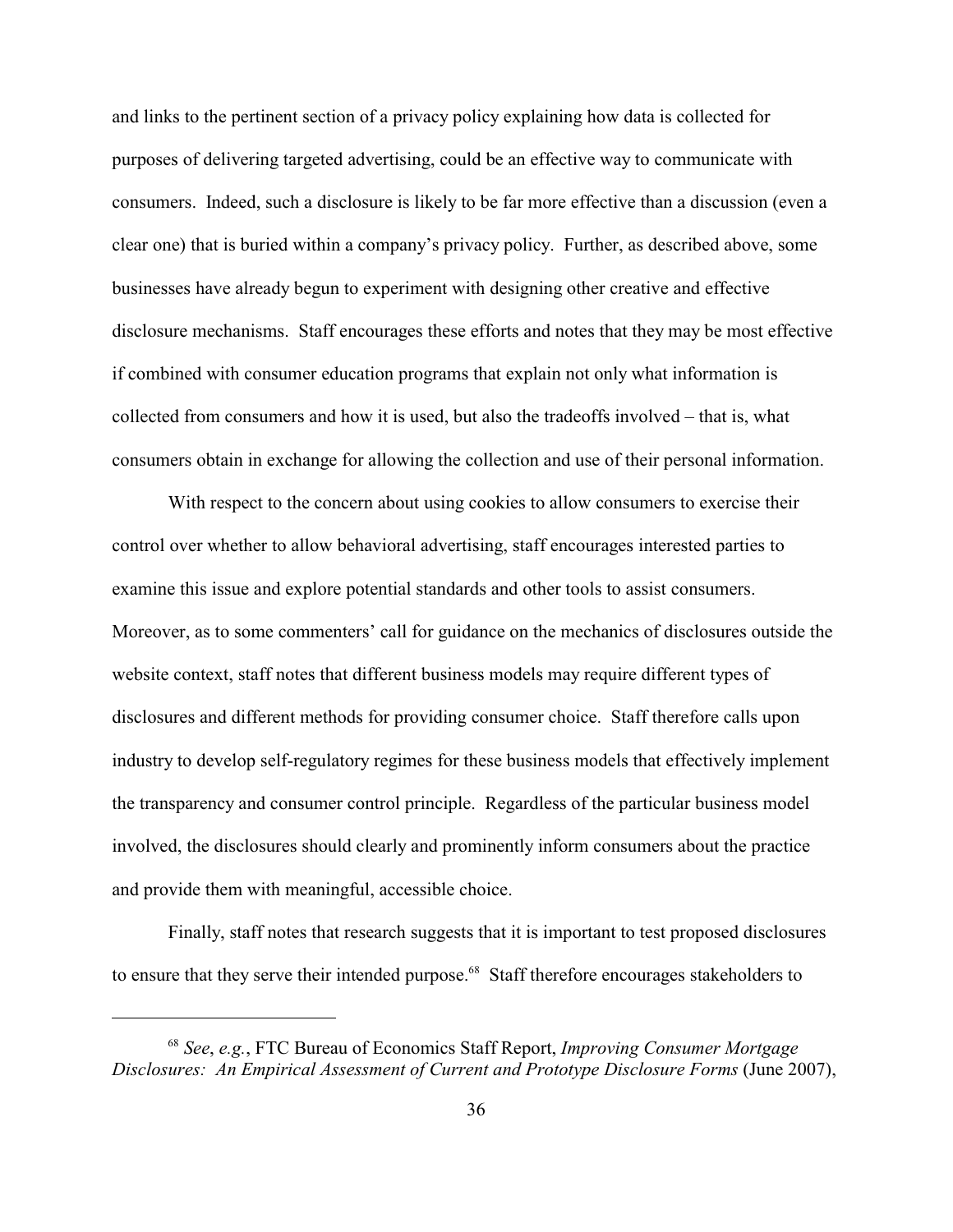conduct empirical research to explore the effects of possible disclosures on consumer understanding in this area.

#### **C. Reasonable Security and Limited Data Retention for Consumer Data**

Commenters also discussed the second proposed principle, which calls upon companies to provide reasonable security for, and limited retention of, consumer data collected for behavioral advertising purposes.

A number of companies generally supported this principle as drafted. Echoing the arguments raised about the Principles' applicability to non-PII, other companies, as well as industry groups, recommended that the Commission limit the application of this principle to PII. These commenters also called for more flexibility in applying this principle, and stated that data retention should not constitute a separate, stand-alone principle; instead, according to these commenters, data retention should be viewed as one possible component of an effective security program. Several industry commenters suggested that the principle should allow companies to consider various factors in evaluating appropriate data retention periods, and should refrain from imposing a uniform requirement.

Although the consumer groups generally supported this principle as proposed, some argued that the FTC should strengthen certain aspects of the principle. Individual consumers and one privacy group suggested that the principle is too vague and should provide more detailed and precise security standards. Two privacy groups stated that companies should retain data only as long as needed to fulfill the identified use for which the company collected the data. Other

*available at* <http://www.ftc.gov/os/2007/06/P025505MortgageDisclosureReport.pdf>; Kleimann Comm. Group, Inc., *Evolution of a Prototype Financial Privacy Notice: A Report on the Form Development Project* (Feb. 28, 2006), *available at* <http://www.ftc.gov/privacy/privacyinitiatives/ftcfinalreport060228.pdf>.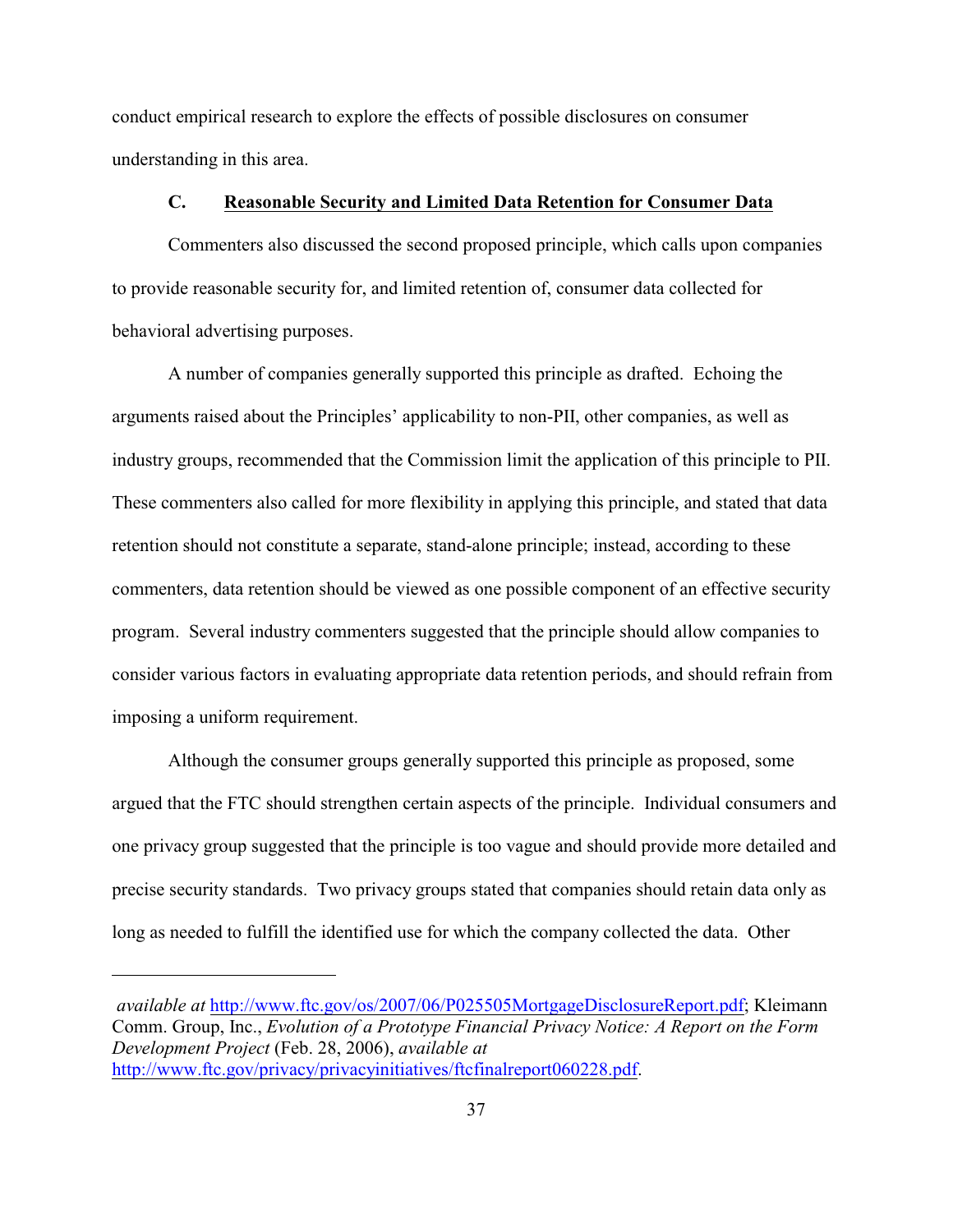proposals included a requirement that companies anonymize all retained data, a requirement that data be retained for no longer than six months, and a suggestion that the FTC hold a workshop to explore issues related to the appropriate data retention standard.

For the reasons addressed above, staff believes the Principles should apply to all data collected and used for behavioral advertising that reasonably could be associated with a particular consumer or with a particular computer or device. Staff recognizes, however, that there is a range of sensitivities within this class of data, with the most sensitive data warranting the greatest protection. Accordingly, as proposed, the data security principle stated that, consistent with existing data security laws and the FTC's many data security enforcement actions,  $69$  the "protections should be based on the sensitivity of the data [and] the nature of a company's business operations, the types of risks a company faces, and the reasonable protections available to a company." Staff believes that this scalable standard addresses the commenters' concerns while also ensuring appropriate protections for consumer data. Staff therefore retains this language in the Principles without change.

Staff agrees with many of the commenters, however, that data retention is one component in the reasonable security calculus, rather than a separate, stand-alone principle, and has clarified the principle to reflect this position. The intent behind the principle remains unchanged, however: companies should retain data only as long as is necessary to fulfill a legitimate business or law enforcement need. As noted above, over the past year some companies have changed their data retention policies to reduce substantially the length of time they maintain

<sup>&</sup>lt;sup>69</sup> See, e.g., Standards for Safeguarding Customer Information, 16 C.F.R. Part 314 (2002). Information about the FTC's data security program and enforcement actions can be found at [http://www.ftc.gov/privacy/](http://www.ftc.gov/privacy/.).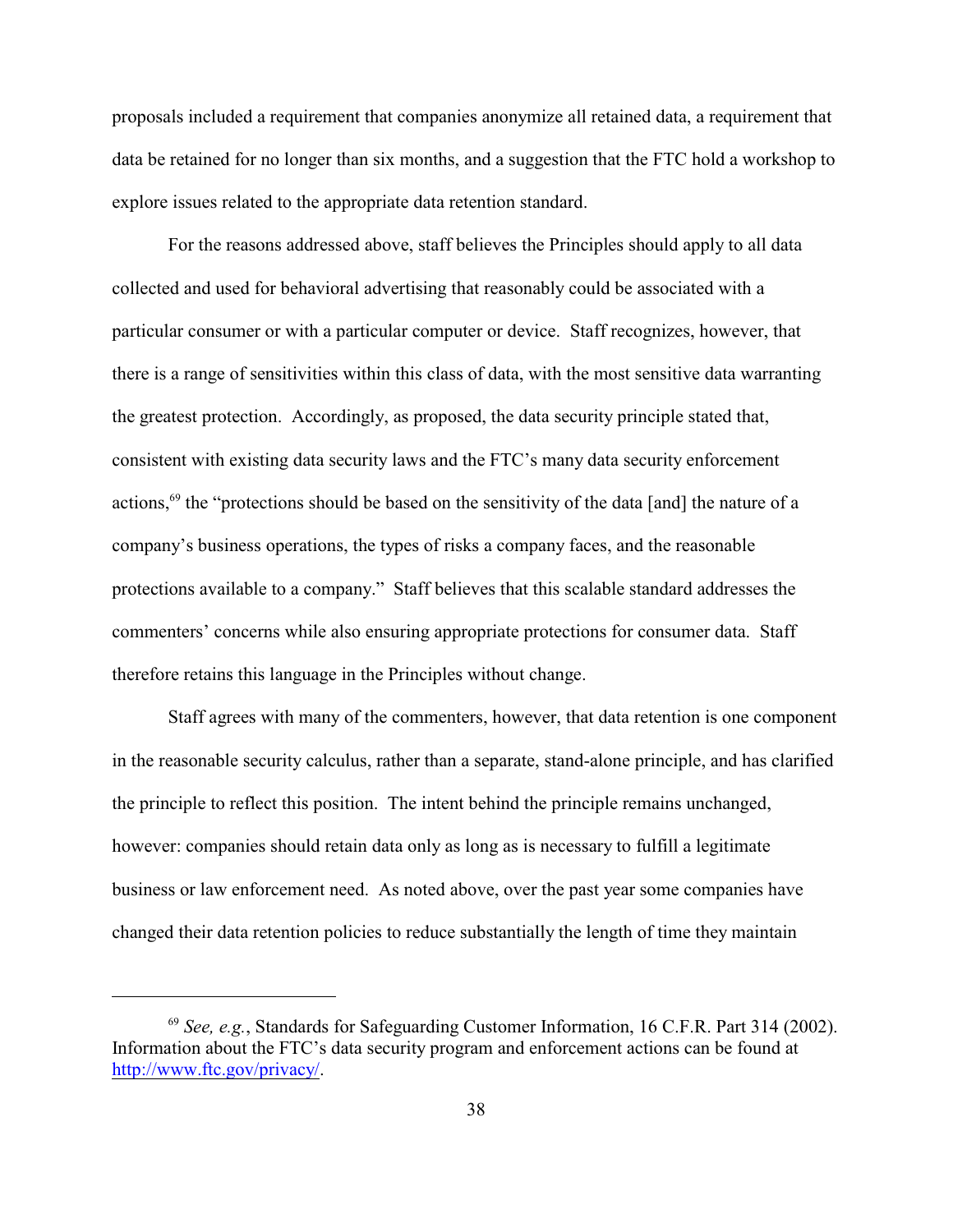information about consumers' online activities. Staff commends such efforts.

# **D. Affirmative Express Consent for Material Retroactive Changes to Privacy Promises**

Many commenters discussed the material change principle, which calls upon companies to obtain affirmative express consent before they use data in a manner that is materially different from the promises the company made at the time of collection. A number of industry commenters objected to this principle as proposed. These commenters called for more flexibility so that companies, in determining the type of notice and choice to offer consumers, can take into account the type of data affected and its sensitivity. The commenters argued that requiring notice and opt-in choice for material changes with respect to all types of data is not only unnecessary, but also is technologically unworkable, and could cause consumer confusion and inconvenience. Additionally, several of these commenters stated that, as proposed, this principle goes beyond FTC case law and existing self-regulatory regimes and statutes. Other commenters expressed concern that this principle will be applied to prospective changes to companies' practices and noted that such changes should, at most, require opt-out consent.

By contrast, consumer and privacy groups, as well as an individual consumer, expressed strong support for this principle as proposed. One consumer organization acknowledged that a business may have legitimate reasons for altering its privacy promises and stated that the principle strikes the proper balance between consumers' interests in reliable promises and industry's need for flexibility. This commenter expressed concern, however, about the use of "pre-checked" boxes and similar mechanisms to obtain opt-in consent, and noted that such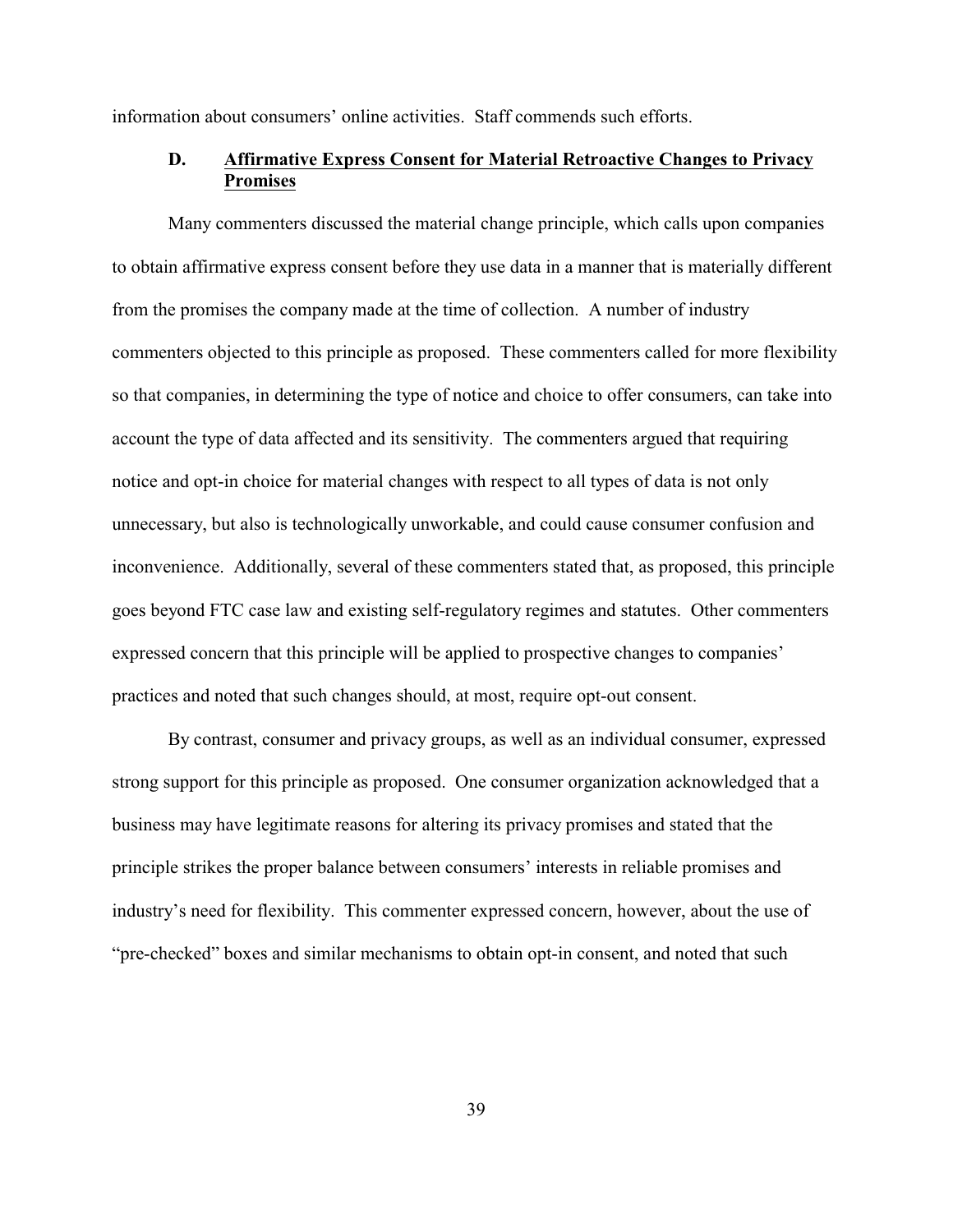mechanisms might not reflect consumers' actual intent.<sup>70</sup>

It is fundamental FTC law and policy that companies must deliver on promises they make to consumers about how their information is collected, used, and shared.<sup>71</sup> An important corollary is that a company cannot use data in a manner that is materially different from promises the company made when it collected the data without first obtaining the consumer's consent.<sup> $72$ </sup> Otherwise, the promise has no meaning. Staff recognizes, however, that a business may have a legitimate need to change its privacy policy from time to time, especially in the dynamic online marketplace. In addition, minor changes to a company's data practices may be

 $\frac{70}{10}$  Staff agrees that pre-checked boxes and choice mechanisms that are buried within a lengthy privacy policy or a uniform licensing agreement are insufficient to express a consumer's "affirmative express consent." *See, e.g.*, Deborah Platt Majoras, Chairman, FTC, Remarks at the Anti-Spyware Coalition at 7 (Feb. 9, 2006), *available at* <http://www.ftc.gov/speeches/majoras/060209cdtspyware.pdf> ("[B]urying critical information in the End User License Agreement ("EULA") does not satisfy the requirement for clear and conspicuous disclosure. Buried disclosures do not work."); FTC Publication, *Dot Com Disclosures: Information About Online Advertising* at 5 (May 2000), *available at* <http://www.ftc.gov/bcp/edu/pubs/business/ecommerce/bus41.pdf> ("Making [a] disclosure available . . . so that consumers who are looking for the information *might* find it doesn't meet the clear and conspicuous standard . . . . [D]isclosures must be communicated effectively so that consumers are likely to notice and understand them.") (emphasis in original); *see also* FTC Policy Statement on Deception at Part III, appended to *In the Matter of Cliffdale Assocs., Inc*., 103 F.T.C. 110, 174 (1984), *available at* <http://www.ftc.gov/bcp/policystmt/ad-decept.htm> (fine print disclosures not adequate to cure deception).

<sup>71</sup> See, e.g., *FTC v. Toysmart.com, LLC*, No. 00-11341-RGS (D. Mass. filed July 10, 2000) (alleging that company violated privacy promises); *In the Matter of Life is good, Inc.*, FTC Docket No. C-4218 (Apr. 16, 2008) (alleging that company violated promises about the security provided for customer data); *In the Matter of Petco Animal Supplies, Inc.*, FTC Docket No. C-4133 (Mar. 4, 2005) (same); *In the Matter of MTS Inc., d/b/a Tower Records/Books/Video*, FTC Docket No. C-4110 (May 28, 2004) (same); *In the Matter of Educ. Research Ctr. of Am.*, FTC Docket No. C-4079 (May 6, 2003) (alleging that company violated privacy promises); *In the Matter of Microsoft Corp.*, FTC Docket No. C-4069 (Dec. 20, 2002) (alleging that company violated privacy and security promises).

<sup>72</sup> See, e.g., In the Matter of Gateway Learning Corp., FTC Docket No. C-4120 (Sept. 10, 2004); *see also In the Matter of Orkin Exterminating Co.*, 108 F.T.C. 263 (1986).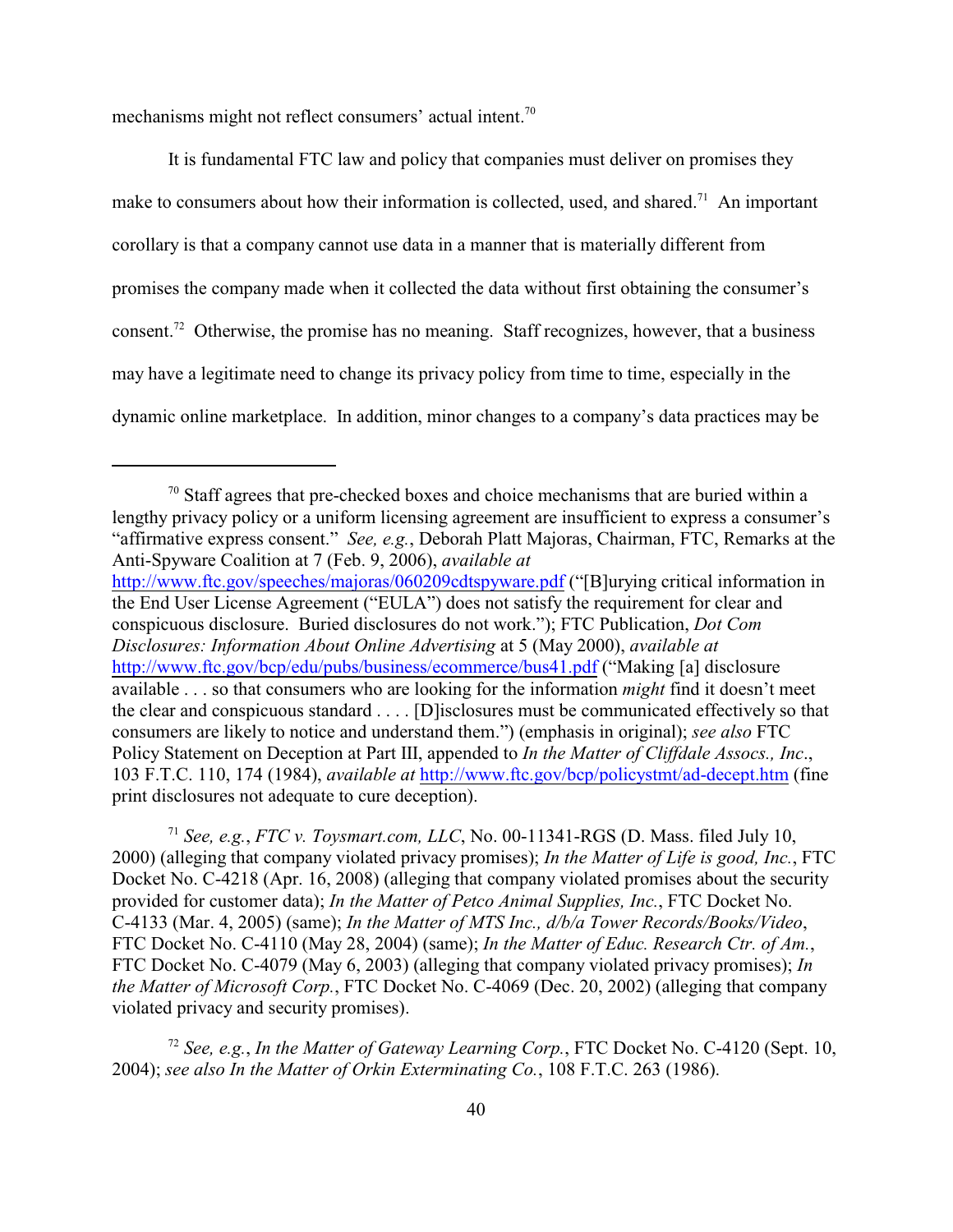immaterial to consumers and may not warrant the costs and burdens of obtaining consumers' consent.

For these reasons, the material change principle is limited to changes that are both *material*<sup>73</sup> and *retroactive*. Depending upon a company's initial privacy promises, a material change could include, for example: (i) using data for different purposes than described at the time of collection, or (ii) sharing data with third parties, contrary to promises made at the time of collection. A retroactive change is a change in a company's policies or practices that a company applies to previously collected data. This would include, for example, the situation where a company makes a material change to its privacy policy and then uses previously collected data in a manner consistent with the new policy, but not the old one. A retroactive change does not include the circumstance where a company changes its privacy policy and then proceeds to collect and use *new* data under the new policy. Staff agrees that the latter type of change – which would constitute a *prospective* change – may not raise the same concerns as a retroactive change, and may therefore call for a more flexible approach.<sup>74</sup>

Staff has revised the material change principle to make clear that it applies to retroactive

 $<sup>73</sup>$  Under Commission law and policy, the term "material" refers to whether a practice, or</sup> information about a practice, is likely to affect a consumer's conduct or decisions with regard to a product or service. *See* FTC Policy Statement on Deception, *supra* note 70, at Part IV. Similarly, a "material change" refers to a change in a company's practices that, if known to the consumer, would likely affect the consumer's conduct or decisions with respect to the company's products or services.

 $74$  Many companies provide some form of prominent notice and opt-out choice for prospective changes – by sending an email notice to their customers, for example, or providing a prominent notice on the landing page of their website. Depending on the circumstances, such an approach may be sufficient. Of course, in deciding how to address prospective material changes, companies must consider such factors as: what claims were made in the original privacy policy, the sensitivity of the information at issue, and the need to ensure that any repeat visitors to a website are sufficiently alerted to the change.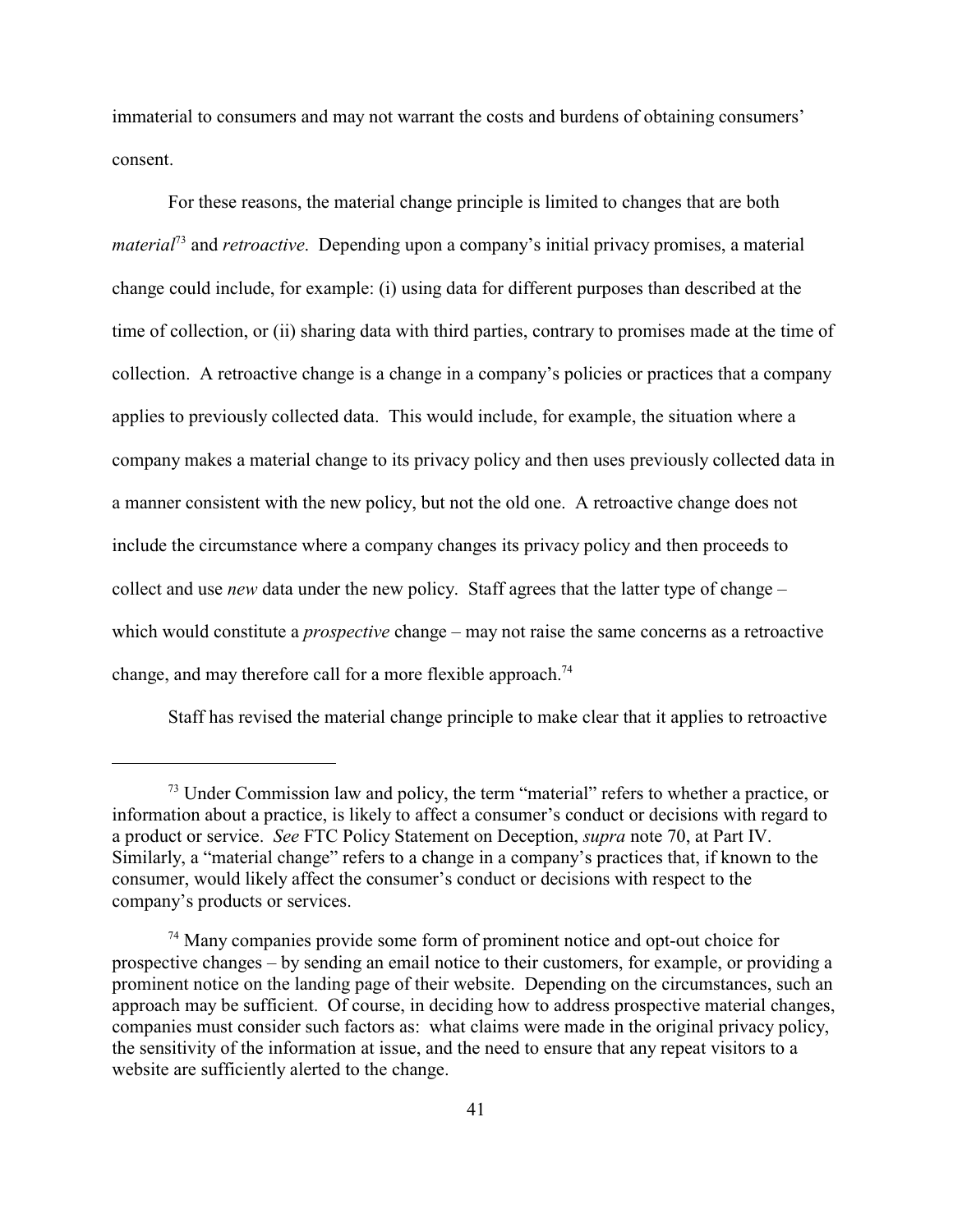changes only.

# **E. Affirmative Express Consent to (or Prohibition Against) Use of Sensitive Data**

The fourth principle states that companies should only collect sensitive data for behavioral advertising after they obtain affirmative express consent from the consumer to receive the advertising. Many of the commenters who discussed this principle raised the issue of how to define the types of information that should be considered sensitive. Some commenters also questioned whether affirmative express consent is the appropriate standard or whether behavioral advertising based on sensitive data should be prohibited altogether.

Various commenters discussed the lack of agreement regarding the definition of "sensitive," and noted that whether specific information is considered sensitive can depend upon the context and the individual consumer's perspective. Other comments – including those filed on behalf of scientific and medical organizations, industry groups, and privacy and consumer advocates – listed specific categories of information that should be considered sensitive. According to these commenters, the categories include information about children and adolescents, medical information, financial information and account numbers, Social Security numbers, sexual orientation information, government-issued identifiers, and precise geographic location.<sup>75</sup>

Despite the lack of agreement on the definition of "sensitive data," there appears to be consensus that such data merits some form of heightened protection. Different commenters,

 $<sup>75</sup>$  The sensitivity of precise geographic location information was also discussed at a panel</sup> on mobile "location-based services" during the FTC's 2008 Town Hall on mobile marketing. *See* Transcript of Town Hall Record, *Beyond Voice: Mapping the Mobile Marketplace* (May 6, 2008) (Session 4, "Location-Based Services"), *available at* [http://htc-01.media.globix.net/COMP008760MOD1/ftc\\_web/transcripts/050608\\_sess4.pdf](http://htc-01.media.globix.net/COMP008760MOD1/ftc_web/transcripts/050608_sess4.pdf).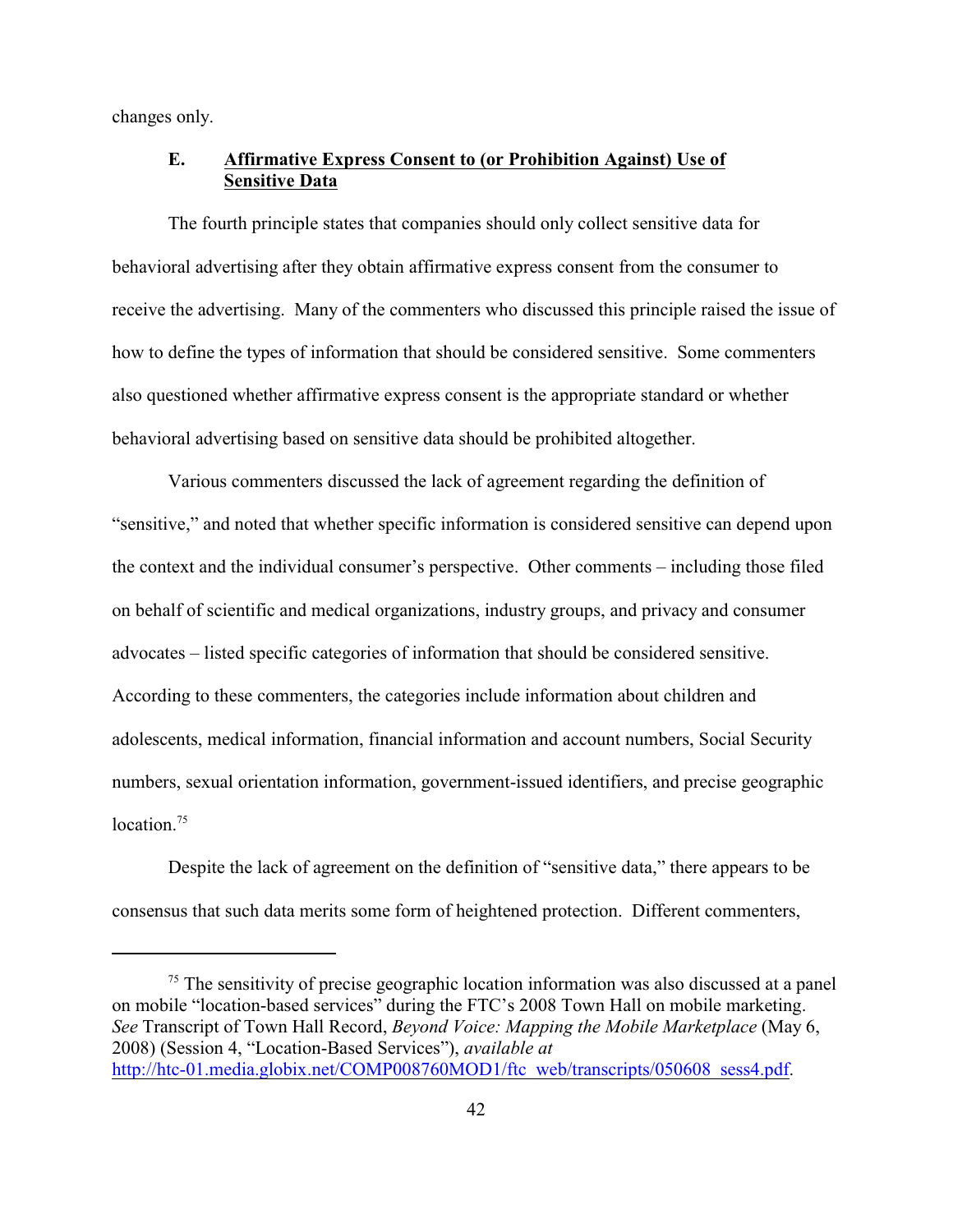however, provided differing views on the necessary level of protection. Several individual companies and industry groups objected to an opt-in approach. These commenters stated that opt-in consent for the collection of sensitive data for online behavioral advertising is too burdensome and is unnecessary in light of existing regulatory regimes.<sup>76</sup> Others stated that the uncertainty over how to classify sensitive data makes an opt-in approach difficult to implement and enforce.

Another group of commenters, including business and consumer groups, supported an affirmative express consent standard for certain sensitive data. They reasoned that such a standard strikes the correct balance and would allow those consumers who value advertising based on sensitive information to receive it.

 A third group of commenters, including individual consumers, businesses, consumer groups, and a state government agency, supported a ban on behavioral advertising based on sensitive data. These commenters cited the risk of harm from sensitive data falling into the wrong hands. Other commenters recommended banning the use of specific types of sensitive data, such as information about children. Finally, a number of commenters called for additional examination of the issue, including discussion about how to define what constitutes sensitive data.

Given the heightened privacy concerns and the potential for significant consumer harm from the misuse of sensitive data, staff continues to believe that affirmative express consent is

 $76$  These commenters specifically cited the COPPA Rule (children's information), the Health Insurance Portability and Accountability Act ("HIPAA") (health information), and the GLB Act (financial information).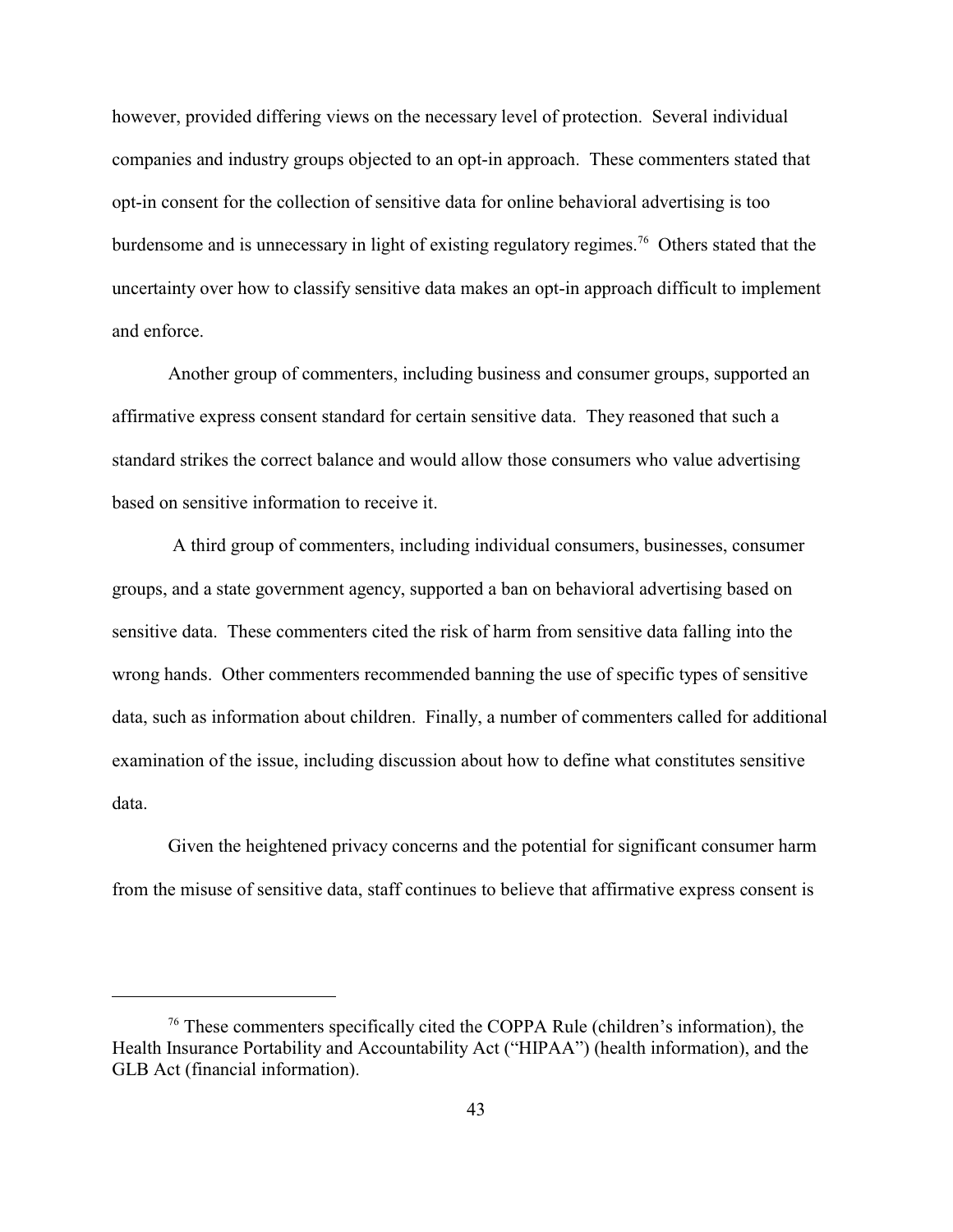warranted.<sup>77</sup> Indeed, this protection is particularly important in the context of online behavioral advertising, where data collection is typically invisible to consumers who may believe that they are searching anonymously for information about medications, diseases, sexual orientation, or other highly sensitive topics. Moreover, contrary to the suggestions in the comments, existing statutory regimes do not address most types of online behavioral advertising or the privacy concerns that such advertising raises.

With respect to defining what constitutes sensitive data, staff agrees with the commenters that such a task is complex and may often depend on the context. Although financial data, data about children, health information, precise geographic location information, and Social Security numbers are the clearest examples, staff encourages industry, consumer and privacy advocates, and other stakeholders to develop more specific standards to address this issue. Staff also encourages stakeholders to consider whether there may be certain categories of data that are so sensitive that they should never be used for behavioral advertising.

# **F. Secondary Uses**

Relatively few commenters responded to the Principles' call for information regarding the use of tracking data for purposes other than behavioral advertising. Most of the industry commenters that did address this question focused on such internal uses as website design and optimization, content customization, research and development, fraud detection, and security. For the reasons discussed above, staff believes that such "first party" or "intra-site" uses are unlikely to raise privacy concerns warranting the protections of the Principles. Other businesses

<sup>&</sup>lt;sup>77</sup> As discussed previously, *supra* note 70, pre-checked boxes or disclosures that are buried in a privacy policy or a uniform licensing agreement are unlikely to be sufficiently prominent to obtain a consumer's "affirmative express consent."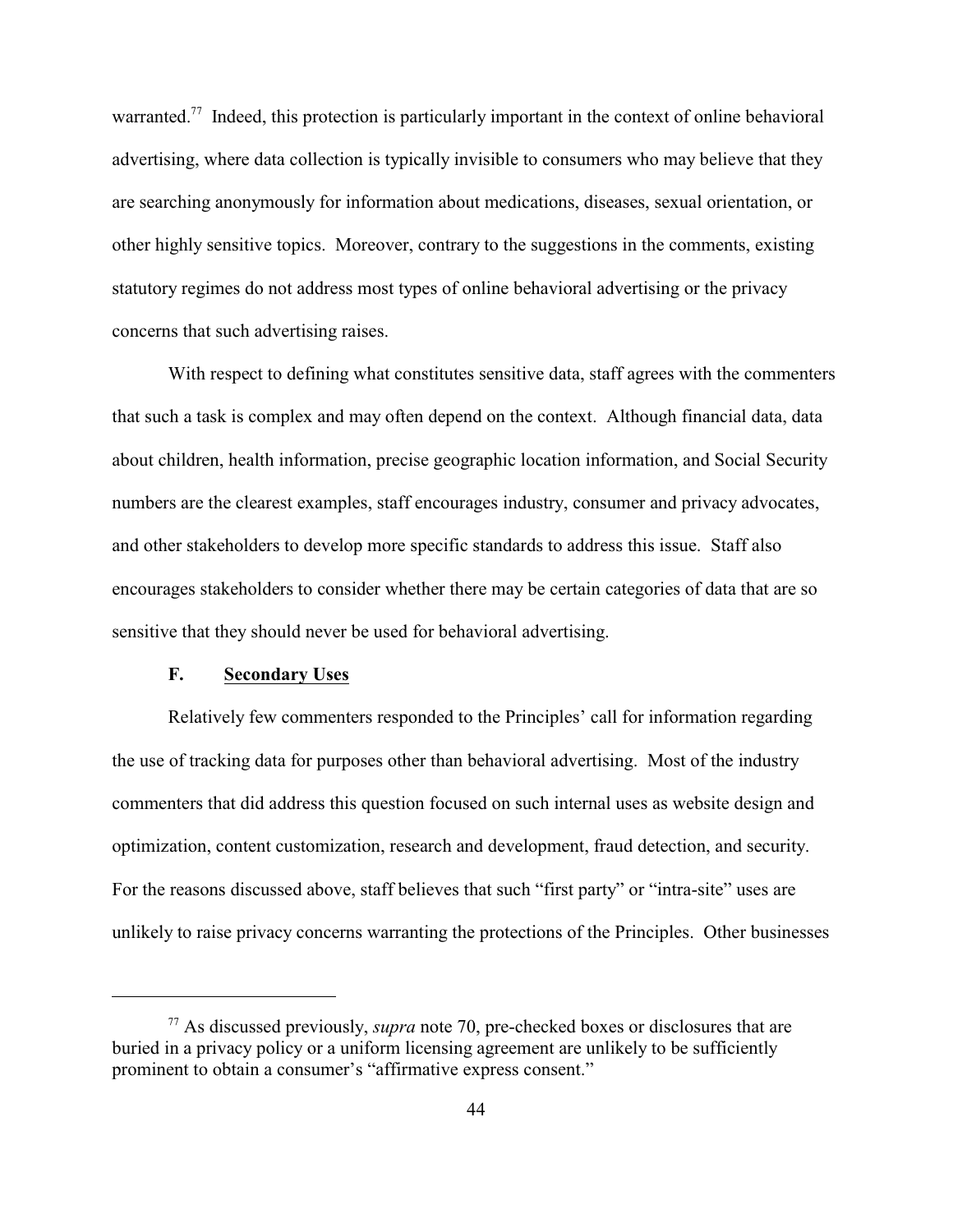and some consumer groups cited potential harmful secondary uses, including selling personally identifiable behavioral data, linking click stream data to PII from other sources, or using behavioral data to make credit or insurance decisions. These commenters noted, however, that such uses do not appear to be well-documented. Some commenters recommended that the FTC seek more information regarding secondary uses, including the extent to which the collection of data by third-party applications operating on a host website constitutes secondary use.

Given the dearth of responses to staff's request for specific information, it is unclear whether companies currently use tracking data for non-behavioral advertising purposes other than the internal operations identified above.<sup>78</sup> Staff therefore does not propose to address this issue in the Principles at this time. Staff agrees with some of the commenters, however, that the issue of secondary use merits additional consideration and dialogue. Therefore, as staff continues its work on behavioral advertising, it will seek more information on this issue and consider further revisions to the Principles as needed.

#### **IV. REVISED PRINCIPLES**

Based upon the staff's analysis of the comments discussing the Principles as initially proposed, and taking into account the key themes enumerated above, staff has revised the Principles. For purposes of clarification, the new language is set forth below in bold and italics. As noted above, these Principles are guidelines for self-regulation and do not affect the obligation of any company (whether or not covered by the Principles) to comply with all

<sup>&</sup>lt;sup>78</sup> Where companies are using tracking data for non-behavioral advertising purposes, such uses may involve sharing the data with third parties. If so, the notice and choice that a company provides concerning such sharing may address at least some of the concerns raised about secondary uses. A secondary use may also constitute a retroactive "material change" to a company's existing privacy policy, in which case consumers could choose whether to provide affirmative express consent to the change.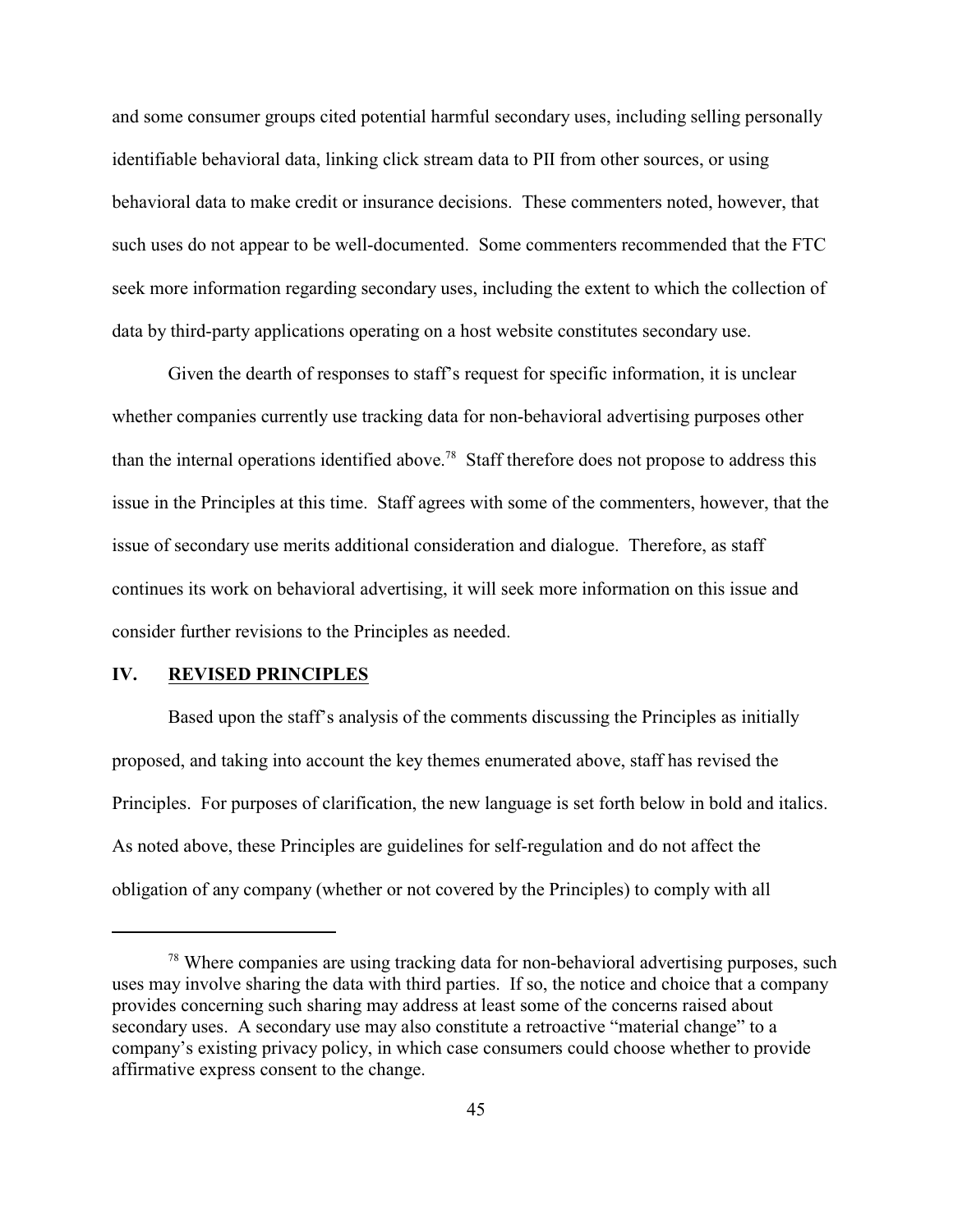applicable federal and state laws.

#### **A. Definition**

For purposes of the Principles, online behavioral advertising means the tracking of a consumer's online activities *over time* – including the searches the consumer has conducted, the web pages visited, and the content viewed – in order to deliver advertising targeted to the individual consumer's interests. *This definition is not intended to include "first party" advertising, where no data is shared with third parties, or contextual advertising, where an ad is based on a single visit to a web page or single search query.*

#### **B. Principles**

#### 1. Transparency and Consumer Control

Every website where data is collected for behavioral advertising should provide a clear, concise, consumer-friendly, and prominent statement that (1) data about consumers' activities online is being collected at the site for use in providing advertising about products and services tailored to individual consumers' interests, and (2) consumers can choose whether or not to have their information collected for such purpose. The website should also provide consumers with a clear, easy-to-use, and accessible method for exercising this option. *Where the data collection occurs outside the traditional website context, companies should develop alternative methods of disclosure and consumer choice that meet the standards described above (i.e., clear, prominent, easy-to-use, etc.)*

#### 2. Reasonable Security, and Limited Data Retention, for Consumer Data

Any company that collects and/or stores consumer data for behavioral advertising should provide reasonable security for that data. Consistent with data security laws and the FTC's data security enforcement actions, such protections should be based on the sensitivity of the data, the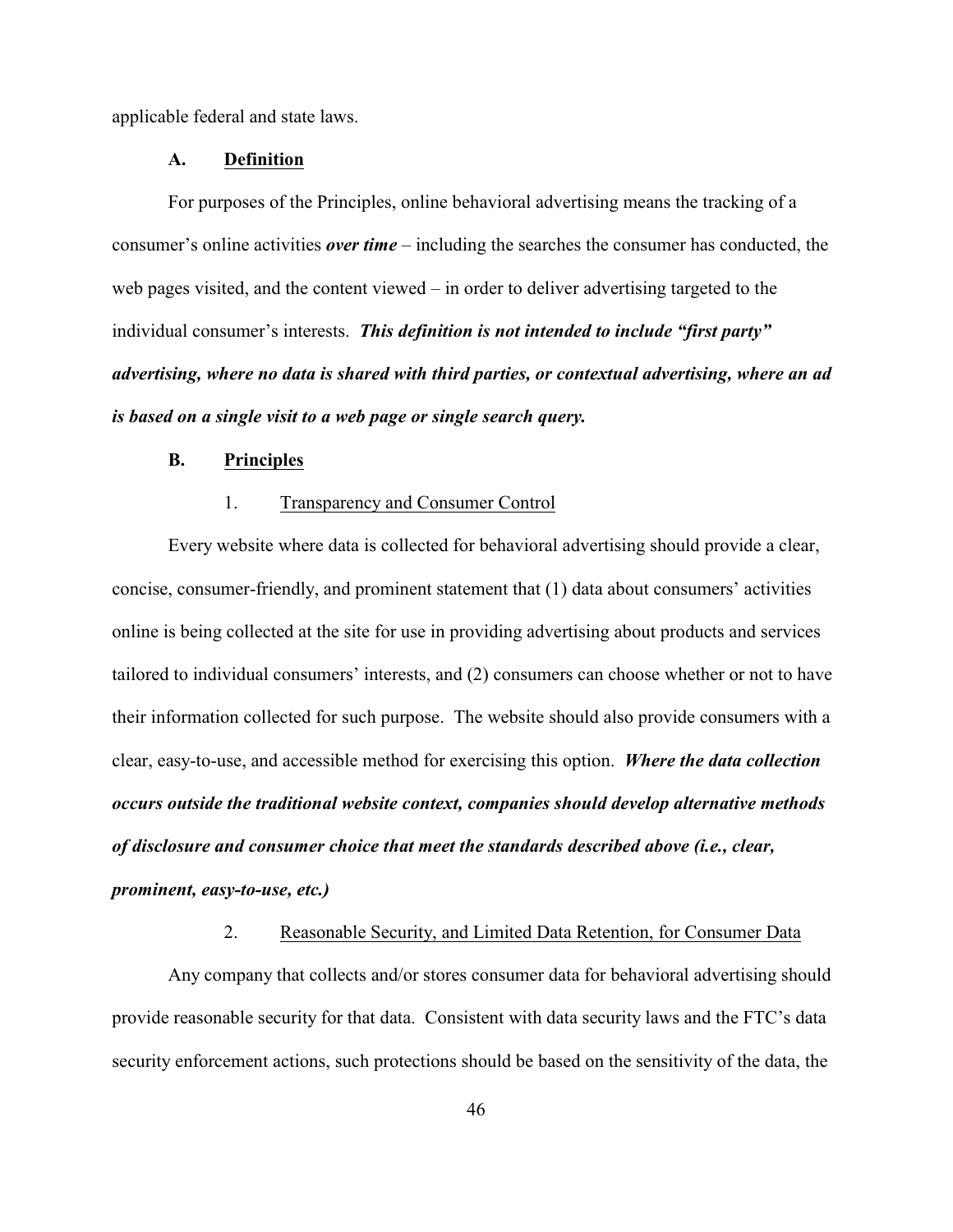nature of a company's business operations, the types of risks a company faces, and the reasonable protections available to a company. *Companies should also retain data only as long as is necessary to fulfill a legitimate business or law enforcement need.*

# 3. Affirmative Express Consent for Material Changes to Existing Privacy Promises

As the FTC has made clear in its enforcement and outreach efforts, a company must keep any promises that it makes with respect to how it will handle or protect consumer data, even if it decides to change its policies at a later date. Therefore, before a company can use *previously collected* data in a manner materially different from promises the company made when it collected the data, it should obtain affirmative express consent from affected consumers. This principle would apply in a corporate merger situation to the extent that the merger creates material changes in the way the companies collect, use, and share data.

# 4. Affirmative Express Consent to (or Prohibition Against) Using Sensitive Data for Behavioral Advertising

Companies should collect sensitive data for behavioral advertising only after they obtain affirmative express consent from the consumer to receive such advertising.

# **V. CONCLUSION**

The revised Principles set forth in this Report constitute the next step in an ongoing process, and staff intends to continue the dialogue with all stakeholders in the behavioral advertising arena. Staff is encouraged by recent steps by certain industry members, but believes that significant work remains. Staff calls upon industry to redouble its efforts in developing selfregulatory programs, and also to ensure that any such programs include meaningful enforcement mechanisms. Self-regulation can work only if concerned industry members actively monitor compliance and ensure that violations have consequences.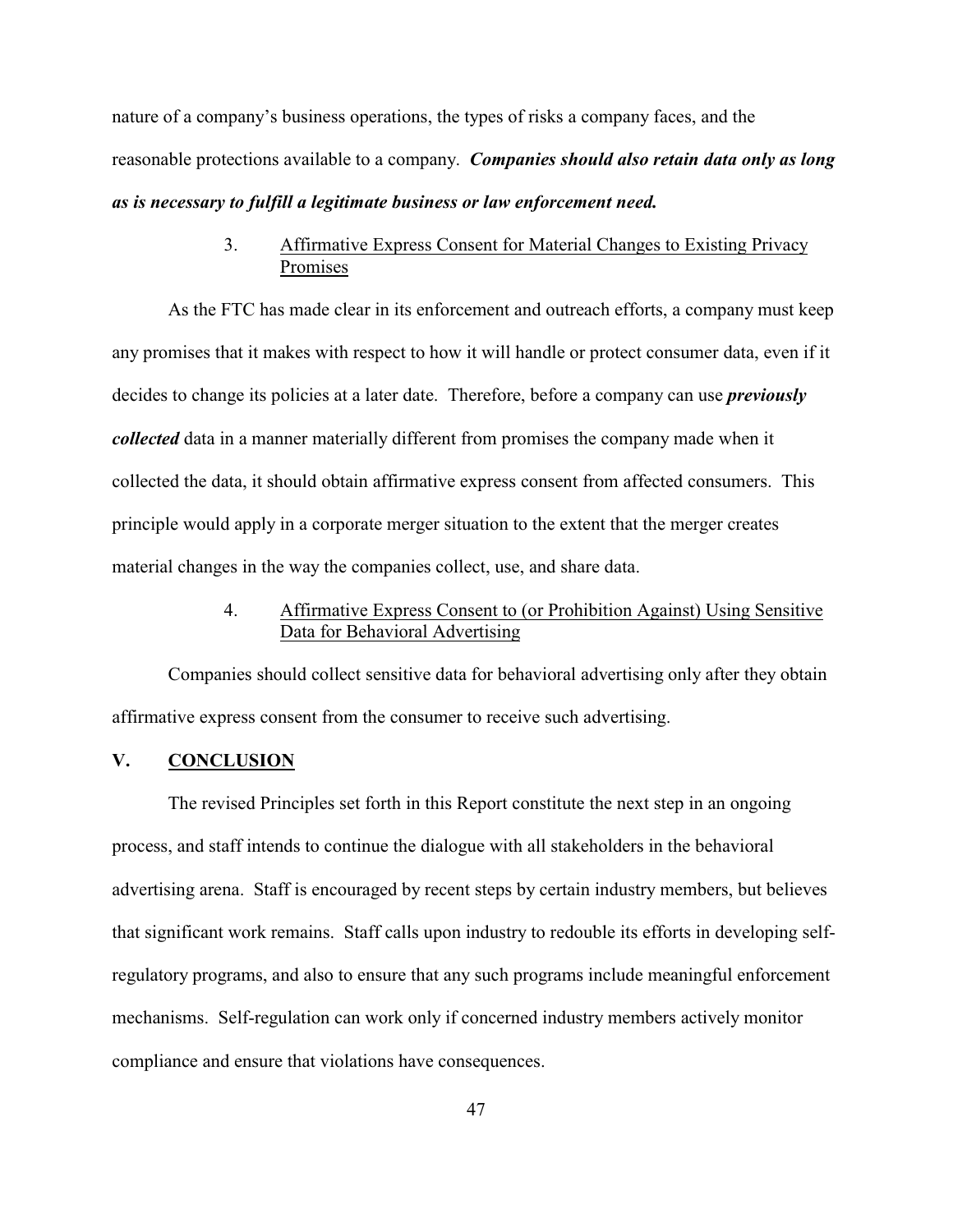Looking forward, the Commission will continue to monitor the marketplace closely so that it can take appropriate action to protect consumers. During the next year, Commission staff will evaluate the development of self-regulatory programs and the extent to which they serve the essential goals set out in the Principles; conduct investigations, where appropriate, of practices in the industry to determine if they violate Section 5 of the FTC Act or other laws; meet with companies, consumer groups, trade associations, and other stakeholders to keep pace with changes; and look for opportunities to use the Commission's research tools to study developments in this area.

The Commission is committed to protecting consumers' privacy and will continue to address the issues raised by online behavioral advertising.